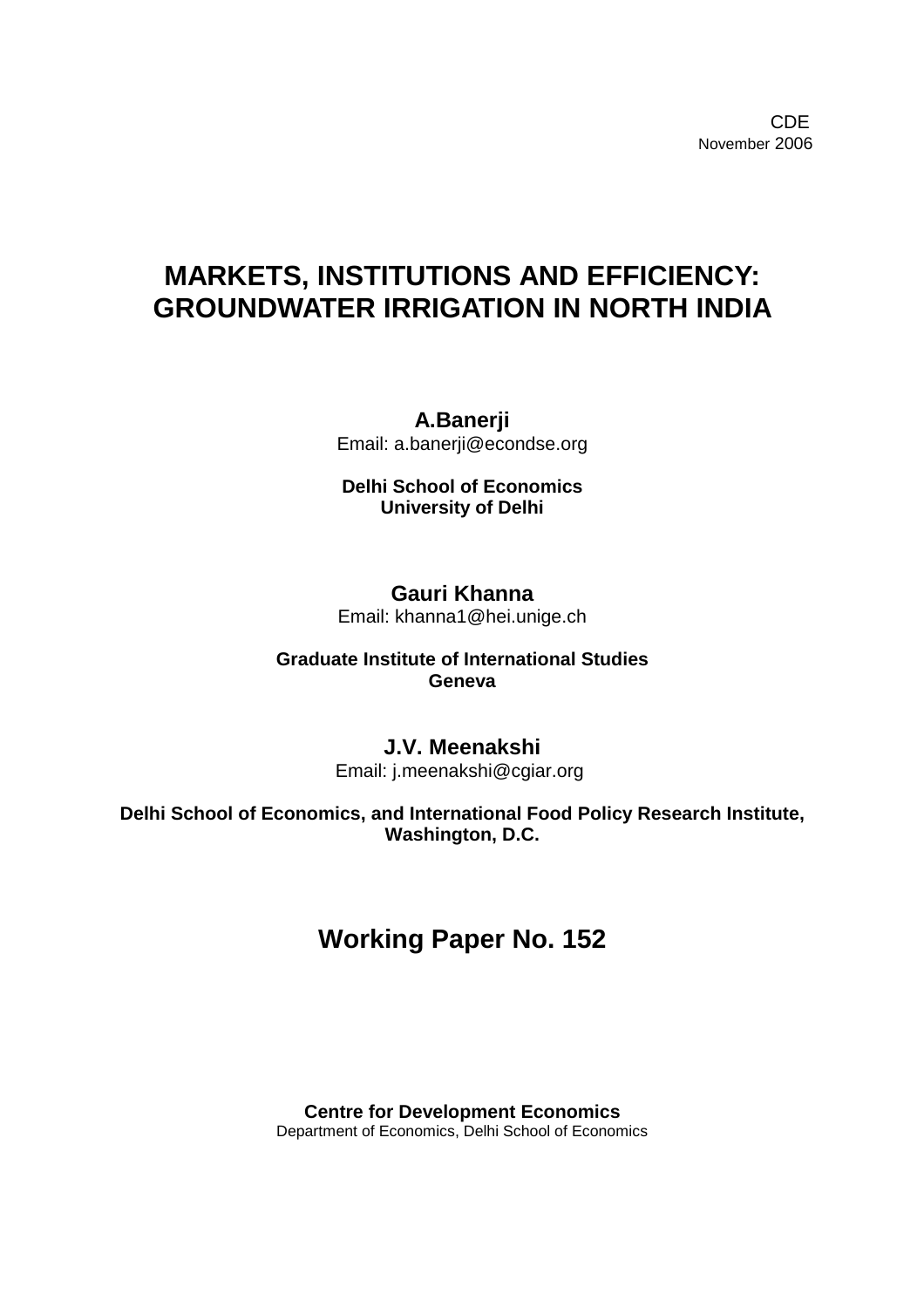#### **MARKETS, INSTITUTIONS AND EFFICIENCY: GROUNDWATER IRRIGATION IN NORTH INDIA November 2006**

**A.Banerji Department of Economics, Delhi School of Economics, University of Delhi**

> **Gauri Khanna Graduate Institute of International Studies, Geneva**

**J.V. Meenakshi Delhi School of Economics, and International Food Policy Research Institute, Washington, D.C.**

#### **ABSTRACT**

This paper analyzes the institutions and markets that govern groundwater allocation in the sugarcane belt of Uttar Pradesh, India, using primary, plot-level data from a village which shares the typical features of this region. Electricity powers tubewell pumps, and its erratic supply translates into randomness in irrigation volumes. The paper finds that plots are water-rationed, owing to inadequate supply of power. A simple model shows that a combination of such rationing and the village-level mechanism of water sales can lead to great misallocation of water across plots, and result in large crop losses for plots that irrigate using purchased water. We infer the existence of a social contract that mitigates these potential losses in the study area to a remarkable extent; in its absence, average yields are estimated to be 18% lower. The finding that the water allocation is close to efficient (given the power supply) marks a sharp contrast with much of the existing literature. Notwithstanding the social contract, the random and inadequate supply of power, and therefore water, is inefficient. The dysfunctional power supply is part of a larger system of poor incentives to produce reliable and adequate power. In simulations we find that such reliability can improve yields by up to 10 %, and pay for a system of electricity pricing that gives incentives to the power supplier to actually provide adequate power. However, even at reasonably high power prices, irrigation volumes are large enough to continue to seriously deplete the water table. The problem is that traditional rights of water use do not take into account the shadow price of the groundwater. We provide a rough first analysis to suggest that a 15% markup on the economic unit cost of providing electricity would make for intertemporally efficient water use.

**Key Words:** Water markets, water tables, water production function, water pricing. **JEL Classification Codes:** L1, Q1, Q2.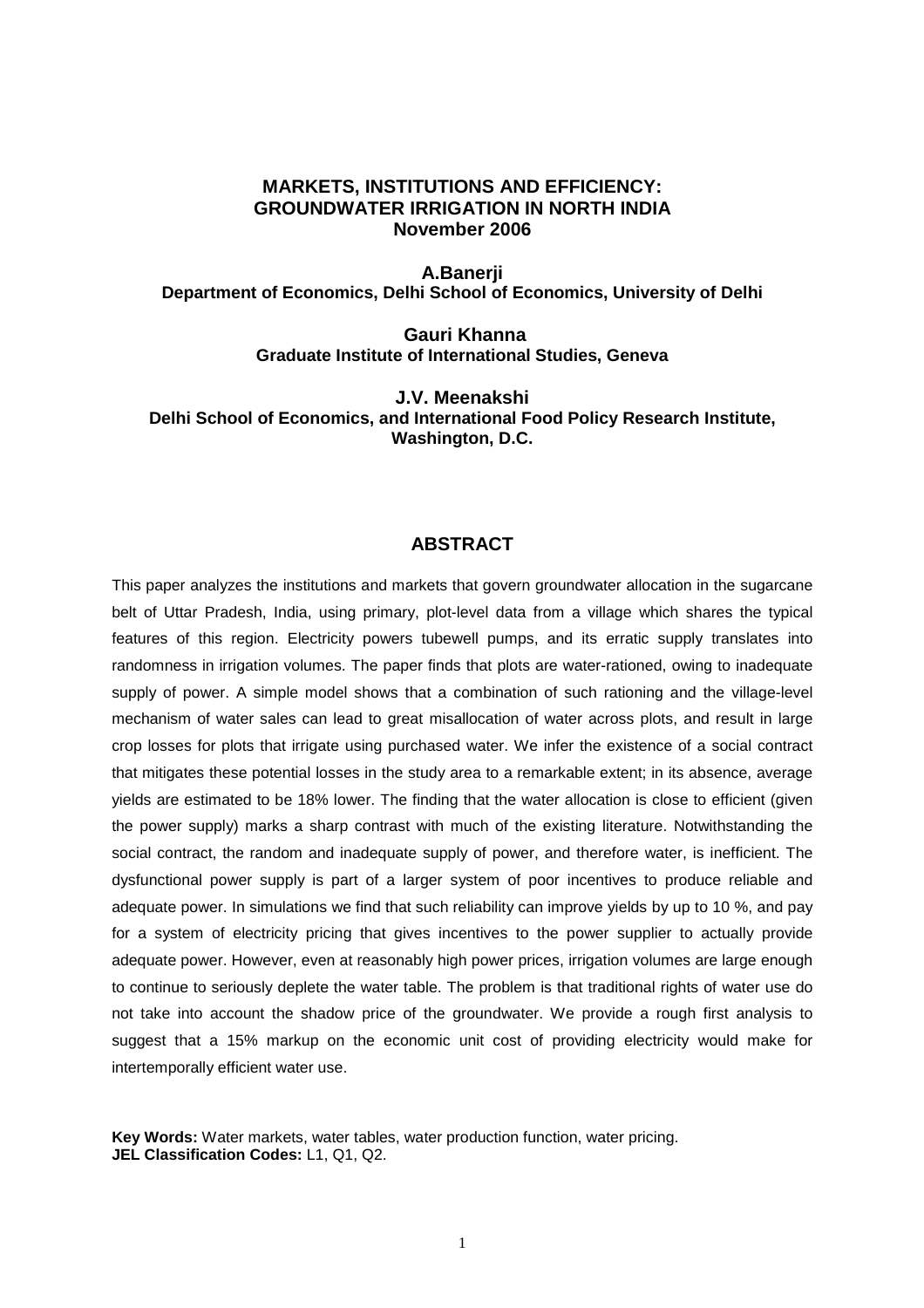### **I. INTRODUCTION**

 $\overline{a}$ 

Amidst rapidly growing economic activity in India, there are increasing concerns of water scarcity. Eighty five percent of all water use in the country occurs in rural India, most of it in the form of groundwater irrigation. In North India, the popularity of water intensive crops (paddy, sugarcane) is said to be responsible for decreasing groundwater tables. This raises concerns about the overexploitation of groundwater resources, and the consequent sustainability of agriculture in this region. In this context, it is important to ensure that the quantum of groundwater that is used for irrigation yields the maximum possible crop output.

This paper is based on a primary survey conducted in village Tabelagarhi, located in the sugarcane belt in Western Uttar Pradesh, India, that was collected to address this concern. We study the institutions that govern water allocation in order to (i) find out and quantify how well or poorly they perform with respect to water-allocative efficiency and intensity of water use, (ii) analyze their performance in terms of a simple stylized model that can explain observed water allocation outcomes, and (iii) suggest the kinds of changes necessary to improve water use in terms of efficiency and sustainability.

The broad sugarcane belt has a water economy that shares the institutional features observed in Tabelagarhi. These include predominant or exclusive use of groundwater for irrigation, and a low and declining water table that makes it uneconomical to use diesel to fuel the pumps that run the tubewells. The pumps thus use electricity to draw water from depths of 70 feet and below. Another common feature in the region is the erratic and inadequate electricity supply from the State; this randomness in power supply translates, therefore, to randomness in the supply of irrigation water. Fragmented landholdings and wide variation in plot sizes imply that many plots, particularly smaller ones, do not have tubewells. With declining water tables, submersible pumps are increasingly preferred to non-submersibles, but these are expensive to install<sup>1</sup>; this tends to accentuate the fact that smaller plots go

 $1$  The difference in the volume of water per unit time pumped up favors submersibles, and increases with water depth. Submersible pumps cost upwards of Rs. 150,000.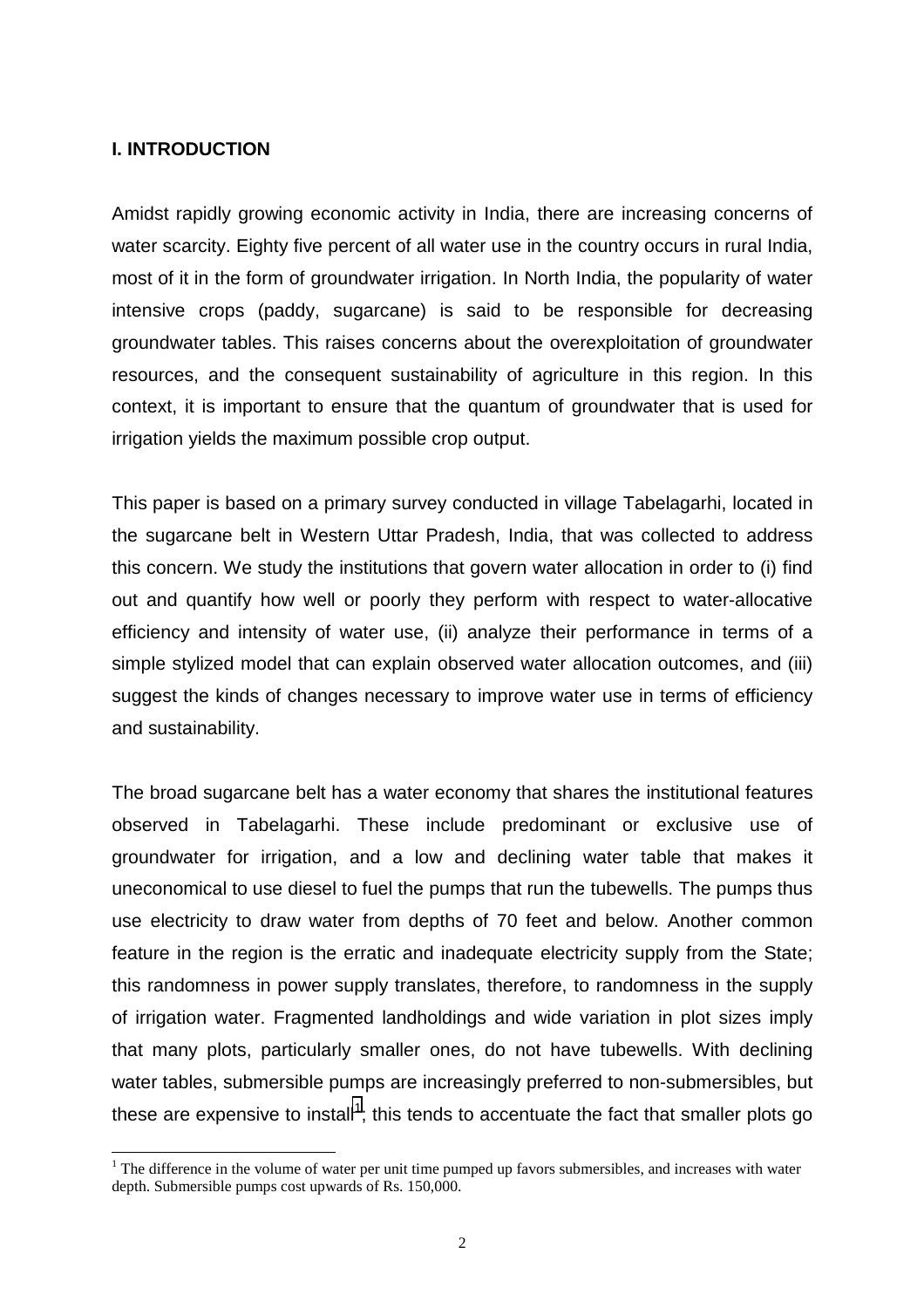without tubewells, even though the region itself has high tubewell density. As a result, a lot of plots are irrigated using purchased water from informal water markets.

We address the question of allocative efficiency of groundwater by estimating a sugarcane production function for our surveyed village, Tabelagarhi, using plot-level data on inputs and sugarcane output. From this, and the observed input levels for each plot, we estimate the marginal productivity of water (MPW) across plots and find that this varies significantly, providing evidence of some misallocation of water. However, a simulation shows that the gains from reallocation are very small if we redistribute the observed volume of water that each tubewell discharges over the season to the plots that it services.<sup>2</sup>

That water allocation is close to efficient in this static sense is a striking result, and stands in sharp contrast to much of the literature on South Asia. Many studies have argued that tubewell owners exercise some monopoly power over water buyers, leading to inefficient water allocation and inequitable outcomes. However, the extent of inefficiency has never been quantified; a basic requirement for such quantification is to measure irrigation volumes, which is not done in most studies. As a consequence, conclusions about large inefficiencies have sometimes needed an element of faith.

We also investigate whether inadequate power supply leads to plots being waterrationed. To do so, we compare the marginal value product of water on a plot with its water price (if the plot uses purchased water) or the marginal cost of water extraction (if the plot has a tubewell on it); we find that the marginal value product exceeds the water price/ marginal cost on almost all plots; on average across all plots, the marginal value product is  $2 \frac{1}{2}$  times the water price. This is evidence of significant water rationing.

As indicated earlier, much of the literature on water markets implicitly or explicitly treats tubewells from which water is sold as water-producing firms, and explains

 $\overline{\phantom{a}^2}$  Restricting the reallocation from a tubewell to the plots that it services is reasonable in our context because these plots are located near the tubewell. Transporting water to distant plots over the existing, unlined water channels would result in large seepage losses.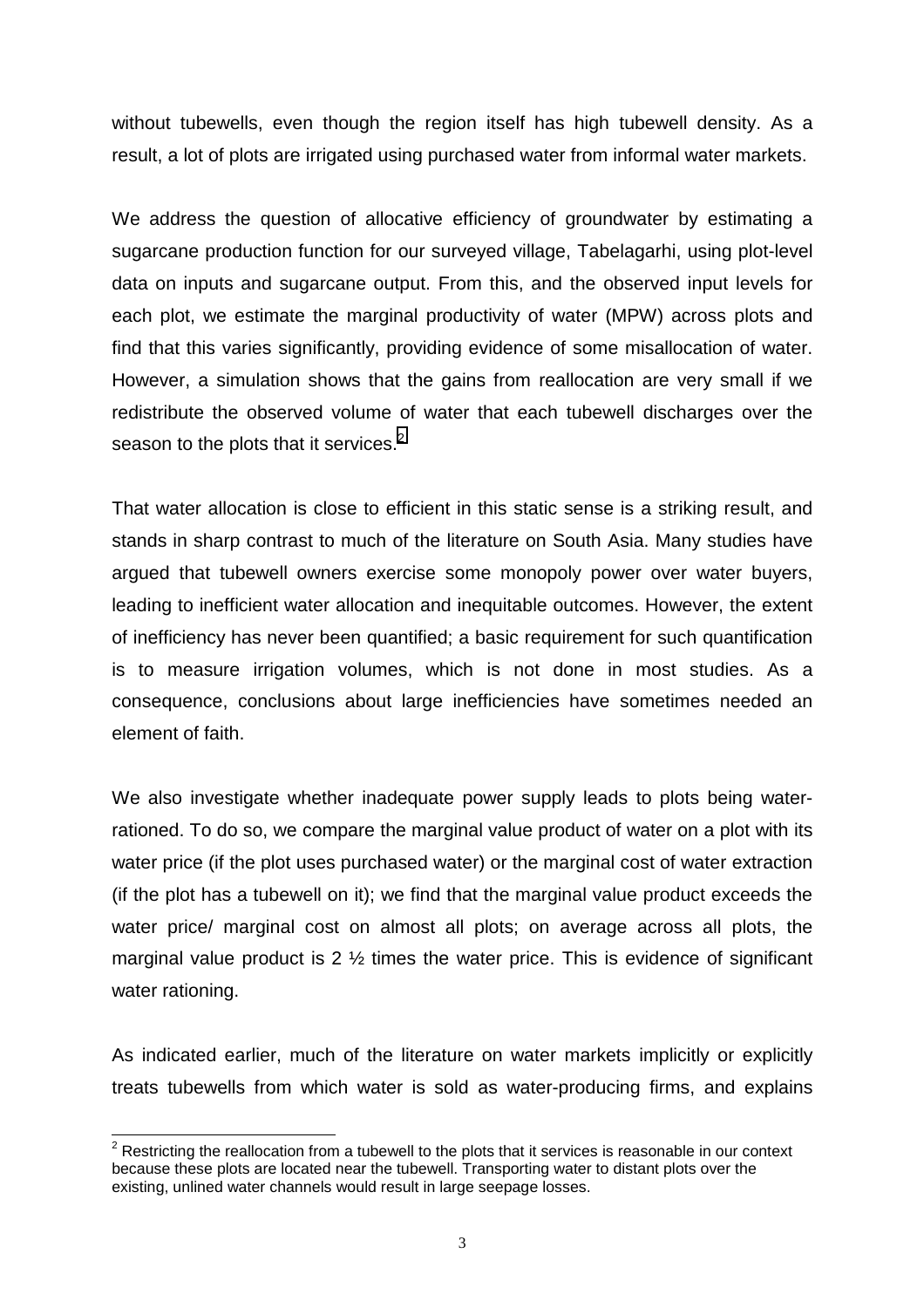inefficiency in terms of their having some monopoly power.<sup>3</sup> It is argued that monopoly power is higher if there is low tubewell density and if unlined water channels 'compel' farmers to purchase from the nearest tubewell. We find that such models are not directly applicable either to Tabelagarhi or indeed to the region as a whole. For one thing, a uniform water price *per hour* of tubewell use is set in an informal village-level agreement at the beginning of the season, and is adhered to in water transactions; so water sellers can only adjust the *quantity* of water sales.<sup>4</sup> Moreover, the price does not vary across the season in response to varying power (and therefore water) availability, to clear the market.<sup>5</sup> Most importantly, tubewell owners who sell water do not choose water sales to maximize profits, in the ordinary sense of the term.

These features necessitate a departure from the framework typically used in the literature. Instead, we construct a simple model that captures the institutional characteristics that govern water transactions in this region. While details of the model are set out in subsequent sections, we provide here a brief preview, and the kinds of questions we are able to analyze using it. In Tabelagarhi as elsewhere in the region, water sellers are primarily cultivators who sell "surplus water" (i.e. surplus to the requirements of their own plots). The analysis shows that farmers sell substantial volumes of water even though the value of the marginal product of water (MPW) on their own plots is much larger than the water price. In such a situation, maximizing profits would instead have implied that the tubewell owner uses all the water on his own plots, until the values of MPW on those equaled the water price; and sell water only after that point. The observed water allocation implies therefore that water sales or sharing are driven by *social norms or a social contract*. Such a social contract is not necessarily coercive. Owing to fragmented holdings, practically all water sellers also have plots that buy water from elsewhere. What a water seller loses by selling

 3 See for example Shah (1993), Meinzen-Dick (1996) and Jacoby, Murgai and Rehman (2004).

<sup>4</sup> Volumes of water discharged per unit time vary considerably across tubewells; they are significantly lower for non-submersibles. So a uniform per hour water price translates into tubewell-specific water prices *per unit volume* of water. We calculate these prices using the measured discharge rate of each tubewell.

 $5$  Note also that even though the tubewells in our study area sell water mostly to nearby plots (to prevent seepage losses from unlined water channels), there is no evidence of monopoly power in terms of price-cost margins. he village-level water price per hour is insignificantly different from the mean average cost of water extraction in the village.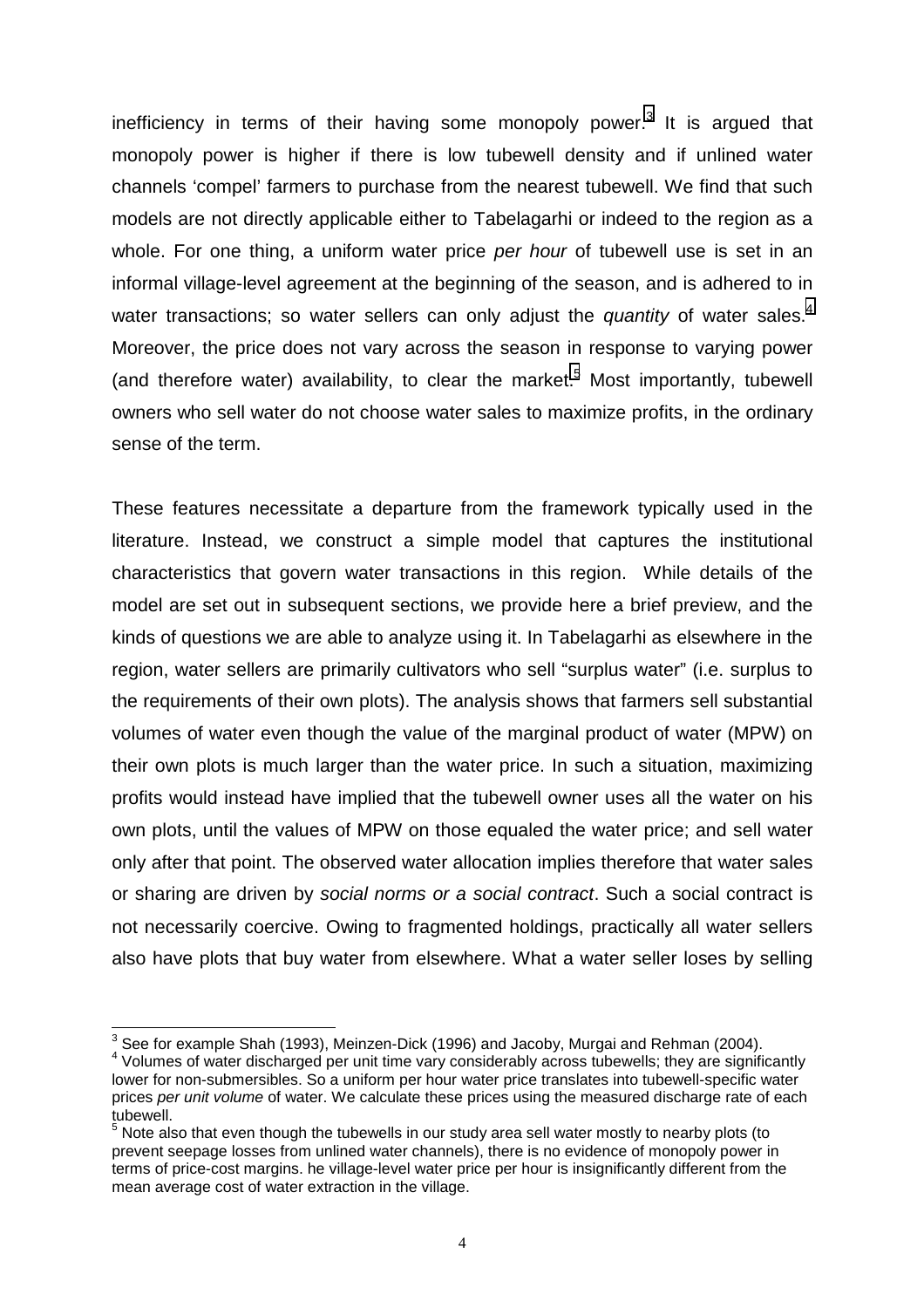water at a price lower than its value on his own plot, he can make up by getting water on those of his plots that are serviced by others' tubewells.

The modeling of the social contract helps to formalize this argument and highlight its role in ensuring a close to efficient water allocation. A simulation exercise shows that yields would be about 18% lower if tubewell owners' quantities of water sales were chosen to maximize individual profits in the conventional sense, at the observed village-level water price. The model also helps to emphasize that if such a social contract is in place, inferring about allocative efficiency on the basis of price-cost margins (as is done frequently) can be very misleading.

The social contract notwithstanding, the erratic and inadequate power nevertheless extracts a toll; we quantify efficiency gains from power supply reform. Many key decisions on input applications (including fertilizer applications) for land preparation, planting, etc. are done in the first few summer months, whereas irrigation takes place over the entire season/cycle. Therefore, substantive input choices are made in this region *before* farmers get to know how the power availability will affect irrigation over the season, and can be adversely affected by uncertainty of water availability. In simulations that assume reliable and adequate power and therefore water, we show that yields go up by more than 9% on average, relative to sample yields. Higher yields are explained by a combination of increased irrigation volumes in the absence of power shortages, and increased use of complementary inputs at given irrigation volumes, by risk-averse farmers, when reliable power supply removes the uncertainty in irrigation water.

The rationing of water that our analysis finds is not meant to economize on a scarce resource. Rather, it is a consequence of the pan-Indian problem of poor power infrastructure, and poor incentives to produce and supply power. Poor incentives are especially the case in agriculture; in most cases, as in Tabelagarhi, farmers pay a flat annual charge (based on the horsepower of their pumps) in return for the right to use as much power as they require. Of course, this gives no incentive to the power

5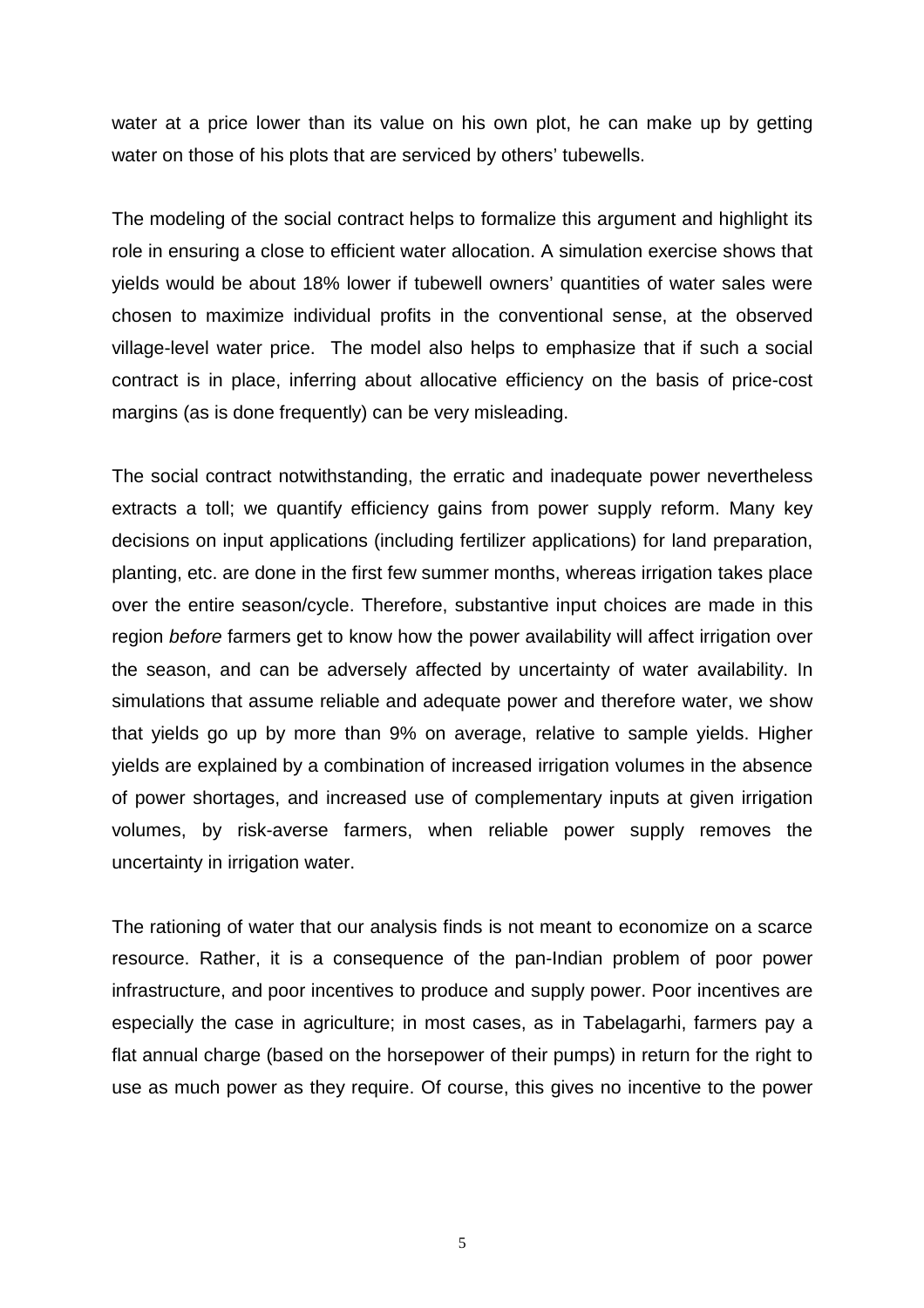provider (here, the State Electricity Board (SEB)) to provide adequate power.<sup>6</sup> Remunerative power prices that are based on the quantum of use would presumably provide enough incentive to a power supplier to supply adequate, reliable power. Our simulations that presume reliable power supply are done in an alternative setting of unit-pricing of power. We show that yield gains are sufficient to pay for the higher cost of power, at reasonable unit prices.

We also study the effect of these alternative scenarios on the all important question of overall water use.<sup>7</sup> We find that at per-unit power prices that cover the economic costs of generating it, irrigation volumes are 6% to 12.5% greater than in the sample. This is understandable, as the profitability of the crop makes it profitable also to expand water use at the margin. While water use can be reduced in the simulation by charging higher power prices still, this may not be feasible for a variety of reasons.<sup>8</sup> Policy must ultimately grapple with the fact that the water used itself has a shadow price, which the water users may not be taking into account. Farmers have traditional rights to groundwater beneath their land, and don't pay to use it. To properly address issues of intertemporal efficiency and sustainability of water use requires more data and detailed knowledge of the region's groundwater hydrology; nevertheless, we make a first attempt at estimating a markup on the power price that would make water use intertemporally efficient.

Although this paper is a village study, it has potentially large implications for North Indian agriculture, because of the common institutional features mentioned above that prevail over a wide swath of agricultural land. To reiterate, these include the cultivation of similar water intensive crops, water transport through unlined channels, informal water markets, and water sharing and pricing norms set at the village level

 6 There are other systemic problems with the power sector which result not just in poor distribution of power to agriculture, but to poor power generation more generally, across the country and across sectors.

<sup>7</sup> Efficient allocation of water across space is of course not sufficient for efficiency, as it ignores allocation over time. We look at this intertemporal aspect only briefly, in Section V. Our analysis suggests that there are static and dynamic inefficiencies, including inappropriate crop mix, owing to the lack of electricity pricing at the margin. There are also, probably, an inefficiently large number of tubewells and high pump power owing to limited power supply. This paper, however, takes the number of tubewells as given.

 $8$  While some of the reasons are political, economic reasons include the fact that higher power prices that are acceptable on highly fertile soils (as in the villages in the study area) may be less so on land where yields and farmers' profits are lower.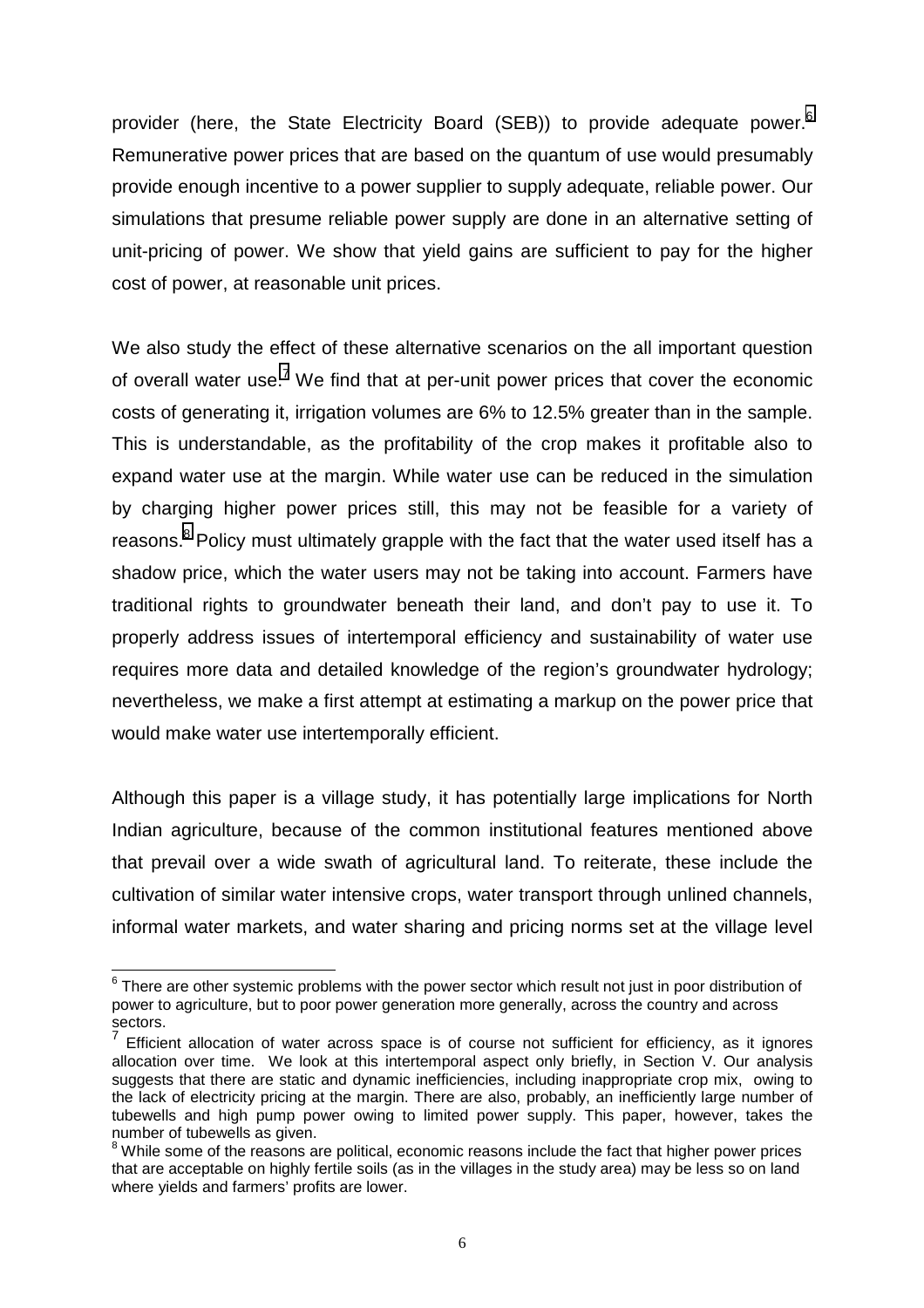(rather than by individual tubewell owners), as well as similar electricity policies of states.

The rest of the paper is organized as follows. The next section reviews some of the related literature. Section III describes the study area and the data. Section IV proposes a simple model to understand the water economy of the village, and outlines the estimation and simulation methods, with technical details relegated to Appendix B. Section V discusses the estimation and simulation results, ending with a short discussion of sustainability. Section VI concludes with policy recommendations.

## **II. RELATED LITERATURE**

 $\overline{a}$ 

There is a vast literature studying the problems of groundwater, and on water markets, in India. We summarize below some select contributions.<sup>9</sup>

Among the pioneering contributions to the analysis of groundwater markets in India is that of Tushaar Shah (1993). In a comprehensive, pan Indian analysis, his is perhaps the first study to document the various institutional mechanisms through which water sales are transacted. These vary from kind transactions, water contracts interlinked with those for land and/or other inputs, and cash transactions both on a per acre and per volume basis. He observes that while such multiplicity of contract types characterize water markets everywhere, the more 'developed' water markets, such as those found in Northern India, typically rely on prices that depend on volume, and lease contracts, which follow standardized formats. And because of ubiquitous opportunities to buy water, farmers not owning a water extraction mechanism are not necessarily disadvantaged. He also points out that the use of unlined channels to transport water to buyers' fields results in seepage losses as high as 30 to 40 percent. This implies that buyers at some distance from the owner'

<sup>&</sup>lt;sup>9</sup> Schoengold and Zilberman (2005) is an excellent general reference on the economics of water use in irrigation. On India, Dhawan's (1995) early work on groundwater irrigation distinguishes degradation arising out of mining of water, the case considered here, from that arising out of increasing salinity. His was the first nuanced study that explicitly addressed crop- and regionalspecificities in groundwater systems.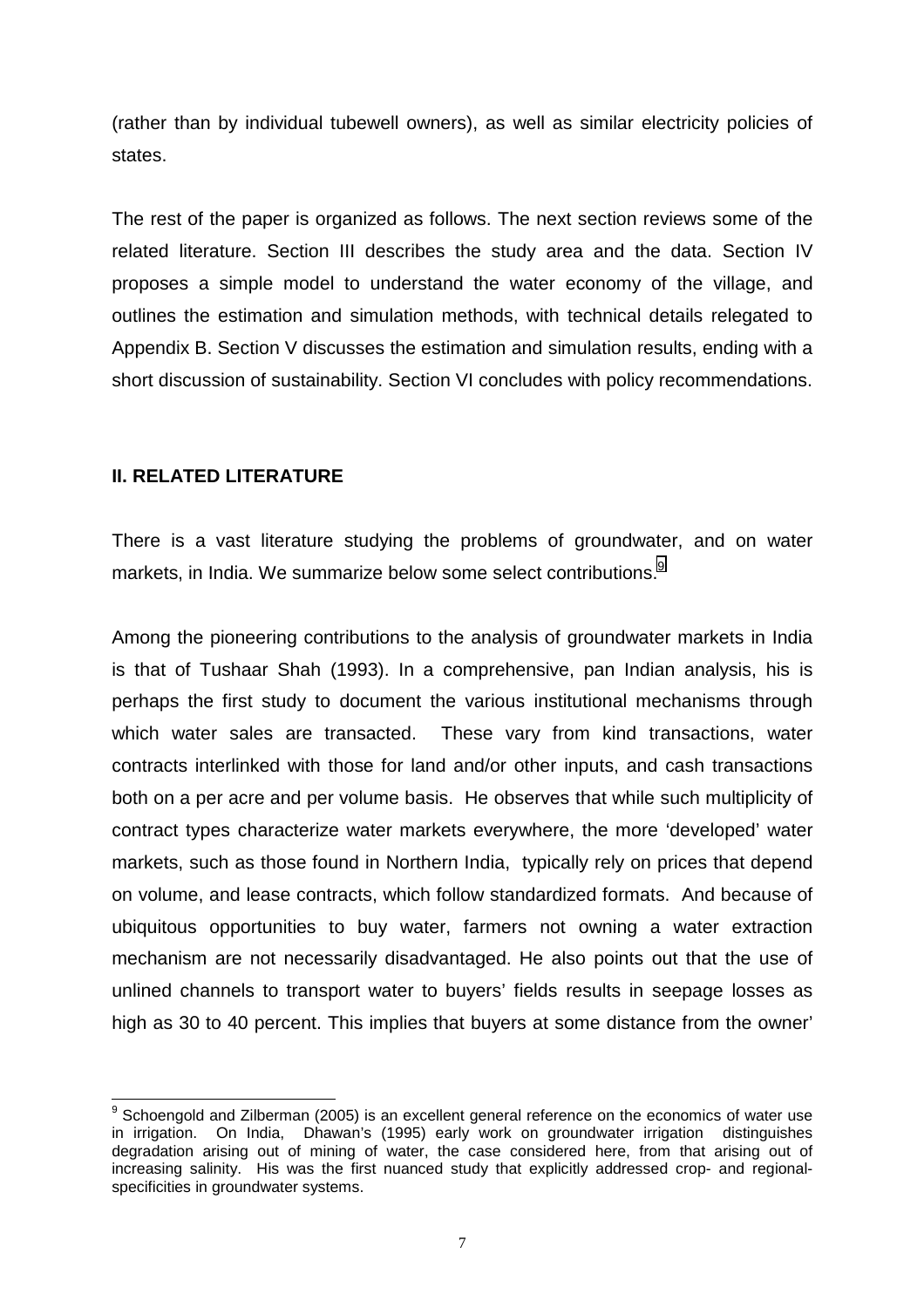tubewell face effectively a higher price; another (related) implication is that tubewell owners may act as localized monopolies.

Dubash's (2002) analysis of water markets in Gujarat also documents the coexistence of a multiplicity of contracts used for groundwater sales. The type of contract—whether based on a fixed payment per acre, a price per hour, or a share of the crop—varies across villages and even across crops. Dubash's analysis is unique in at least two respects; first, he effectively captures the dynamic nature of water contracts, which have changed substantially over time. For instance, in one village, he documents a shift away from share payments to fixed payments, largely in response to enforcement difficulties faced by owners, with buyers cheating on the size of the total harvest. Sellers were able to change the terms of the contract 'unilaterally' by exercise of social power; for well owners were typically the large landowners in the village. This had adverse consequences for the reliability of water supplies, which the earlier share system helped ensure. A second significant feature of this study is the salience given to the institutional basis for water contracts. Dubash's analysis highlights the role of social norms in negotiating water contracts; he suggests, for example, that a 'moral' economy operates to prevent sellers from setting anything substantially more than a commonly perceived 'fair' price.

Works that study questions of monopoly power and its attendant inequities, and natural oligopolies in the context of water sales include Shah (1993), Palmer-Jones (1994), Meinzen-Dick (2000), Sengupta (2000) and Dubash (2002). Examining the case of Pakistan, Meinzen-Dick finds that more than half of the water purchasers did not get their water when requested. Analyzing the determinants of reliable supply, she finds evidence of better service for older and larger landowners and from diesel driven tubewells. Since a switch in technology is expensive (or infeasible) joint ownership of tubewells for medium-sized farmers may be a solution to reducing the disparity between water purchasers and sellers. The study reiterates Shah's finding that water markets do provide small and poor farmers with an alternative but that the benefits disproportionately favor tubewell owners who only provide water when they do not need it themselves.

8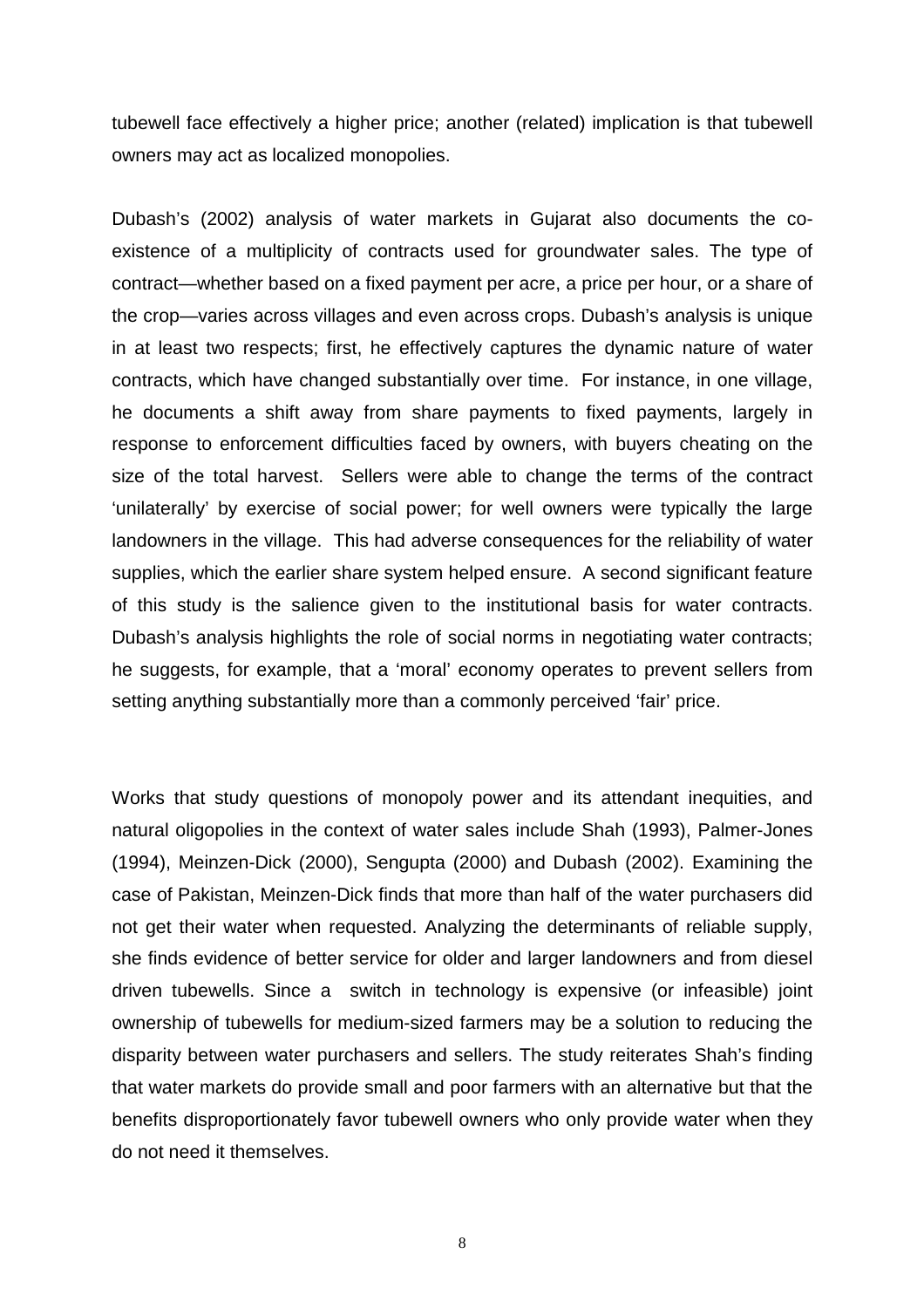Jacoby, Murgai and Rehman (2004) examine the extent of monopoly power exercised by tubewell owners, and whether they price-discriminate in favour of their tenants, in Punjab, Pakistan. The framework of analysis used is based on the theory of interlinked contracts, which also predicts that owners of tubewells would use more groundwater relative to those who buy from them. Their results find evidence of price discrimination, which is not explained by either spatial characteristics, or any premium arising out of systematic differences in willingness to pay for 'reliable' water supplies. They also find that tubewell owners and their tenants use significantly more groundwater than buyers of groundwater; the combined evidence thus points to misallocation of groundwater resources in this region as a result of monopoly power. A distinctive feature of this paper is that groundwater transactions are treated in an integrated manner with a parallel 'informal market' in canal water that is commonly observed in their study area. Canal water is allocated by turns, and the market operates by the exchange of turns amongst farmers. The main implication of such trading in canal water is that overall water use (including both ground and canal water) may not be allocatively inefficient as indicated by the analysis of groundwater alone.

Pant (2004) traces the evolution of water markets in eastern and western Uttar Pradesh. His work is particularly relevant to this study as his observed surge in investment in privately owned tubewells and in demand for electricity is also apparent in the surveyed village of Tabelagarhi. The surge is attributable to the demands placed by the high yielding variety of seeds and the consequent need for timely and reliable water supply, coupled with farmers' drive to maximize yield. Pant concludes that growth increased the demand for power, which while available in plenty in the 1970s, has now become a constraining factor. Transactions in groundwater are noted for their importance in elevating the position of the small farmer by providing access to water. Equally important has been its role in meeting the challenge posed by scattered land holdings.

A major shortcoming of the literature on groundwater prices in India is that it generally does not record prices per unit volume of water; obviously a volumetric measure is necessary for a variety of reasons, including the assessment of the efficiency of water allocation within and across river basins. Somanathan and

9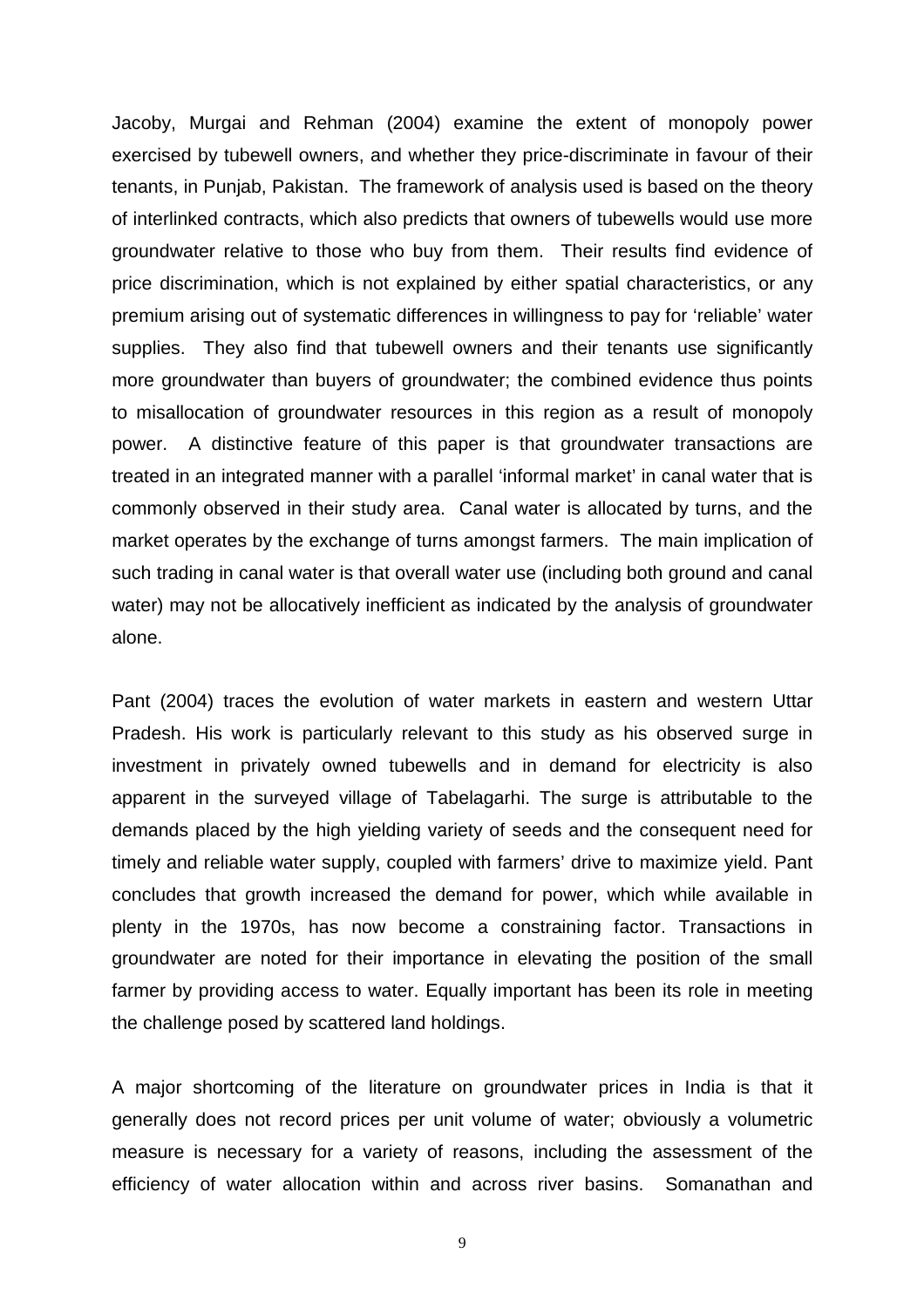Ravindranath (2006) is an exception; their paper estimates marginal values of water and its elasticity of demand using data on water transactions in the Papagni watershed in southern India.

## **III. PRINCIPAL FEATURES OF THE STUDY VILLAGE**

Sugarcane and paddy are the two most water intensive crops widely cultivated in North India. Our study site is Tabelagarhi village, in Baghpat district, selected from a 'dark' block<sup>10</sup> in the sugarcane belt of Western Uttar Pradesh. This is a freshwater region with good quality soils. By and large groundwater is the only source of irrigation for crops grown in this area. The water table in this area has witnessed a steady decline over the last few decades.

Tabelagarhi has 165 cultivating households. Cultivable land lies to the north, east and south of the residential neighborhoods. To the west, there is relatively little cultivation as much of the land there belongs to another village. The largest proportion of land is in the north, followed by the east.

Sugarcane is cultivated by all households in the village. It yields more than one harvest after a sowing; post first harvest, the crop is known as rattoon sugarcane (as opposed to freshly-sown sugarcane). In this region, the first yield is lower than the yield of rattoon sugarcane and one crop can last for three seasons. Most farmers typically have plots of both crops in the field $11$ .

Sugarcane sowing takes place in April-May, and harvesting is between February and April. Rattoon sugarcane, on the other hand, is harvested between late October and January. Normally, organic manure is applied once, in May; fertilizer is applied at most twice (May and July), pesticide once. Field activities (which use labor, tractors and oxen) include preparation of land and sowing in April-May, field maintenance

 $\overline{a}$  $10$  Dark blocks are defined as areas where the quantum of groundwater used exceeds 85% of recharge.

 $11$  Given this, we tracked the two varieties separately throughout the study. Thus if on a single plot of land, the farmer had both a rattoon and a new crop, these were categorized as two separate plots, and information on irrigation details, as of that of other inputs, were recorded separately.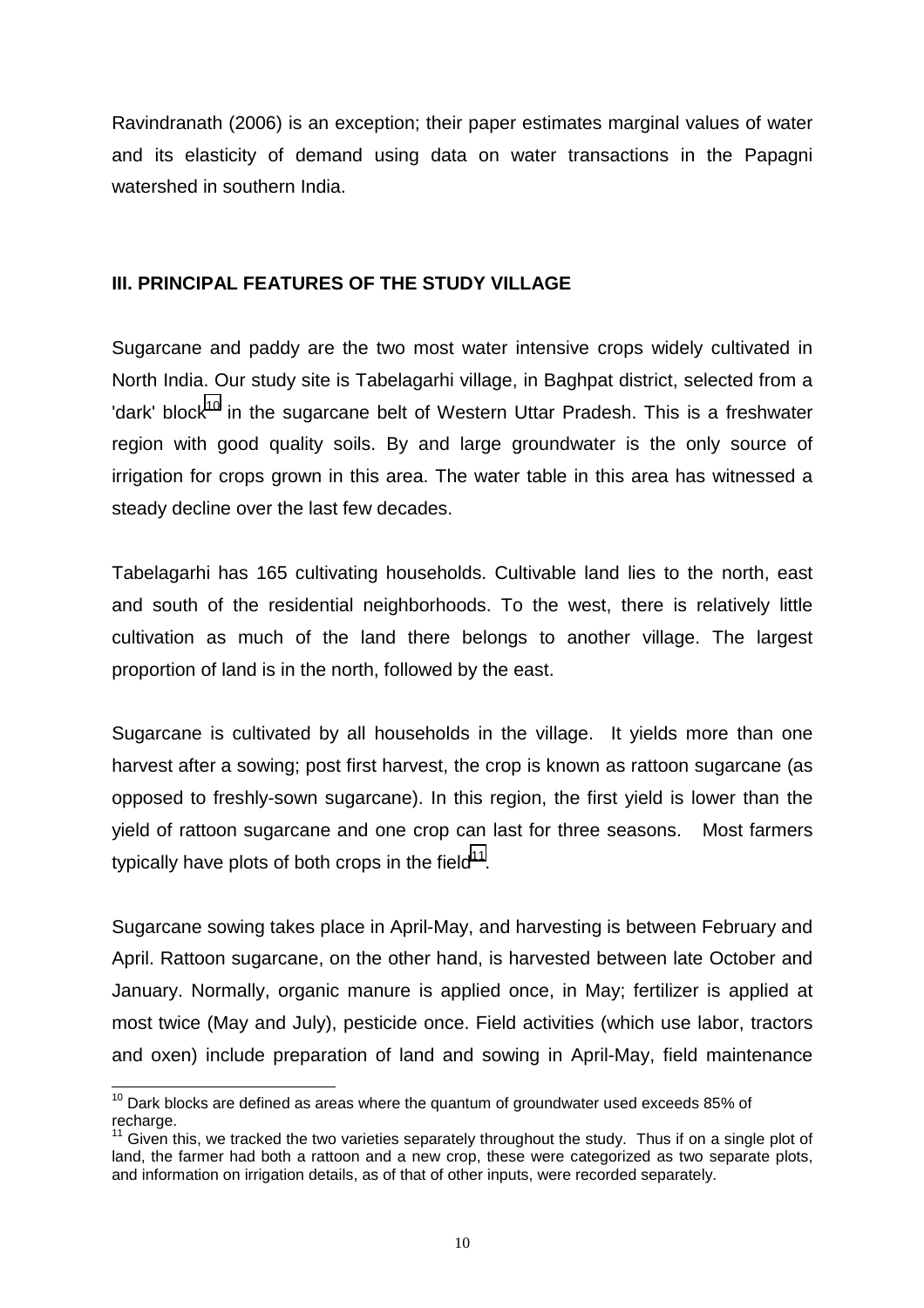(such as weeding) in June-July, application of fertilizers etc., preparation and maintenance of channels for each irrigation, tying of cane in the field in September-October, and harvesting.

Sugarcane is irrigation intensive, with one irrigation pre-sowing, and regular irrigations thereafter. Conversations with experts and farmers at the site indicate that pre-monsoon irrigations are particularly crucial for plant growth. In 2004, the monsoon was delayed, and there was no rain in June and July. In this situation, it was a consensus opinion that during this time, one irrigation every 20 days was desirable. Water from tubewells is transported to plots via largely unlined channels. So there are seepage losses; but these are restricted by the relative proximity of other tubewells.

The village, as is the norm in Western Uttar Pradesh, is subject to erratic power supply. In May, power supply averaged 6-7 hours a day, went up to 8-10 hours in June, down to 3-5 hours in July (these three months saw no rainfall). For sugarcane, timely irrigations early in the season are critical to crop growth; thus the lack of regular electricity supply meant that in these summer months with no rain, tubewells seemed to be running flat out whenever there was power. We were told by farmers that for those who irrigated using purchased water, irrigation plans got delayed due to poor power supply and priority given to plots owned by tubewell owning farmers.

## **III.1. The Data**

 $\overline{a}$ 

We first conducted a census of all households and tubewells in the village. We then constructed a random sample of 73 tubewells in Tabelagarhi, chosen from the north and east of the village (a few also from the south and west) roughly in proportion to the total numbers of tubewells located in those directions. We then identified all the plots (326) serviced by these tubewells; these plots belong to about 105 farmers. In fact, the sample is constructed so that all plots cultivated by these 105 farmers are included<sup>12</sup>. Including all plots serviced by a tubewell implies that we can compute the

 $12$  Farmers have multiple plots in our data set due to fragmentation of landholdings and division of cultivable space between freshly sown sugarcane and rattoon sugarcane.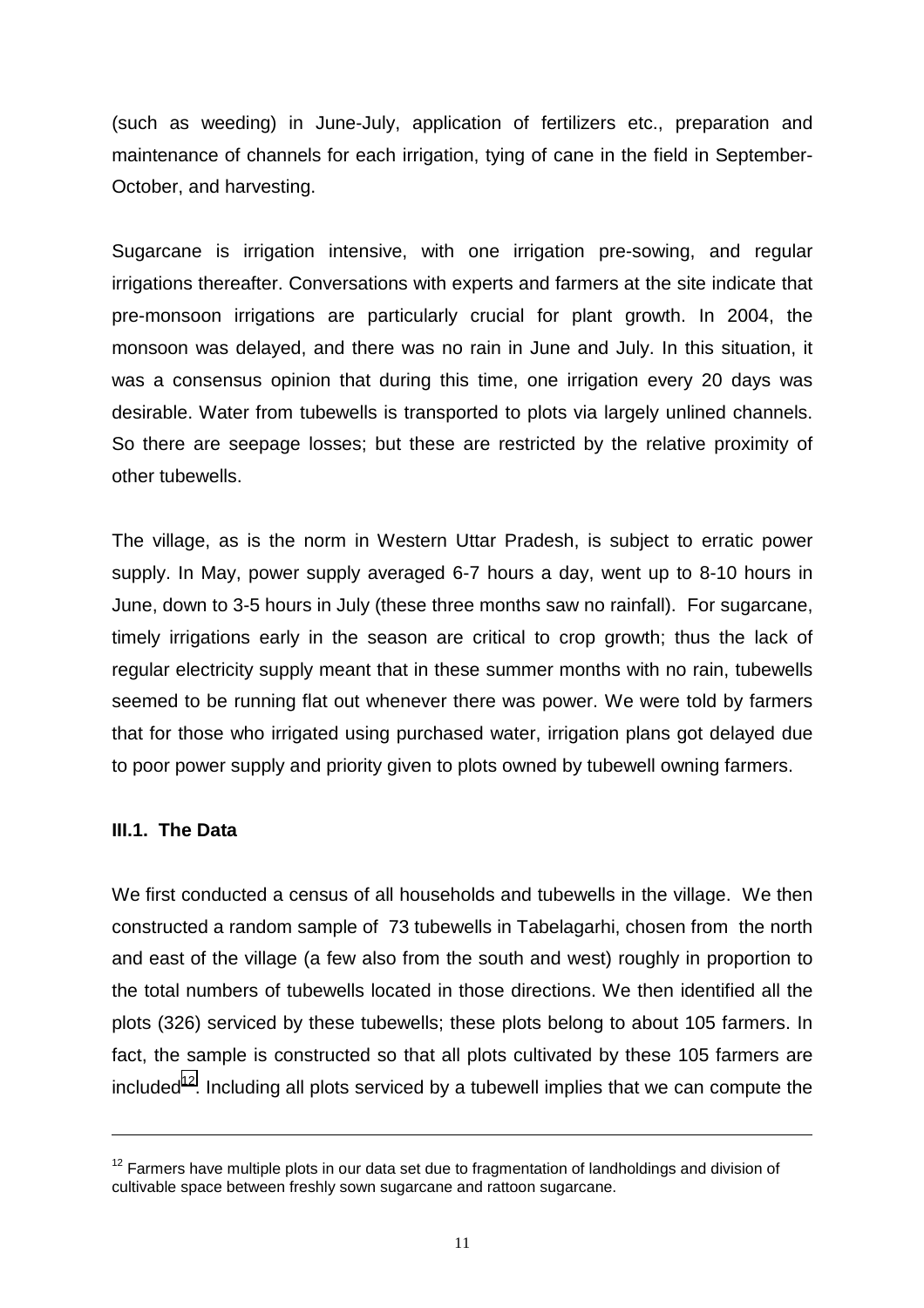total amount of water discharged by each tubewell over the season, from plot-level irrigation data.

Data was collected at three levels: tubewell-specific, plot-specific, and farm household-specific. Plot-specific data (including details on source of irrigation, date of each irrigation, terms of the water transaction, information on labour and other inputs, and soil quality) is needed to estimate the demand for irrigation water. Tubewell data (including the depth of the tubewell, capacity of the motor, tubewell discharge, maintenance costs and history) helps to estimate water supply characteristics; for example, the cost of water extraction is lower for submersibles than for non-submersibles. Farm household data (including information on household members, and their education levels, and farm assets) can potentially help to identify farmer-specific effects on production. The field work was conducted once every two to three weeks, over the entire sugarcane cycle (April, 2004 to April, 2005). This frequency corresponded to the pattern of irrigations and large number of plots to be tracked, and helped in keeping the recall period low. We have also experimented with leaving booklets with educated farmers, to be filled in by them on a regular basis. More details on the variables collected are relegated to Appendix A.

#### **III.2. Irrigation and water transactions in Tabelagarhi**

The institutions by which water transactions are governed form a natural way of categorizing the plots in our sample. Of the 73 tubewells in our sample, 47 are under single, and 26 under joint ownership. Joint ownership is usually a consequence of inheritance by multiple sons. As indicated in Table 1.1, the average number of plots irrigated by single-owner tubewells is smaller than that irrigated by jointly-owned tubewells. However, as noted later, the unit area for plots irrigated by singly-owned tubewells is much larger (so that the total area irrigated is comparable).

The type of ownership has significant implications for the availability of surplus water for sale. For instance, sale of water is far more likely in single-owner than in jointowner tubewells. Similarly, the average number of plots to which water sales occurred was much higher for singly-owned than for jointly-owned tubewells.

12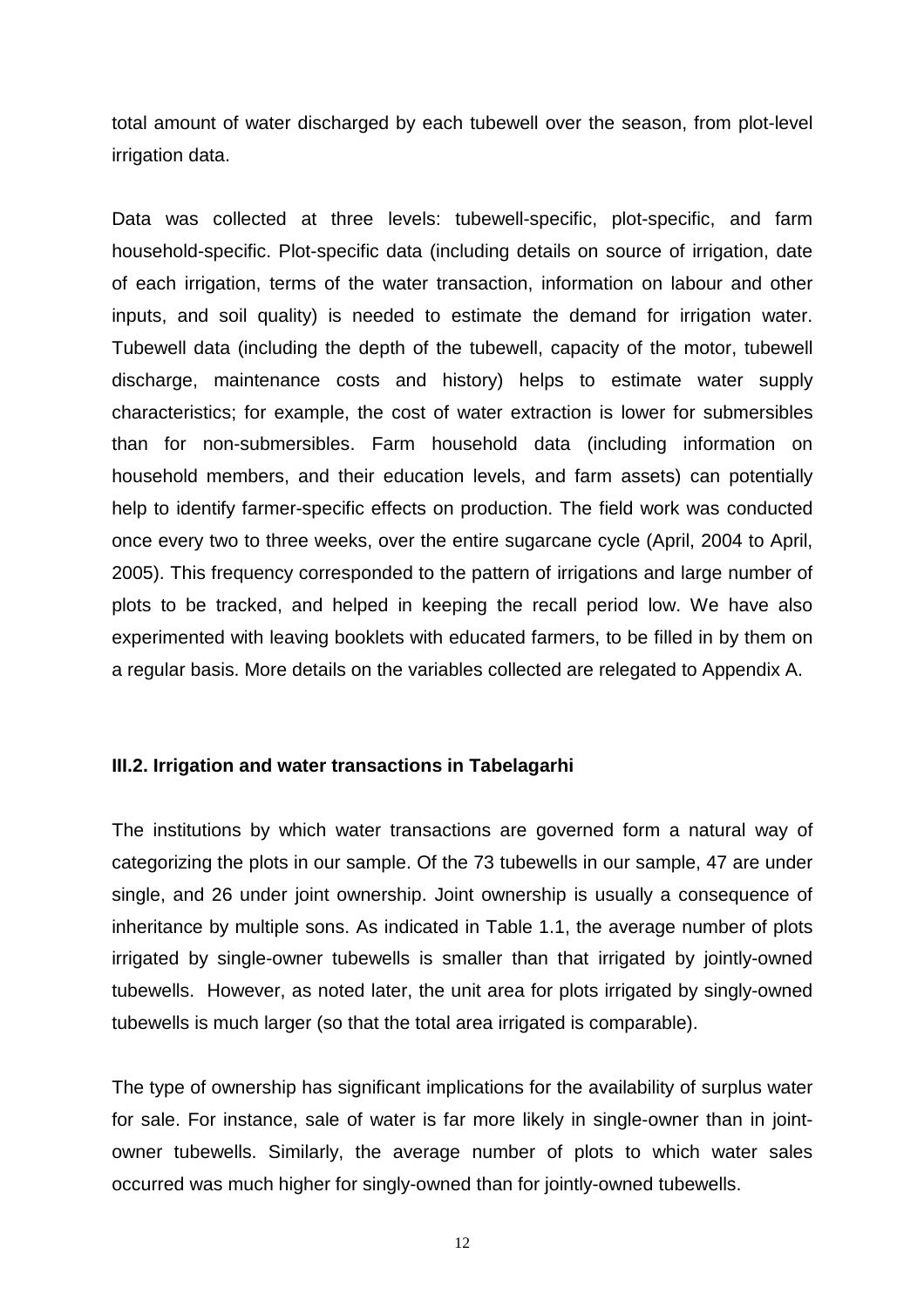29 of the tubewells are 'submersible' and the rest are 'non-submersible'. All tubewells run on electricity. Submersible tubewells are much more expensive to purchase. For areas with low water tables, they are however the desired technology to possess. As shown in Table 1.2, on average for our sample, a submersible takes approximately 90 minutes to irrigate one *bigha* (1/5 acre), whereas a non-submersible takes about 2 hours. The costs of operating tubewells include the cost of electricity and maintenance costs. Electricity cost is an annual charge, based on the horsepower of the pump (Rupees 70 per month per horsepower). Submersibles not only have higher discharges, but are less prone to break-downs. The average number of times in the previous 12 months that repairs were effected to submersible tubewells was 1.5, half that for non-submersibles. Correspondingly, maintenance costs for submersibles were also lower.

It is also useful to examine the pattern of irrigation, disaggregated by category of plot, with category I referring to plots served by singly-owned tubewells, II referring to plots served by jointly-owned tubewells, while category III plots rely on purchased water (Table 1.3.). 117 plots in the sample source water from tubewells singly owned by the cultivators of these plots (category I); 122 source water from jointly owned tubewells (category II); 87 plots are being irrigated using purchased water (category III). The average plot size in the three categories is, respectively, 11.7, 5.7 and 4.7 *bighas*13. About half of the plots are under fresh sugarcane, and the rest under rattoon sugarcane.

The number of irrigations overall, favors category I plots that are watered through an owned tubewell; the least number of irrigations are given to plots which rely on purchased water (category III). More than the number of irrigations, their timing is crucial for plant growth. A key indication that plots that purchased water could not time their irrigations as well as others is the fact that in the dry summer months, a much lower percentage of these plots managed the recommended 4-5 irrigations. The average depth of each irrigation is also somewhat lower for these Category III plots.

l

 $13$  One bigha equals one-fifth of an acre, in this region.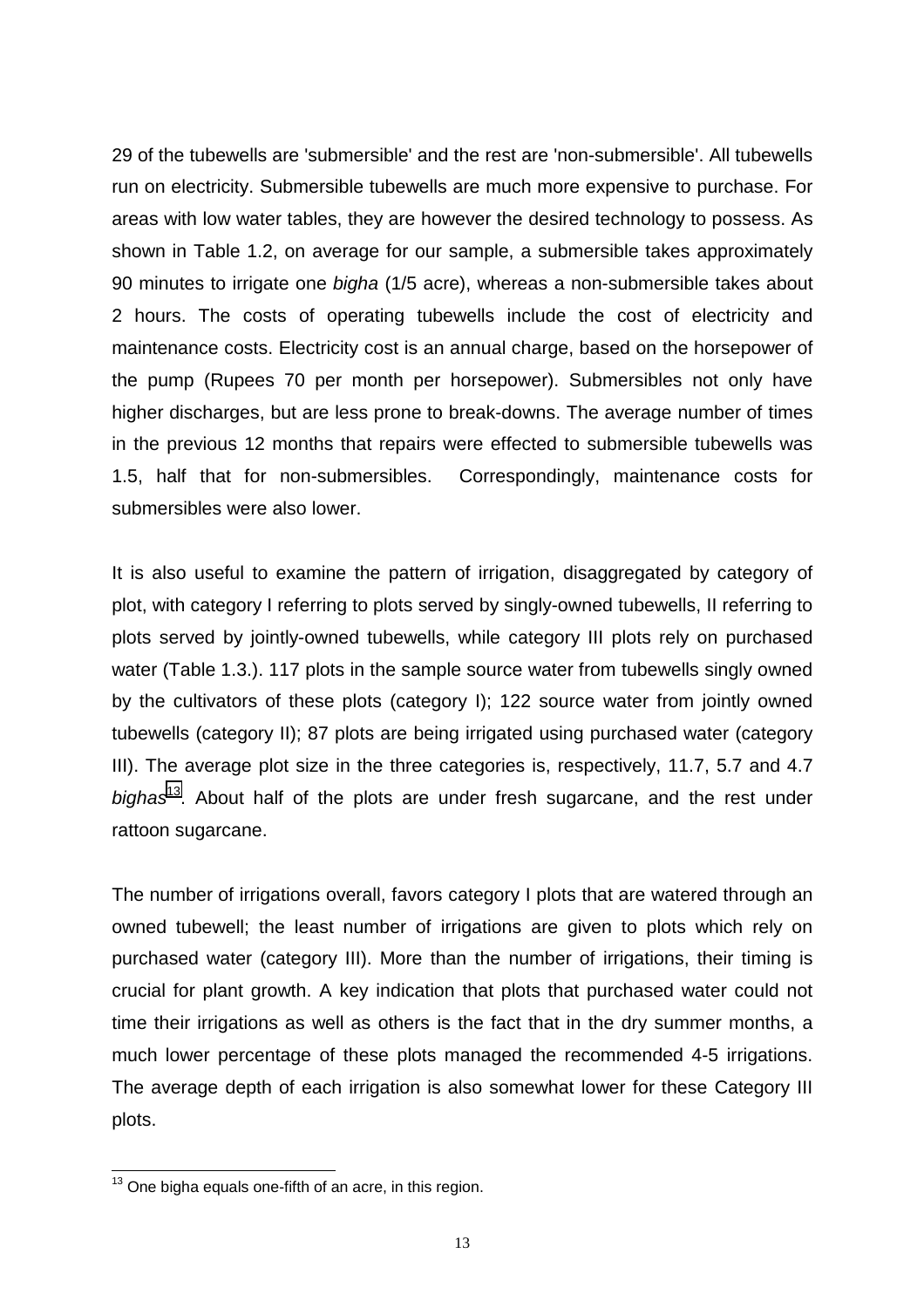Prices of water are quoted on a per hour basis. At the beginning of the season, a social consensus emerges and a water price is set in rupees per hour of use of a tubewell (Rs.15/hour in the data set). By and large, this is the price charged across the entire village, and buyers and sellers are price takers. This price is a slight markup on an average, per hour cost of operating a tubewell in the village. This apparent uniformity of prices has been noted elsewhere, and is cited as evidence that prices are determined as an outcome of a social contract.<sup>14</sup> Yet, when the variation among tubewells in term of the volume discharged per hour is taken into account, it is clear that prices are anything but uniform.

We calculate the price of water *per unit volume* charged by a tubewell by dividing Rs. 15 by the measured volume of water that the tubewell discharges per hour. Thus the average price per bigha-inch (about 20,500 litres) of water across all tubewells is Rs.6.50<sup>15</sup>. There is substantial variation around this mean, with the 25<sup>th</sup> and 75<sup>th</sup> percentiles being Rs. 4.70 and 8 respectively. Submersible pumps (about 40% of the pump sets) discharge much more water than non-submersibles, so the volumetric prices of water from tubewells with submersibles is significantly lower. Pump sets of different vintages also show variation.

## **III.3. Yields, soil quality and other inputs**

As noted earlier, a distinguishing characteristic of the sugarcane crop is the practice of rattooning. Yields in the study area are higher for the rattoon than a fresh-sown crop, and begin to taper off after the first rattoon. Thus a fresh planting is necessitated every 2-3 seasons.

Further, there are two major varieties of sugarcane cultivated in this village: known as the 'early variety' and 'general variety.' We outline in Appendix B.3 the method

 $\overline{a}$  $14$  See for example Dubash (2002).

 $15$  By way of comparison, this is a little greater than half of the average water price that Somanathan and Ravindranath (2006) estimate for water transactions in the Papagni watershed in the southern states of Andhra Pradesh and Karnataka.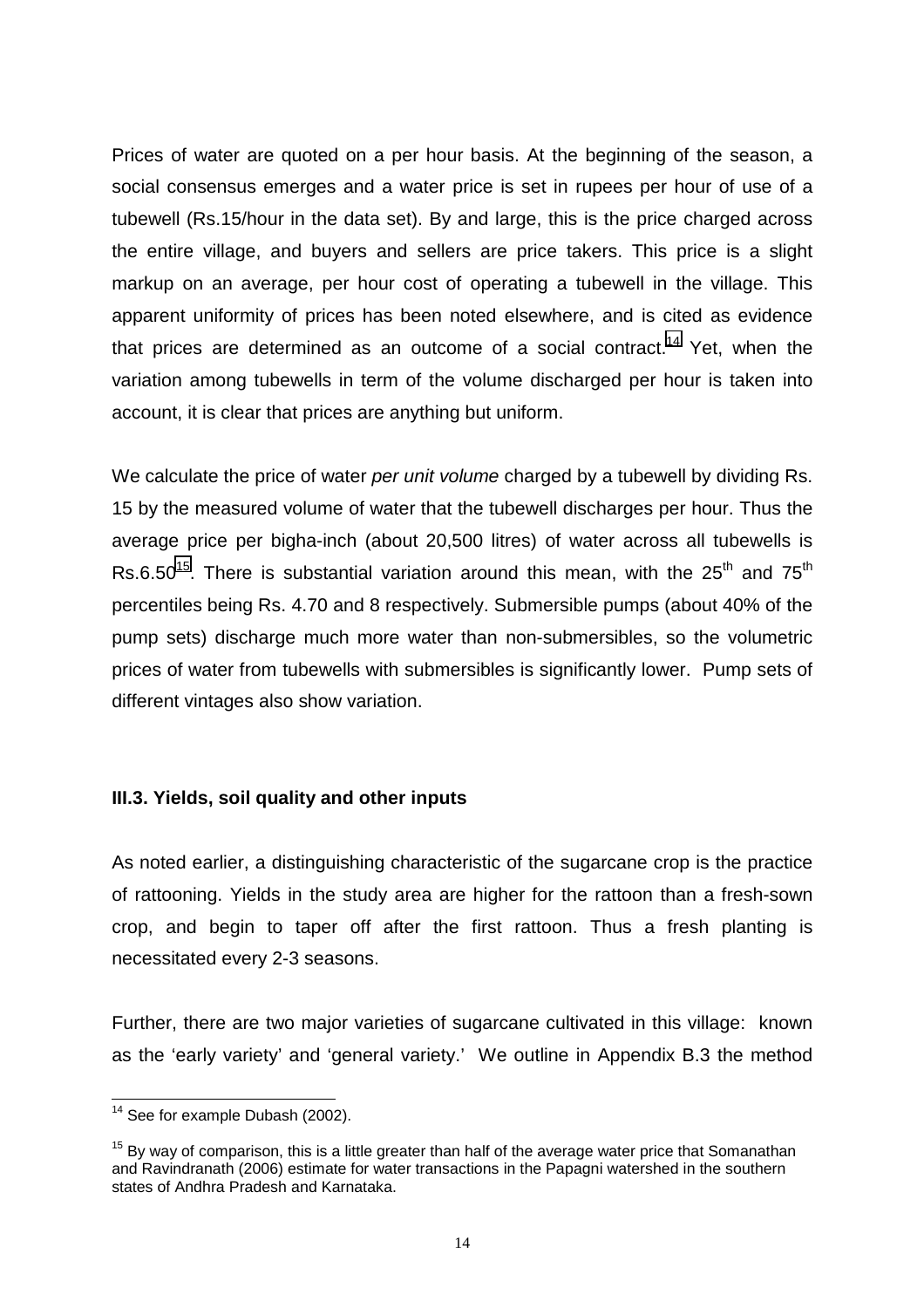used to aggregate across these varieties; the yields and input use for the two are quite similar.

In the study area, rattoon yields (at 68 quintals per bigha) are substantially higher than yields for the new crop (at 48 quintals per bigha). Table 1.4 summarizes yields of rattoon and non-rattoon sugarcane by category of plot, to examine whether the skewed pattern of irrigation volume and timing is reflected in differential yields.

As one might expect given the summary statistics on irrigation, yields are lower on plots with purchased water (both overall and when disaggregated by rattoon vs fresh-sown crops), but the differences, particularly for fresh-sown yields, are not substantial.

These differences in yields are, of course, mediated not just by the amount of irrigation, but by soil quality and other inputs as well. As noted earlier, soil samples were collected from each of the plots in the sample<sup>16</sup> and sent to the National Bureau of Soil Surveys and Land Use Planning for analysis. The soils in these areas are of good quality; about two-thirds of the plots in Tabelagarhi may be classified as "sandy loam", and another 22% as loam. Loamy soils are better, as they contain sand and silt in proportionate amounts, and are well drained. In contrast sandy loam soils are worse, in that these are coarse-textured, and typically require more irrigations. The remaining 10% of the plots are classified as clay loam, loamy sand, and silt loam.

In terms of productivity, however, the impact of soil quality is discernible, if at all, only for category III plots, where yields on loam soils are 6 quintal per bigha higher than on sandy loam soils (Table 1.5).

Summary statistics for the other major inputs are presented in Table 2. With labor, all activities are summed across by type of activity (land preparation and sowing, weeding and digging, applications of irrigation and other inputs, tying of cane, harvesting) and by type of labor (hired casual labor and permanent labor, contractual

l  $16$  Samples were collected from three different corners of each plot and mixed together. These were then further subdivided into four parts of which two parts were kept, mixed and then finally put in a bag.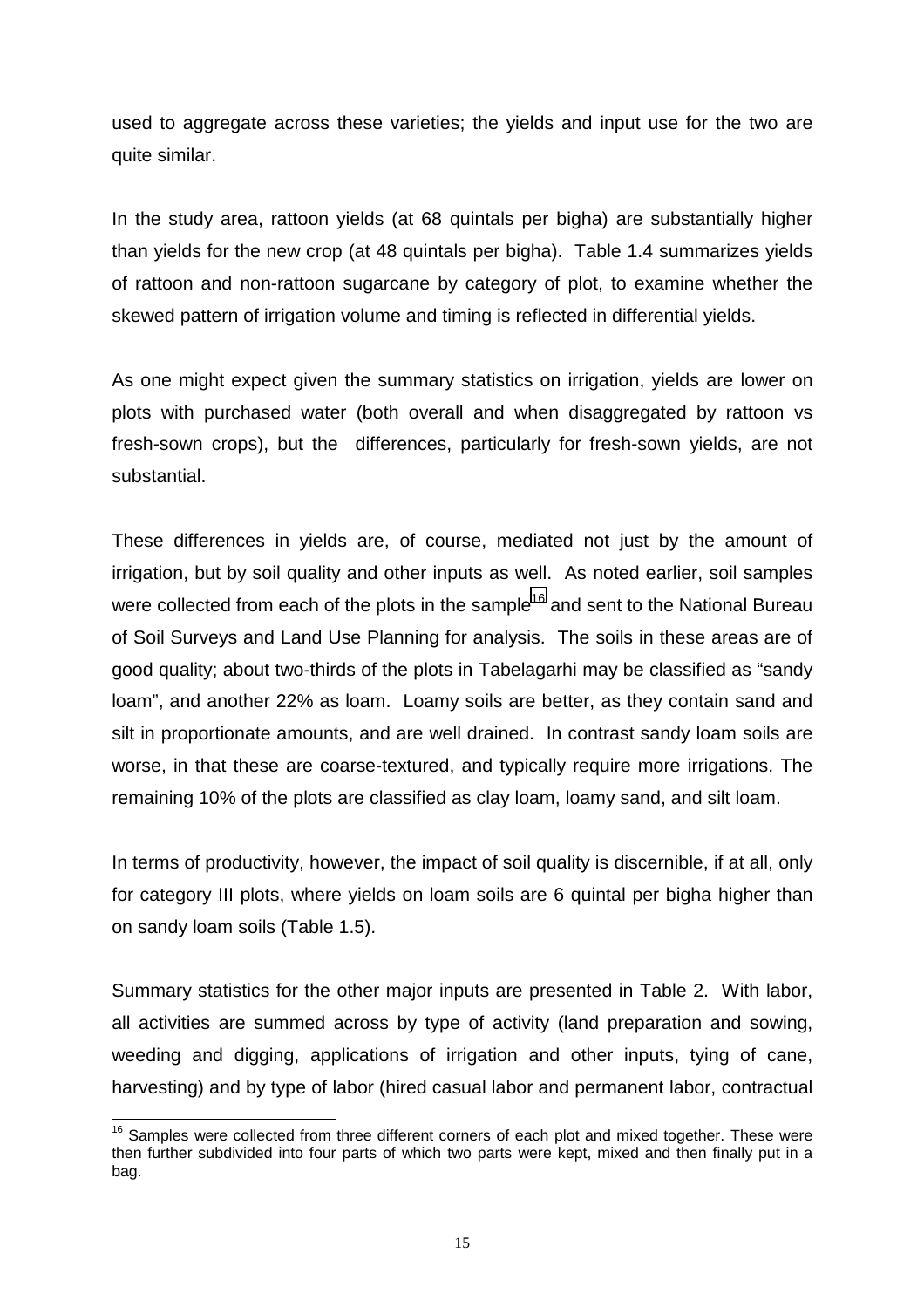labor, household labor, labor in exchange and other miscellaneous forms). Aggregate labor use by category of plot suggests that plots which purchase water are slightly more labor intensive.

Tractors are primarily used at the time of pre-sowing for land preparation, and for sowing. Oxen are also used for these activities; in addition, they are used for weeding and digging and for transporting sugarcane to sugar depots at harvest time. While oxen were used on almost all plots, tractors were used on about half of them. Tractors tend to be used on the larger-sized plots, so that their use is more on average on Category I plots than on others.

### **IV. MODELS AND METHODS**

 $\overline{a}$ 

### **IV.1. A Model of Water Allocation in the Village**

Before analyzing issues of water rationing and efficient water allocation, it is useful to have a stylized model of water allocation in the village. We describe here simplified versions of the two main kinds of institutions we observe: water sales from singleowner tubewells, and water sharing from jointly owned tubewells.

#### **IV.1.1. Water Sales from Single Owner Tubewells**

At the beginning of the season, there is an agreement between the owner of a tubewell and prospective buyers, to supply water to the buyers' plots for the entire season. Suppose farmer *s* cultivates plot *s*, using water from his own tubewell *t* located on the plot. To keep the notation simple, let there be only one buyer of water from this tubewell<sup>17</sup>: so, suppose farmer *s* agrees to sell water, to a single plot *i*, cultivated by farmer *i*. The price of water that enters the agreement respects a centrally set per hour price. It is therefore determined as follows. A *per hour* price for using a tubewell and pump is set in a village-level agreement at the beginning of the

 $17$  In the data set, the average number of buyers from single owner tubewells is 1.7.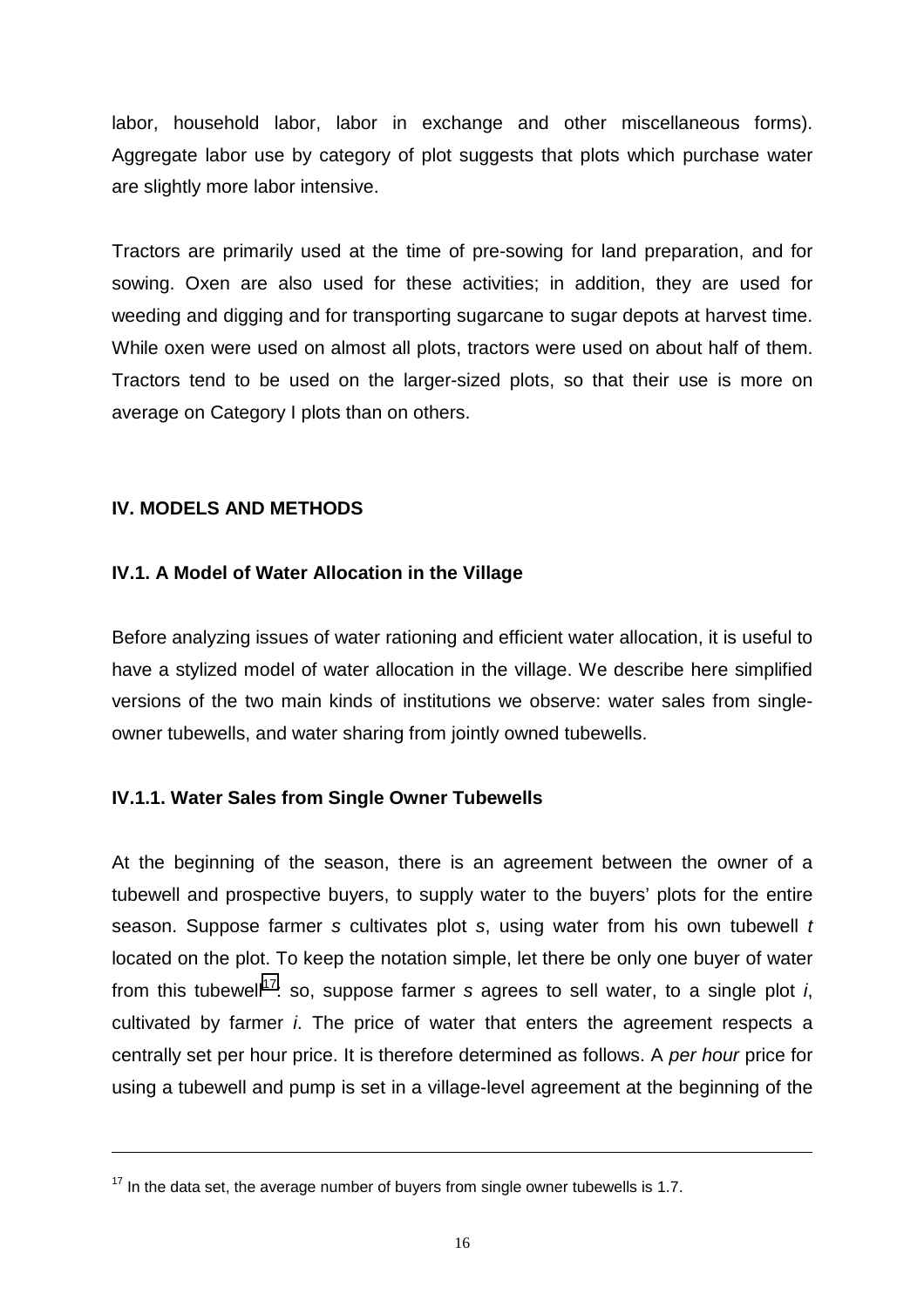season<sup>18</sup>. The price of water *per unit volume* from tubewell *t* is calculated as this per hour price divided by the discharge (volume of water discharged per hour) of tubewell *t* 19. The *per hour* price is set by the village as a rough markup on average cost of maintaining pumps and tubewells and payment for electricity. In our model, we simply take as given the village level per hour water price (and the implied water prices for each tubewell), explaining later why this price setting process may make sense.

Many of the input decisions for plots are made early in the season, when the extent of power availability through the season, and therefore water availability<sup>20</sup>, is not known. To model this, let the amount of water available from tubewell *t* be a random variable  $W_t$ . We make the following, mostly simplifying, assumptions about  $W_t$ .

 $W_t$  is distributed on an interval  $[0, \overline{w}_t]$ , according to a continuously differentiable distribution function *G* (whose derivative is *g*).  $\overline{w}_t$  is greater than the optimal irrigation volume choices that farmers *s* and *i* would make if there were no water constraint.

Farmers *s* and *i* respectively make input choices  $(x_{si})$ , $(x_{ii})$ ,  $j \in \{3,...,k-1\}$  *before* it is known how much water  $w_t$  will actually be available from the tubewell (i.e., before the realization of  $W_t$  is known). ( $j=1,2$ , correspond to variables used in the estimation that are not explicitly required here:  $\neq 2$  corresponds to a plot size variable, which is given, as we do not study acreage allocation decisions; *j*=1 corresponds to the constant term in the production function estimation; *k* refers to the irrigation variable) assume that farmers are risk-averse, maximizing the *utility* of profits with a twice continuously differentiable utility function  $u^{2}$ <sup>1</sup>, satisfying  $u' > 0$ ,  $u'' < 0$ . Assume for simplicity that the farmers have no alternative water source.

<sup>&</sup>lt;sup>18</sup>For the season in question, this was Rs. 15 per hour.

 $19$  Since different tubewells have different discharge rates, this results in different volumetric prices for water from different tubewells, even though the centrally agreed water price per hour was Rupees 15. The big source of discharge variation is type of tubewell, with discharges from submersible pumps being much larger than for their non-submersible counterparts.

<sup>&</sup>lt;sup>20</sup> All tubewell pumps in the village run on electricity<br><sup>21</sup> assumed for simplicity to be the same for all farmers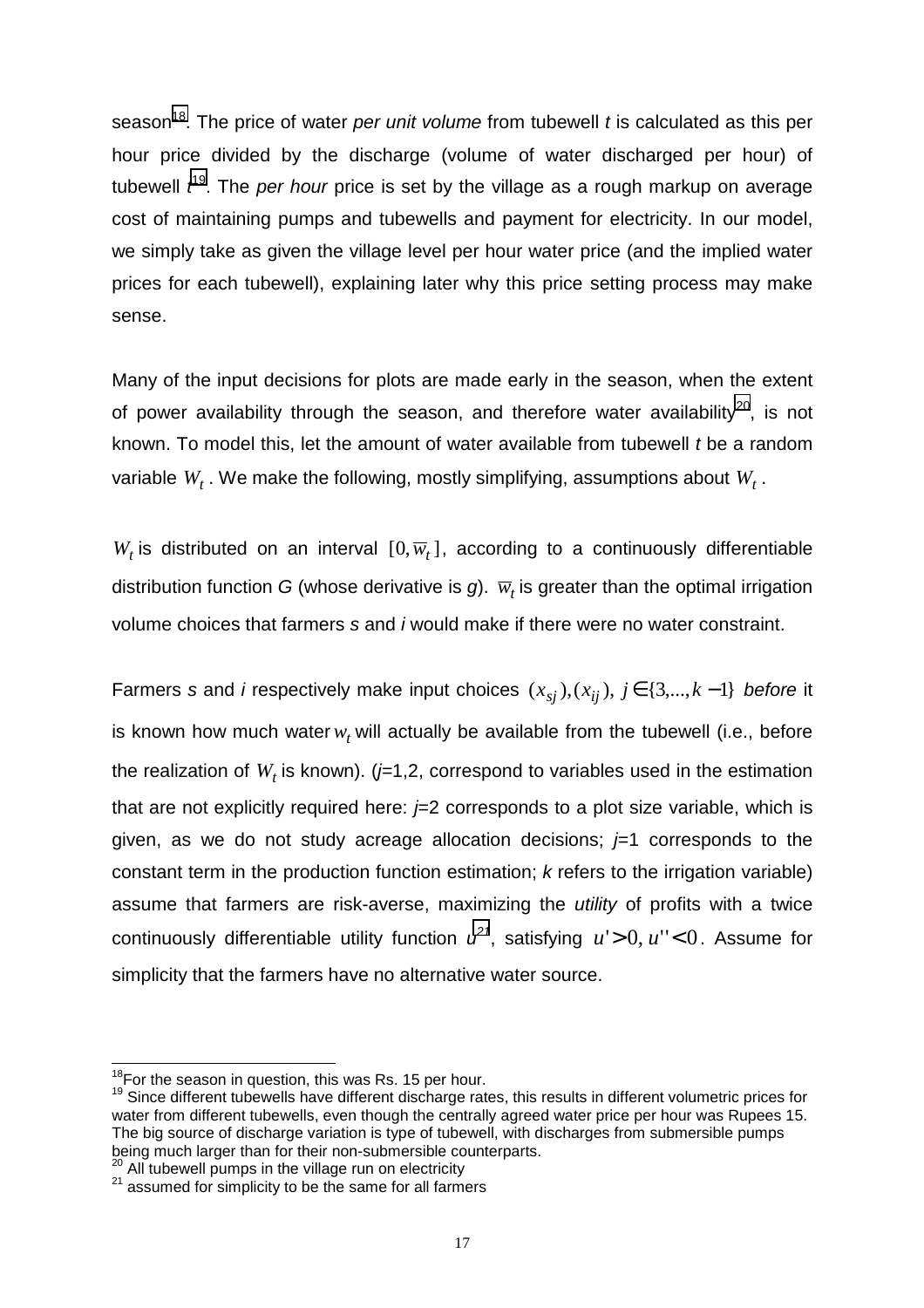Suppose the input choices  $(x_{si})$ ,  $(x_{ij})$ ,  $j \in \{3,...,k-1\}$  have been made, and then the uncertainty on water is resolved, with  $w_t$  being the amount available from tubewell *t*. First, we analyze the allocation of this water if farmer *s* wishes to maximize profits<sup>22</sup>.

#### **Assumption 1. Farmer** *s***'s water sales maximize profits**

Let *p* be the sugarcane output price,  $f((x_{si}), x_{sk}, \beta)$  be the production function ( $\beta$  is a parameter vector), and *qik* be the price per unit of water paid by farmer *i* (the notation *q* is used for input price or input price vector). As mentioned before, this price is derived from a centrally set water price per hour of tubewell use, and is higher than  $c_t$ , the constant marginal cost of extracting water from tubewell  $t^{23}$ . Farmer *s* can therefore *only decide the amount of water to sell*. We assume that *f* is twice continuously differentiable, and that for every input  $j \in \{2,...,k\}$ , the first and second partial derivatives satisfy respectively  $f_j > 0, f_{jj} < 0, f_{ij} > 0$ . We also assume that at positive input prices, a unique, interior profit maximum exists that is characterized by the usual first-order conditions.

# Let  $x_{sk}^*$  and  $x_{ik}^*$  respectively solve<sup>24</sup>

| $pf_k((x_{sj}), x_{sk}^*, \beta) = q_{ik}$ |  |
|--------------------------------------------|--|
|                                            |  |

$$
pf_k((x_{ij}), x_{ik}^*, \beta) = q_{ik}
$$
 (2)

Let  $\bar{x}_{sk}$  solve

l

$$
pf_k((x_{sj}), \overline{x}_{sk}, \beta) = c_t \tag{3}
$$

 $22$  Post the resolution of water uncertainty, maximizing profits or the utility of profits yields the same optimum.

The price per bigha-inch of water from tubewell *t* is simply the village level price of water per hour divided by the discharge from the tubewell (in bigha-inches per hour).

<sup>24</sup> Eqs.(1) and (2) refer to irrigation volumes such that the values of MPW on plots *s* and *i* equal the price per unit volume of water from tubewell *t*. Eq (3), to the irrigation volume at which the value of the MPW on plot *s* equals the marginal cost of water extraction from tubewell *t*.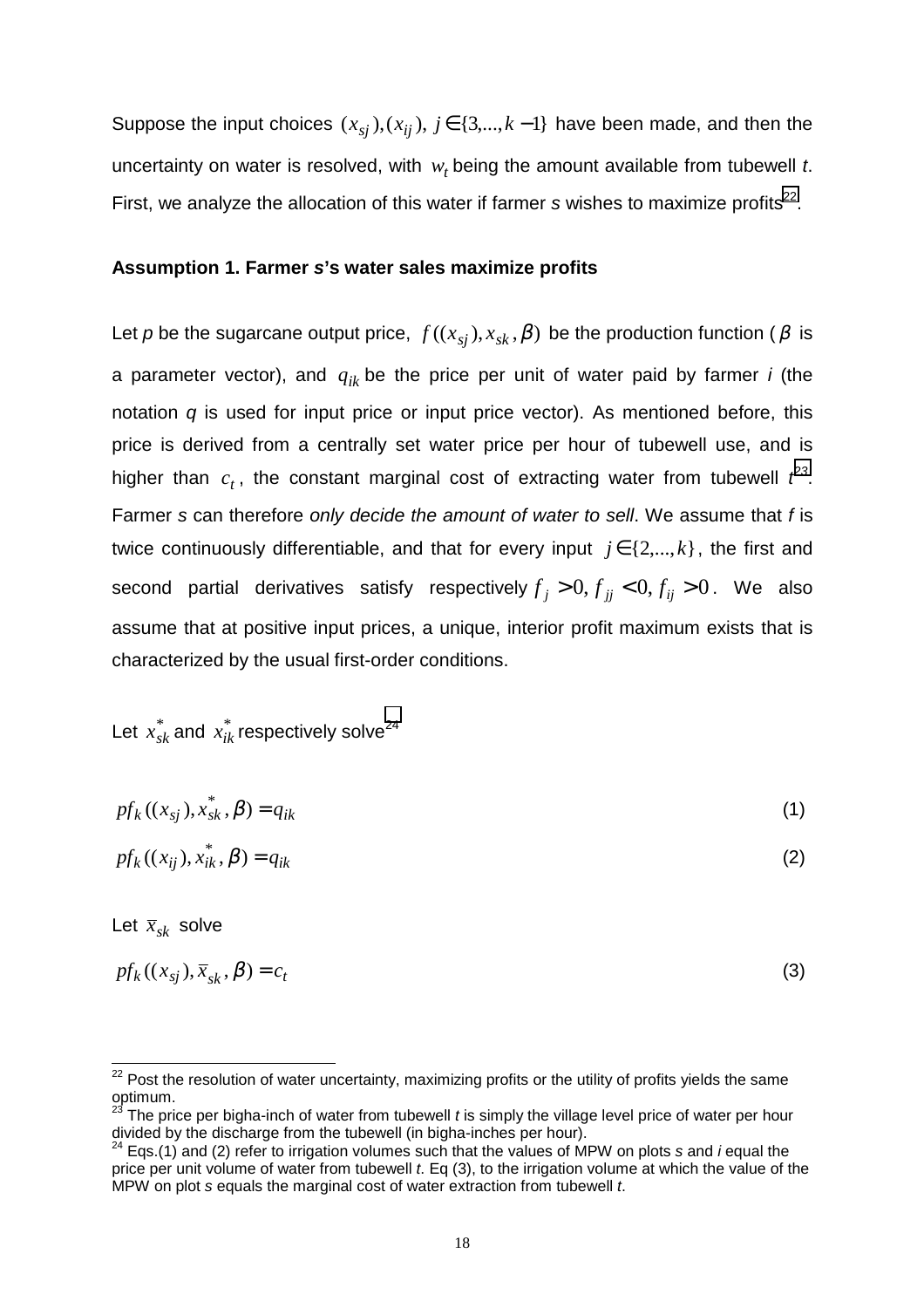**Proposition 1.** *Suppose farmers s and i have chosen input vectors*  $(x_{si}), (x_{ij}), j \in \{3,...,k-1\}$ .

Suppose a volume  $w_t$  of water becomes available and farmer s maximizes profits. *Then the irrigation volumes of water*  $x_{sk}$ ,  $x_{ik}$  for the 2 farmers are:

$$
(x_{sk}, x_{ik}) = \begin{cases} (w_t, 0), & \text{if } w_t \le x_{sk}^* \\ (x_{sk}^*, w_t - x_{sk}^*), & \text{if } x_{sk}^* < w_t < x_{sk}^* + x_{ik}^* \\ (\min\{\overline{x}_{sk}, w_t - x_{ik}^*\}, x_{ik}^*), & \text{if } w_t \ge x_{sk}^* + x_{ik}^* \end{cases} \tag{4}
$$

The proof is relegated to Appendix B.1. Since water sales fetch farmer *s* a revenue of Rupees *qik* per unit, he will use all available water on his plot, and sell none, as long as the value of the marginal product of water (MPW) on his plot exceeds *qik* . For larger quantities of water, he will use water on his own plot to the point that its value of MPW equals the water price, and sell the rest to farmer *i*. He will do so until farmer *i*'s demand is sated, and use additional amounts on his own plot again, until the value of MPW there decreases to equal the marginal cost of extraction. We discuss briefly the implications of the proposition for this paper. Of course, this allocation of water is not efficient. Once the vectors of other inputs are chosen for the two plots, efficiency of water allocation requires that its marginal product on the two plots be equal:

$$
f_k((x_{sj}), x_{sk}, \beta) = f_k((x_{ij}), x_{ik}, \beta)
$$
\n(5)

The allocation in Proposition 1 almost nowhere satisfies Eq.(5). Note also that if water rationing is not a problem, then Proposition 1 implies that farmer *s*'s water volume will satisfy Eq.(3) while farmer *i*'s will satisfy Eq.(2). In that case, inefficiency results because the water price for farmer *i* is higher than the unit cost of water extraction. But from the point of view of the data, the allocation in the absence of water rationing is not that relevant. For the data show most often the case that the irrigation volumes on such plots as *s* and *i* are such that the values of MPW on *both* the water seller and water buyer plots significantly exceed *qik* . This is evidence of water rationing, specifically, that  $w_t < x_{sk}^* + x_{ik}^*$ . Moreover, from Proposition 1, this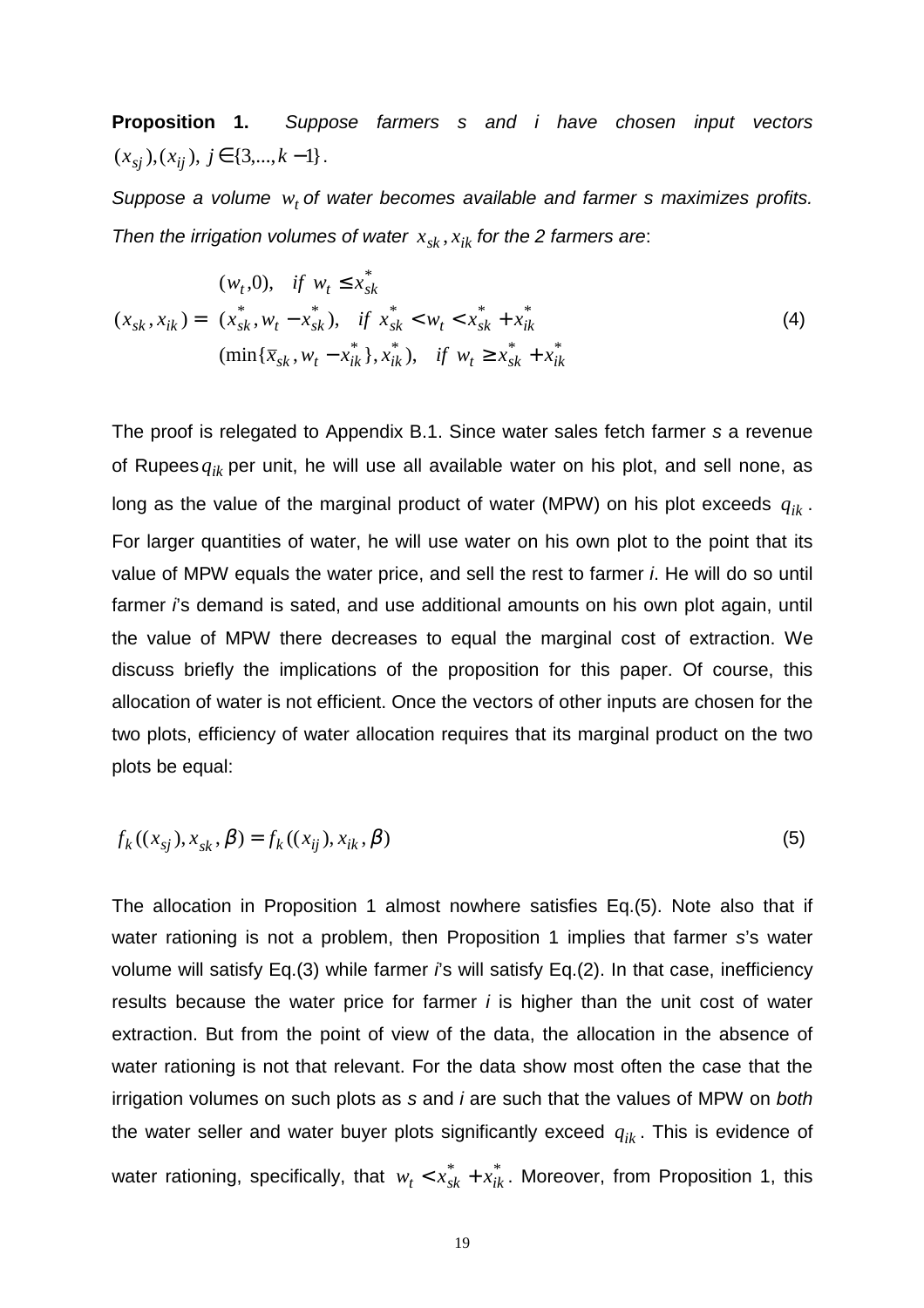should imply that the water buying plot gets no water. Yet, unlike Proposition 1, water buyers *do* get to purchase appreciable quantities of water in the data. As discussed in Section V, we are led to the conclusion that there is both water rationing, *and* that water selling cultivators do not maximize profits in the sense assumed to arrive at Proposition 1. Note also that the observed allocation from the data implies that the MPW on the tubewell owners' and water buyers' plots are closer to each other than would be the case under the Proposition 1 allocation. This reduces crop yield losses, relative to the outcome in Proposition 1. The water allocation we observe in the village is therefore better understood in terms of the assumption below, an alternative to Assumption 1.

#### **Assumption 1A. Water Allocation is governed by a Social Contract**

The reason that there is inefficiency in the presence of water rationing is that farmers transacting in water do not or cannot make any transfers save the fixed water price. Given that this is so, the observed allocation, and anecdotal evidence, suggests that a *social contract* operates to check crop yield losses. We model this simply by assuming that the farmers are governed by the following kind of water sharing arrangement:

When the available water  $w_t < x_{sk}^* + x_{ik}^*$ , farmers *s* and *i* divide it in some positive proportions  $\phi_{st}(w_t), \phi_{it}(w_t)$  according to either a prior mutual agreement, or an agreement governed centrally by the village (with farmer *i* paying the unit price *qik* ). When  $w_t \ge x_{sk}^* + x_{ik}^*$ , given the price  $q_{ik}$  of water, the allocation is as given in Proposition 1.

Assume for simplicity that the functions  $\phi_{st}(w_t)$ ,  $\phi_{it}(w_t)$  are continuous, and that  $\lim_{w_t \uparrow (x_{sk}^* + x_{ik}^*)} (\phi_{st}(w_t), \phi_{it}(w_t)) = (x_{sk}^*, x_{ik}^*)$ . This property makes the allocation efficient if  $w_t = x_{sk}^* + x_{ik}^*$ , a reasonable assumption in trying to model a social arrangement that attempts to restrain the extent of water misallocation.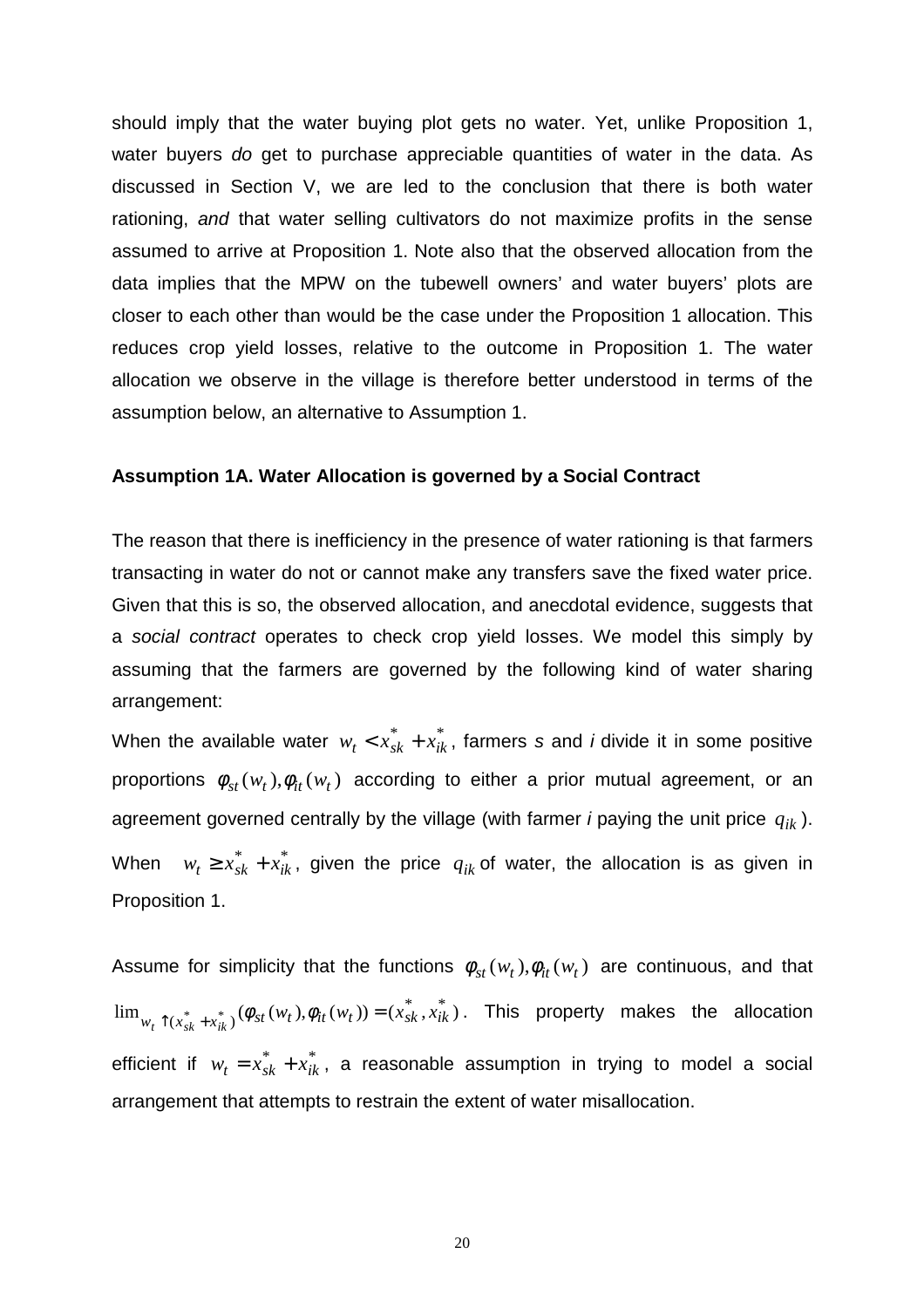Such a social contract is not necessarily coercive. Most farmers in the village have multiple plots. The plots of a farmer are typically disparate in size, and owing to fragmentation of land, not all contiguous. As a result, it is almost never the case that all of a farmer's plots have tubewells. Therefore, a farmer that sells water from a tubewell on some plot, generally also buys water for some other plot. In a scenario with water rationing, the social contract cuts into the farmer's profits as a water seller, on account of unprofitable water sales. However, it also adds to his profits on plots where he buys water, by providing water where none would be available if water sellers maximized profits from water sales. Data analysis in Section V will show that the latter effect is much larger. Although we do not model how the functions  $\phi_{st}$ ,  $\phi_{it}$ , or the village-level water price per hour are determined (simply taking them as given), it is easy to see how this kind of social contract can be an equilibrium outcome, for example, of a village-wide bargain, or a repeated game, or an evolved social norm.

We now describe the choice of all inputs (including water, taking acreage as given) under a social contract. Let  $q_i$ ,  $j = 3,..., k - 1$  be the prices of inputs other than water. These are assumed to be the same across farmers, for simplicity.  $Let^{25}$ 

$$
x_{sk}^h(w_t) = \min\{\bar{x}_{sk}, w_t - x_{ik}^*\}\tag{6}
$$

Farmer *s*'s problem before the amount of water available is known is to choose an input vector  $(x_{sj})_{j=3}^{k-1}$  $\left(x_{sj}\right)_{j=3}^{k-1}$  in order to maximize

$$
E[u(\pi_s)] = \int_{x_{sk}^*(x_{sj}) + x_{ik}^*}^{\overline{w}_t} u(pt((x_{sj}), x_{sk}^h(w_t), \beta) - \sum_{j \neq k} q_j x_{sj} - c_t x_{sk}^h(w_t) + (q_{ik} - c_t x_{ik}^*) )g(w_t)dw_t +
$$

 $\overline{a}$ 

<sup>25</sup> Eq.(6) gives the amount of water that plot *s* would use, if the total water available is more than what is required to equate the values of MPW of plots *s* and *i* to the water price from tubewell *t* (see the discussion below).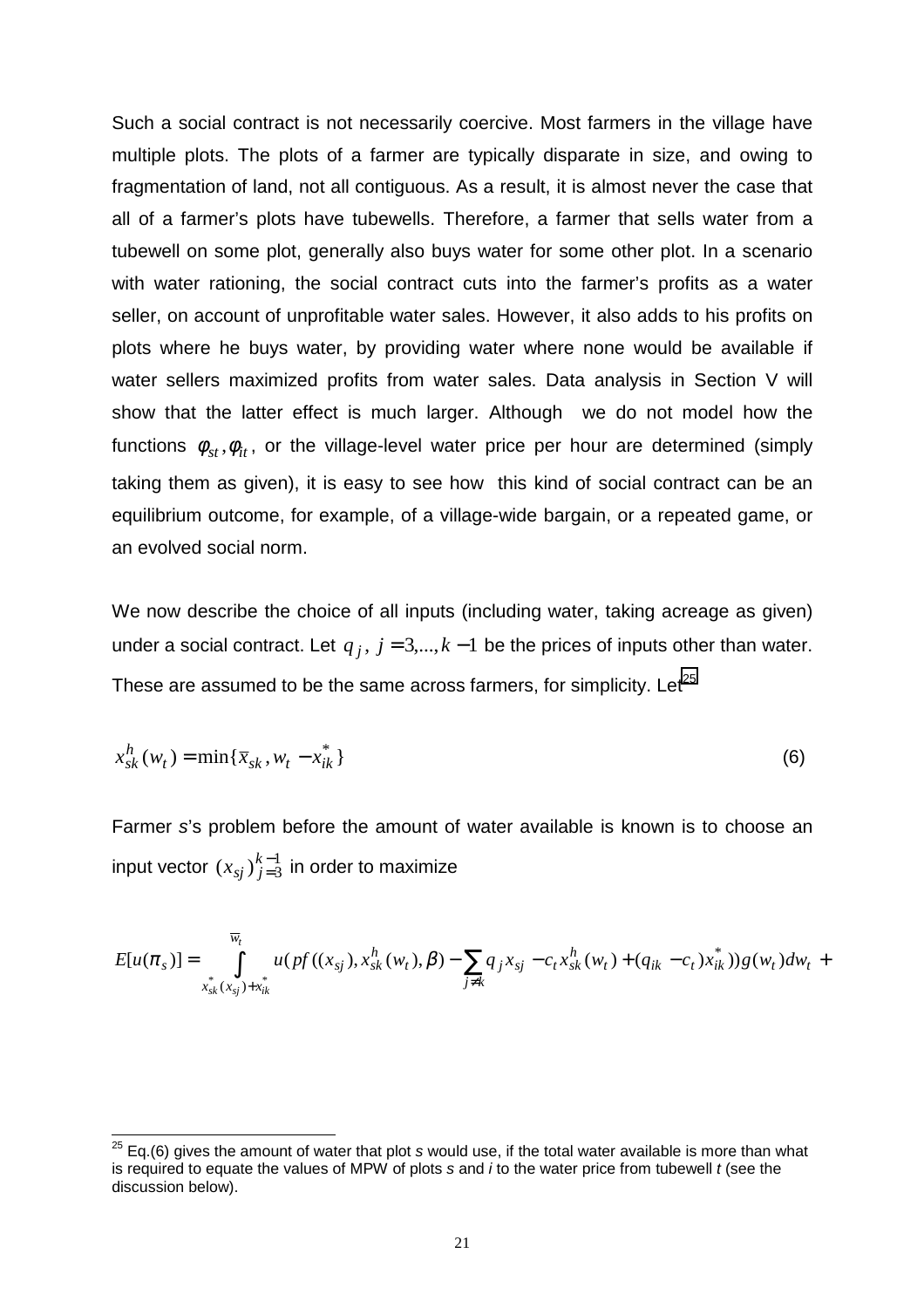$$
\int_{0}^{x_{sk}^{*}(x_{sj})+x_{ik}^{*}} \int_{0}^{u_{sk}(x_{sj})} (v_{st}(w_{t}),\beta) - \sum_{j\neq k} q_{j}x_{sj} - c_{t}\phi_{st}(w_{t}) + (q_{ik} - c_{t})\phi_{it}(w_{t})) g(w_{t})dw_{t}
$$
 (7)

After a couple of cancellations, we may write

$$
\frac{\partial E[u(\pi_{s})]/\partial x_{sj}}{\partial x_{sk}(x_{sj}) + x_{ik}^{*}} = \int_{x_{sk}^{*}}^{w_{t}} u'(.)(pf_{j}((x_{sj}), x_{sk}^{h}(w_{t}), \beta) - q_{j})g(w_{t})dw_{t} +
$$

$$
\int_{0}^{x_{sk}^{*}(x_{sj})+x_{ik}^{*}} \int_{0}^{u^{*}} (x_{sj}), \phi_{st}(w_{t}), \beta) - q_{j} g(w_{t}) dw_{t}
$$
\n(8)

where the argument of the marginal utility  $u'$ .) is suppressed.

Define 
$$
X_{sk} = \begin{cases} \phi_{st}(w_t), & \text{if } w_t < x_{sk}^*(x_{sj}) + x_{ik}^* \\ x_{sk}^h(w_t), & \text{if } w_t \ge x_{sk}^*(x_{sj}) + x_{ik}^* \end{cases}
$$
 (9)

to be farmer *s*'s random allocation of irrigation water. Then, the first-order condition for an interior maximum equates Eq.(8) to 0, and may be written as

$$
E_{X_{sk}}\left[u'(X_{sk})(pf_j((x_{sj}),X_{sk},\beta)-q_j)\right]=0
$$
\n(10)

where we have suppressed all arguments of marginal utility  $u'$  other than  $X_{sk}$ . Note that Eq.(10) implies

$$
E[pf_j((x_{s_j}), X_{sk}, \beta) - q_j] = -[Cov(u'(X_{sk}), pf_j((x_{s_j}), X_{sk}, \beta) - q_j)/E(u'(X_{sk}))] > 0
$$
 (10')

The inequality above obtains due to risk aversion: *u*' is decreasing in *X sk* (whereas the marginal product  $f_j$  is increasing in it). We will assume for simplicity that the first-order conditions characterize farmers' optimal choices, and have a unique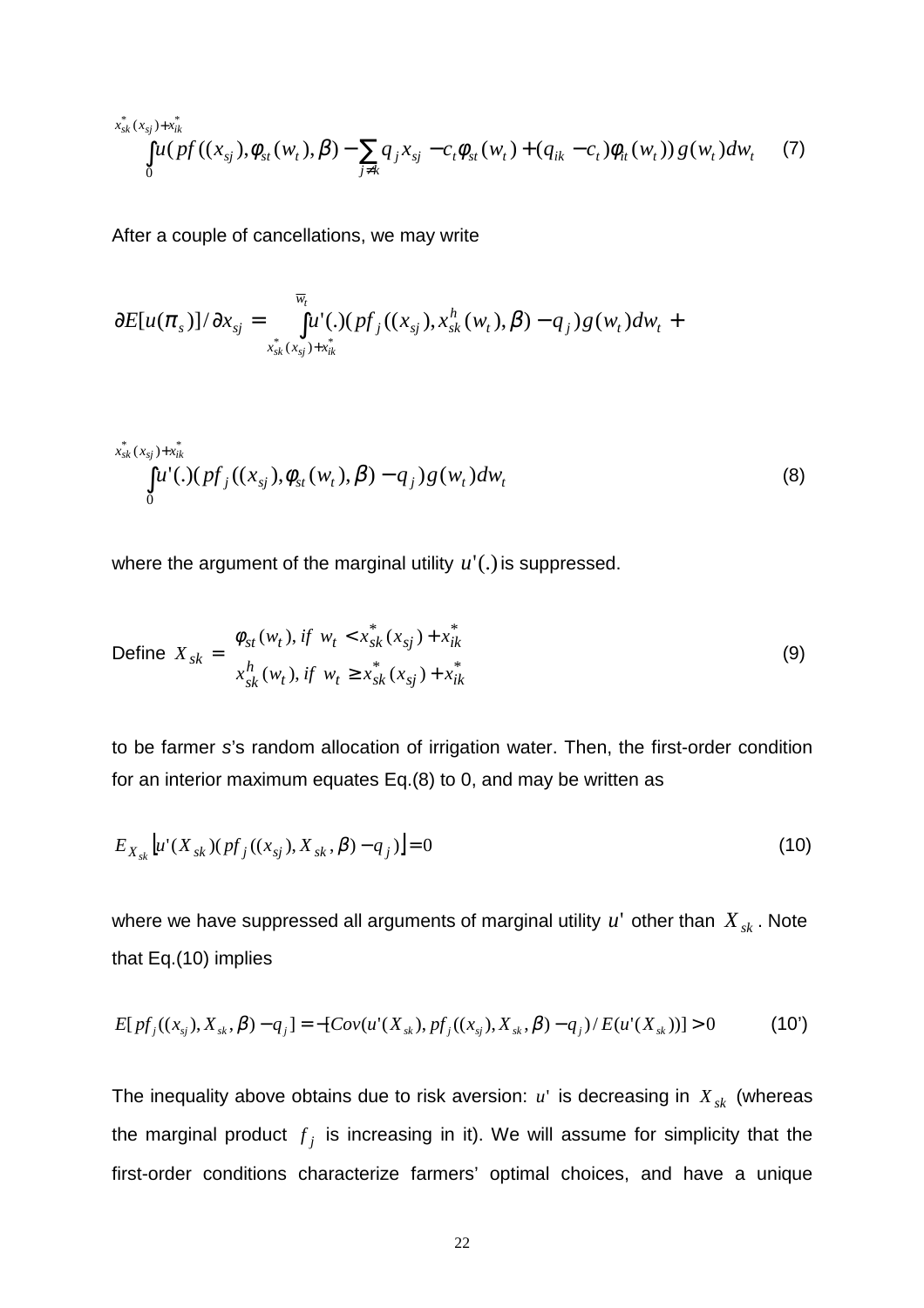solution. Eq.(10') implies that at the optimal choice of inputs *j=3,...,k-*1, the relevant marginal value products are greater than the corresponding input prices.

Farmer *i* chooses  $(x_{ij})_{j \neq k}$  to maximize

$$
E[u(\pi_i)] = (1 - G(x_{sk}^* + x_{ik}^*(x_{ij})))u(pf((x_{ij}), x_{ik}^*, \beta) - \sum_{j \neq k} q_j x_{ij} - q_{ik} x_{ik}^*) +
$$

$$
\int_{0}^{x_{sk}^{*}+x_{ik}^{*}(x_{ij})} \int_{0}^{u(pf((x_{ij}),\phi_{it}(w_t),\beta)-\sum_{j\neq k}q_jx_{ij}-q_{ik}\phi_{it}(w_t))g(w_t)dw_t
$$
\n(11)

Defining farmer *i*'s random water allocation by

$$
X_{ik} = \begin{cases} \phi_{it}(w_t), & \text{if } w_t < x_{sk}^* + x_{ik}^*(x_{ij}) \\ x_{ik}^*, & \text{if } w_t \ge x_{sk}^* + x_{ik}^*(x_{ij}) \end{cases} \tag{12}
$$

we have in similar fashion farmer *i*'s first-order conditions for an interior maximum:

$$
E_{X_{ik}}\left[u'(X_{ik})(pf_j((x_{ij}),X_{ik},\beta)-q_j)\right]=0
$$
\n(13)

so that

$$
E[pf_j((x_{ij}), X_{ik}, \beta) - q_j] = -[(Cov(u'(X_{ik}), pf_j((x_{ij}), X_{ik}, \beta) - q_j) / E(u'(X_{ik}))] > 0 \quad (13)
$$

Note that the optimal choice of the inputs $(x_{sj})$ , (and therefore of $x_{sk}^*$ ), depends on  $x_{ik}^*$  , which is a parameter in farmer *s*'s optimization problem. Similarly, the optimal choice of $(x_{ij})$  , (and therefore  $\ x_{ik}^*$  ), depends on  $\ x_{sk}^*$  . So we will define an equilibrium allocation as an allocation of inputs (including random water allocation to the two plots) that is mutually consistent.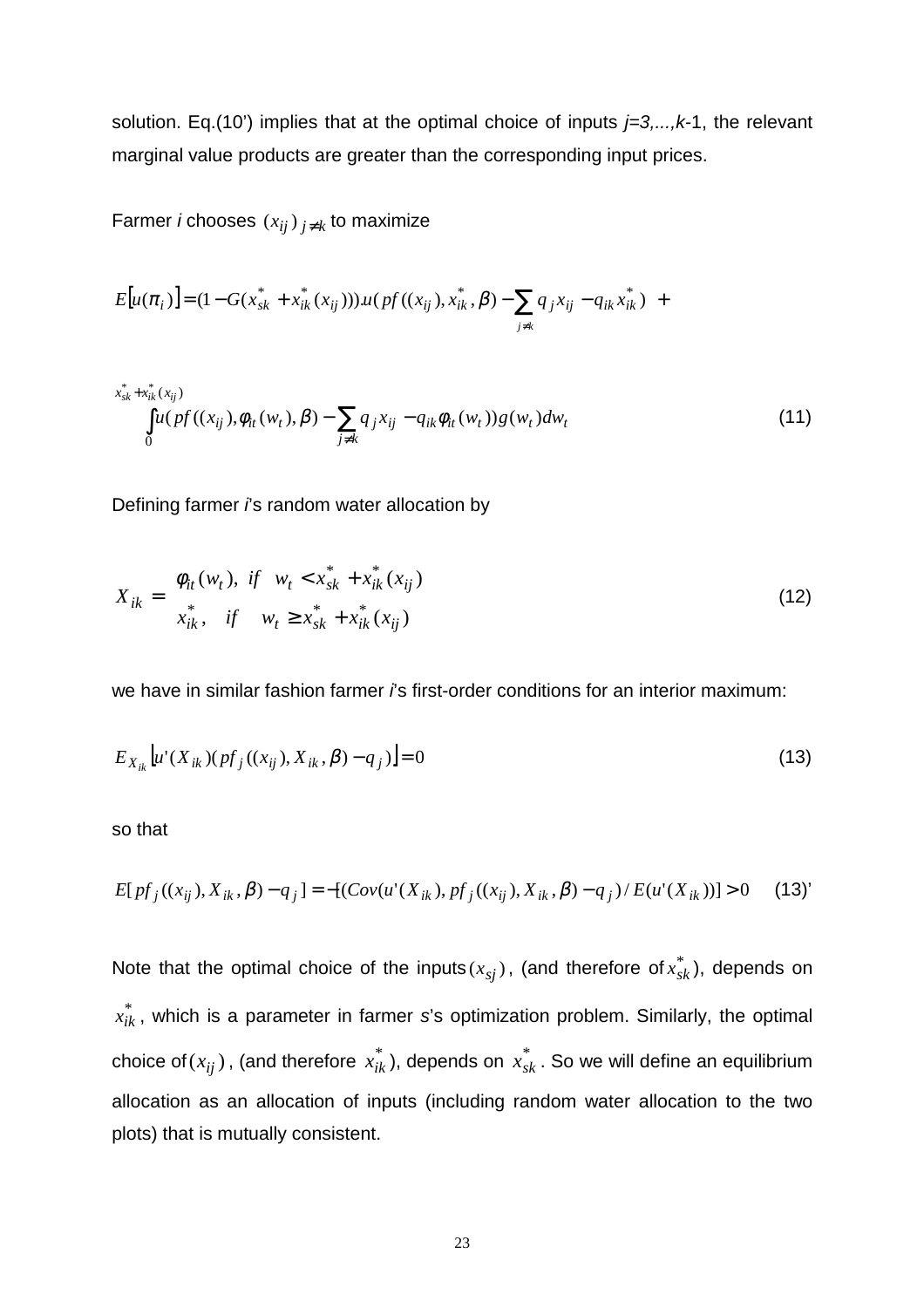**Definition 1.** An equilibrium allocation is a tuple  $((x_{si})_{i\neq k}, X_{sk}, (x_{ij})_{i\neq k}, X_{ik})$  such *that*

(i)  $(x_{si})$  *is a solution to Eq. (10)*;  $(x_{ii})$  *is a solution to Eq.(13)*; *the parameters*  $x_{sk}^*$ ,  $x_{ik}^*$  in, respectively, farmer i's and farmer s's optimization problems are solutions *to Eq.(1) and Eq.(2) respectively.*

(ii) The random water allocation specified by the social contract uses  $\vec{x_{sk}}$  and

 $x^*_{ik}$  specified in (i) above:  $\,X_{\:}$  is given by Eq.(9),  $\,X_{\,ik}$  is given by Eq.(12).

Proposition 2 asserts the existence of equilibrium.

### **Proposition 2.** *An equilibrium allocation exists.*

The proof of this proposition is in Appendix B.1. Let us summarize the contrasting implications (for the data) of water allocations governed by profit maximization from water sales (Assumption 1, leading to Proposition 1) as opposed to a social contract (Assumption 1A, and Proposition 2). Suppose we evaluate values of MPW for different single tubewell owner and water buyer plots, using the observed choices of inputs (including water). Comparing them to water prices from these tubewells, we find that the values of the MPW for both kinds of plots exceed the water prices. Since water selling plots have marginal product values above the water sale price, under Assumption 1 of static profit maximization this should imply that water buying plots are not getting any water. If this is not so, a social contract assumption like Assumption 1A, and the water allocation therein explain the data better<sup>26</sup>.

## **IV.1.2. Water Sharing from Jointly Owned Tubewells**

 $\overline{a}$ 

Joint ownership of a tubewell occurs between brothers, due to inheritance. The joint owners share water from the tubewell, and the costs of maintenance. But they are

 $^{26}$  There are no implications for similar marginal product – input price comparisons for other inputs. For those, Eq.(13) and (16) show that comparisons work only in an *expected* sense. They are not meaningful with the *particular realization* of the water consumption random variables in the data.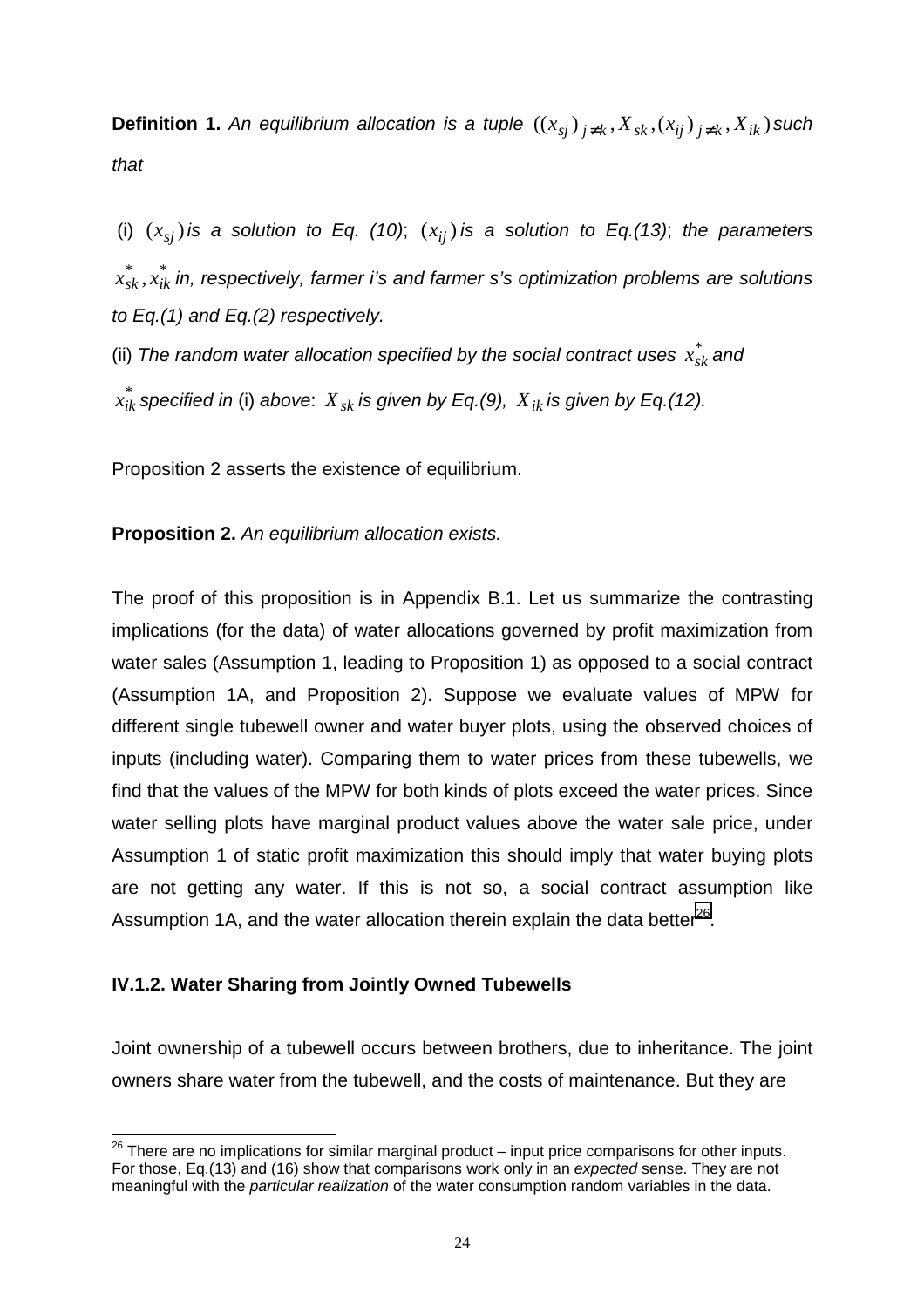separate cultivators. Usually, the largest stakeholder in the tubewell is the first to receive water in an irrigation cycle, followed by other partners in decreasing importance of their investment share. In a setting of limited power availability, arranging for efficient water sharing requires that farmers agree to use less water than the amounts that equate the marginal value products of water on their plots with the marginal cost of water extraction. How close the allocation is to efficient is an empirical question that can be answered using the MPW estimates and Simulation 1 (Section V).

#### **IV.2. Estimating the Production Function**

The first part of our empirical exercise is to estimate a sugarcane production function for the village. A practical problem with estimating a production function at the village level is lack of variation in the explanatory variables across plots. If the input prices faced by different farmers in the same village are the same, their input choices are very similar. As discussed above, we do not face this problem since there is appreciable variation in water prices across plots; there is also some variation in soil quality, and a little variation in rental charges for tractors and oxen. Thus relative prices of inputs vary across plots, and price-taking profit maximizing farmers are expected to vary their input demands accordingly.

Using data on plot level inputs and outputs, consider estimating a production function by taking logs in Eq.(14) below:

$$
y_i = f(x_i, \beta)\varepsilon_i \tag{14}
$$

Here,  $y_i, x_i, \varepsilon$  are, respectively, output, a *k*-dimensional input vector (of which the *k*th input is

water), and error on plot *i*, and β is a *k*-dimensional parameter vector.

A major difficulty with estimating Eq.(14) (or indeed with estimating cost or profit functions) is a well-known identification problem (Marschak and Andrews(1944). If there are variables that the farmer, but not the econometrician, observes, then profit maximizing farmers' input choices are correlated with the error term in the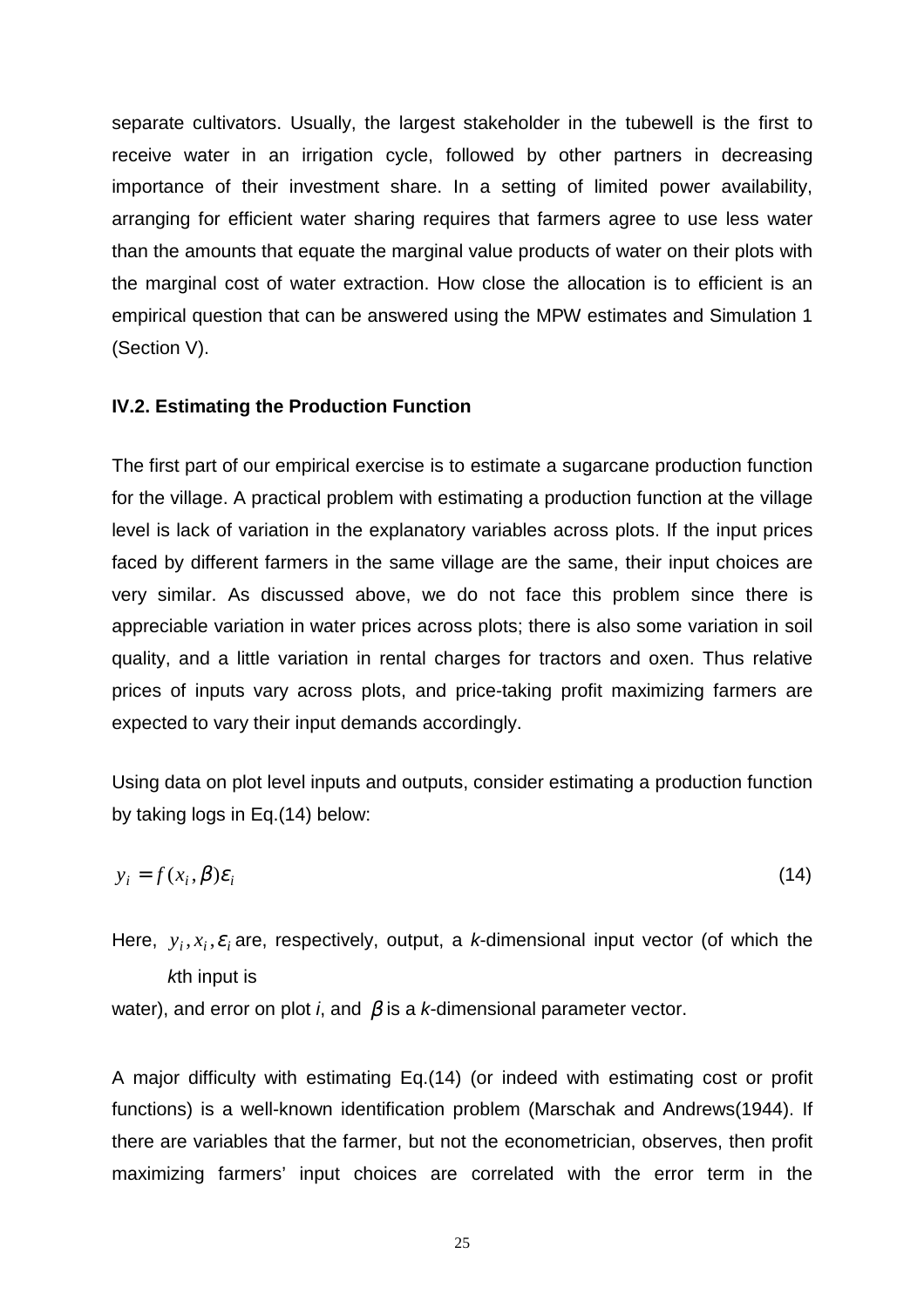regression, and the estimates are biased. In the context of agriculture, such unobserved variables could include soil quality, farm management practices, plant health characteristics. This is a long-recognized problem, to which various solutions have been offered. (See for example Griliches and Mairesse (1998), Olley and Pakes (1996), Levinsohn and Petrin(2003)). Often, instruments (mostly, input prices) are used to get around the endogeneity problem; several recent papers use panel data methods. In the present paper, input prices except water price are not too different across plots, and cannot be used as instruments. We do not have panel data. So we have attempted to exploit two different kinds of information that we collected. First, we have plot-level data on soil quality, the amount of family labor used, and several other such variables which are arguably exogenous and can be used as instruments. Moreover, we exploit the fact that most farmers in the data set cultivate multiple plots; thus plant health characteristics and other farmer-specific characteristics are sought to be captured by farmer-specific dummies. We therefore estimate the equation

$$
y_i = f(x_i, \beta) a_i \varepsilon_i \tag{15}
$$

where  $a_t$  is a farmer *t*-specific shock unobserved by the econometrician (where farmer *t*

cultivates plot  $\hat{\theta}$ , which we can estimate using a dummy for farmer  $\hat{\ell}^2$ .

 $\overline{a}$ 

In our econometric work, we have experimented with several functional forms and find that the simple Cobb-Douglas production function works best. For example, we cannot reject the hypothesis that coefficients of all the interactive and nonlinear terms of the Translog function (which nests the Cobb-Douglas as its linear part) are jointly insignificant<sup>28</sup>. A larger study, encompassing many villages, would presumably have enough variability to better address the question of appropriate functional form;

 $^{27}$  We find that including farmer fixed effects gives reasonable results; our instruments are not good enough to improve on these. For example water prices are too weakly correlated with irrigation volumes. This is as expected in the presence of water rationing and a social contract dictating water allocation.

 $^{28}$  The F(1,281)-statistic corresponding to the null that the higher order terms of the Translog are all zero evaluates to 0.82. Since the probability exceeding this value is 0.365, we cannot reject the null.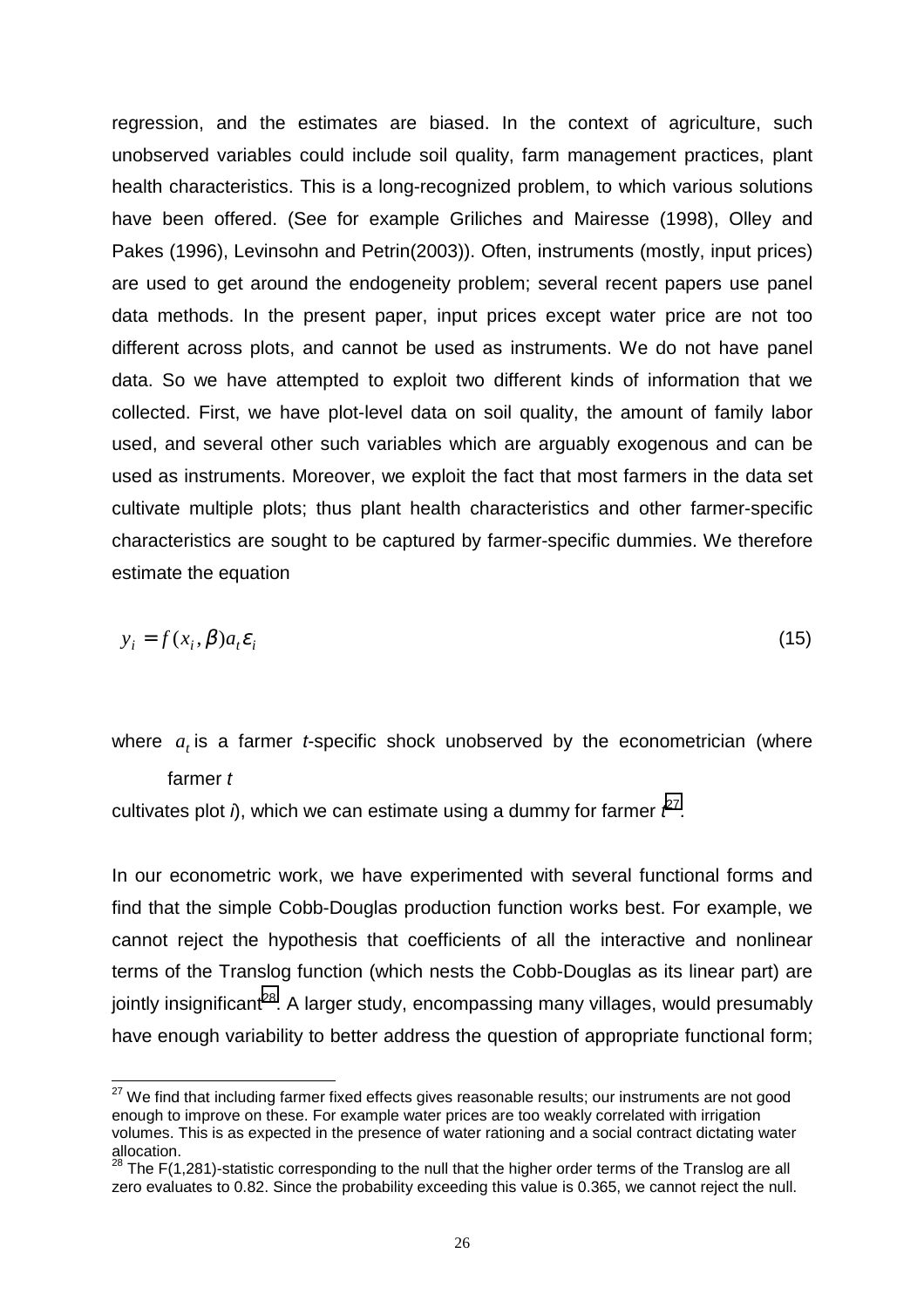the present paper uses the Cobb-Douglas as a good first approximation<sup>29</sup>. Our production model is therefore

$$
\ln(y_i) = \sum_{j=1}^k \beta_j \ln(x_{ij}) + \sum_{t=1}^T \gamma_t d_t + \lambda d_c + u_i
$$
\n(16)

where *i* indexes plots, *t* indexes farmers,  $x_{i1} = 1$ , for all *i*,  $d_t = 1$  if plot *i* is cultivated by farmer *t*, and is zero otherwise;  $d_c$  equals 1 if plot *i* has a rattoon crop, and is zero if the crop is fresh sown sugarcane. The explanatory variables  $x_{ij}$  are plot size, manure, fertilizer value, labor, tractor and oxen hours, and irrigation volume.

#### **IV.3. Assessing Allocative Efficiency**

 $\overline{a}$ 

We use the estimated production function to assess efficiency of water allocation as follows. In multiplicative form, the fitted value of Cobb-Douglas output on plot *i*, evaluates to

 $x_{i}^{a_{t}+na_{c}}$ ,  $x_{i2}^{p_{2}}$ ,  $\ldots$  $x_{ik}^{p_{k}}$  $f(x_i,\hat\beta)=e^{(\hat\beta_l+\sum \hat\gamma_r d_t+\hat\lambda d_c)}x^{\hat\beta_2}_{i2}...x^{\hat\beta_k}_{ik}$  . Correspondingly, the estimate of marginal product of water on the plot equals

$$
f_k(x_i, \hat{\beta}) = e^{(\hat{\beta}_1 + \sum \hat{\gamma}_i d_i + \hat{\lambda} d_c)} \hat{\beta}_k x_{i2}^{\hat{\beta}_2} \dots x_{ik}^{\hat{\beta}_k - 1}
$$
(17)

(where  $f_k$  is the partial derivative of *f* with respect to  $x_k$  (the volume of water)). Allocative efficiency requires that this marginal product be the same on every plot. We first assess whether these marginal product numbers vary significantly across plots.

Next, we conduct an examination of whether there is water rationing. Following the discussion of the model in Section IV.2, *in the absence* of a water constraint, we should observe the following. For plots buying water, profit maximization implies that

 $^{29}$  The specific discomfort with the Cobb-Douglas functional form is that it restricts the elasticity of substitution between inputs in a drastic fashion, and also imposes symmetry in this across all pairs of inputs.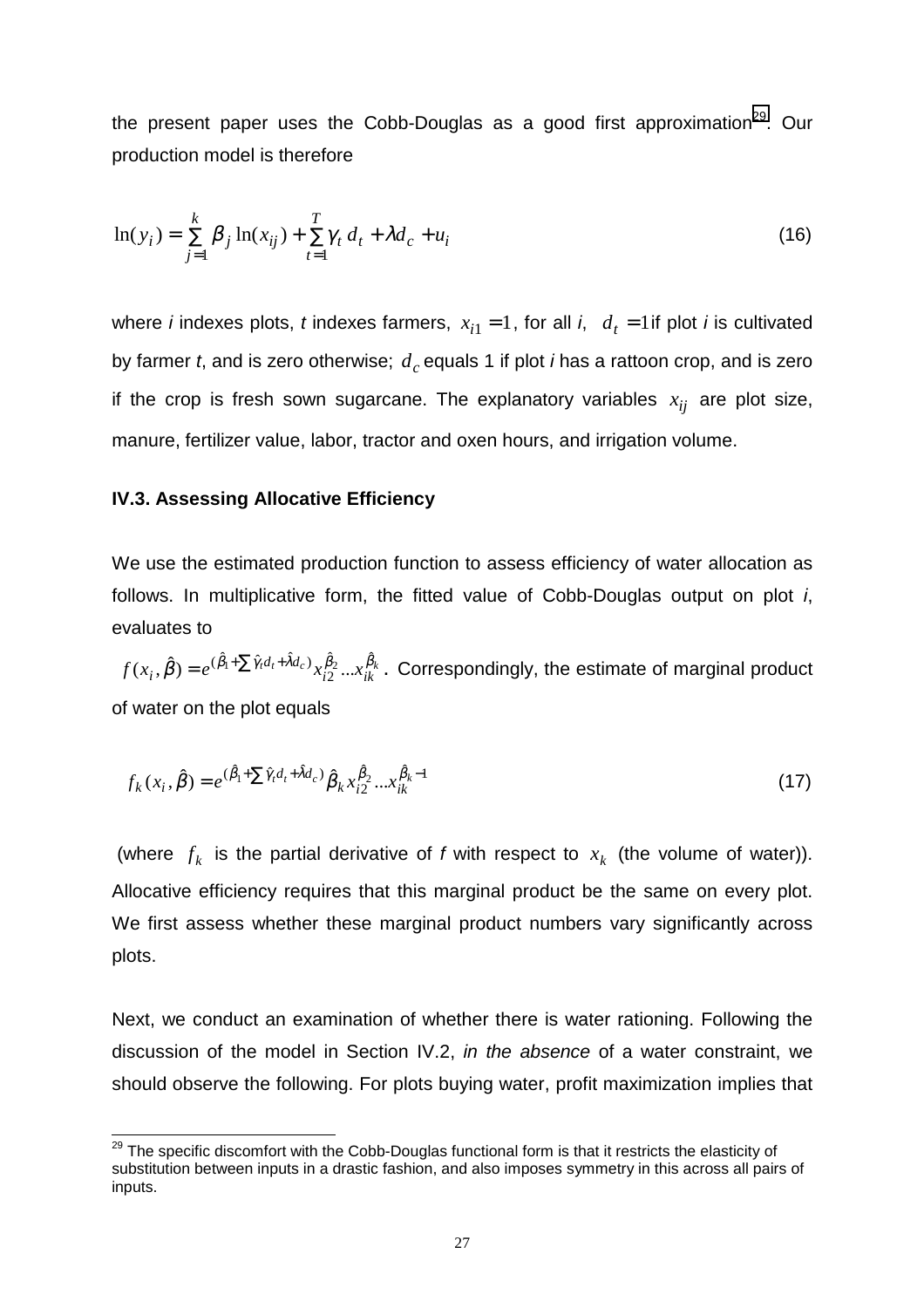the value of the MPW should equal the unit price of water. For plots with owned tubewells, the value of the MPW should equal the marginal cost of water extraction from that tubewell. On the other hand, values of MPW significantly larger than water prices/costs imply that water is rationed. So we first check whether the (value of) the marginal product of water (Eq.(17)) on plot *i* is significantly different from the price  $q_{ik}$  (or marginal cost) of water for the plot. We do this by constructing a 95% confidence band  $(a_i, b_i)$  around Eq.(17), constructed using asymptotic theory. The details of the construction are in Appendix B. If  $q_{ik} \in (a_i, b_i)$ , then the marginal product of water is not significantly different from the water price; in this case, the source of allocative inefficiency is the differences in water prices / costs of water extraction across plots. On the other hand, if  $q_{ik} < a_i$ , then plot *i* is rationed for water.

We find there is substantial water rationing, and that the water allocation indicates the existence of a social contract akin to Assumption 1A, rather than tubewell owners choosing water sales amounts to maximize profits.

A note on estimating the marginal cost of water extraction from a tubewell. The marginal cost of water extraction does not include a charge for electricity, since those are lump sum annual charges. But it can depend on the number of pump breakdowns (and the cost of repair), if the number of hours of operation is positively related to the number of breakdowns. We model the number of breakdowns as a *Poisson* process, estimate the *Poisson* parameter from data on hours of operation and number of breakdowns for each pump. From this we can estimate a marginal cost of water extraction for each tubewell. See Appendix B.3 for details.

## **IV.4. The Impact of Allocative Inefficiency and Policy Alternatives**

## **IV.4.1. Simulation 1: Losses from Inefficient Water Allocation**

First, we examine the extent of profit and crop output losses owing to inefficient water allocation in the data. The specific question is: *What would the outputs from*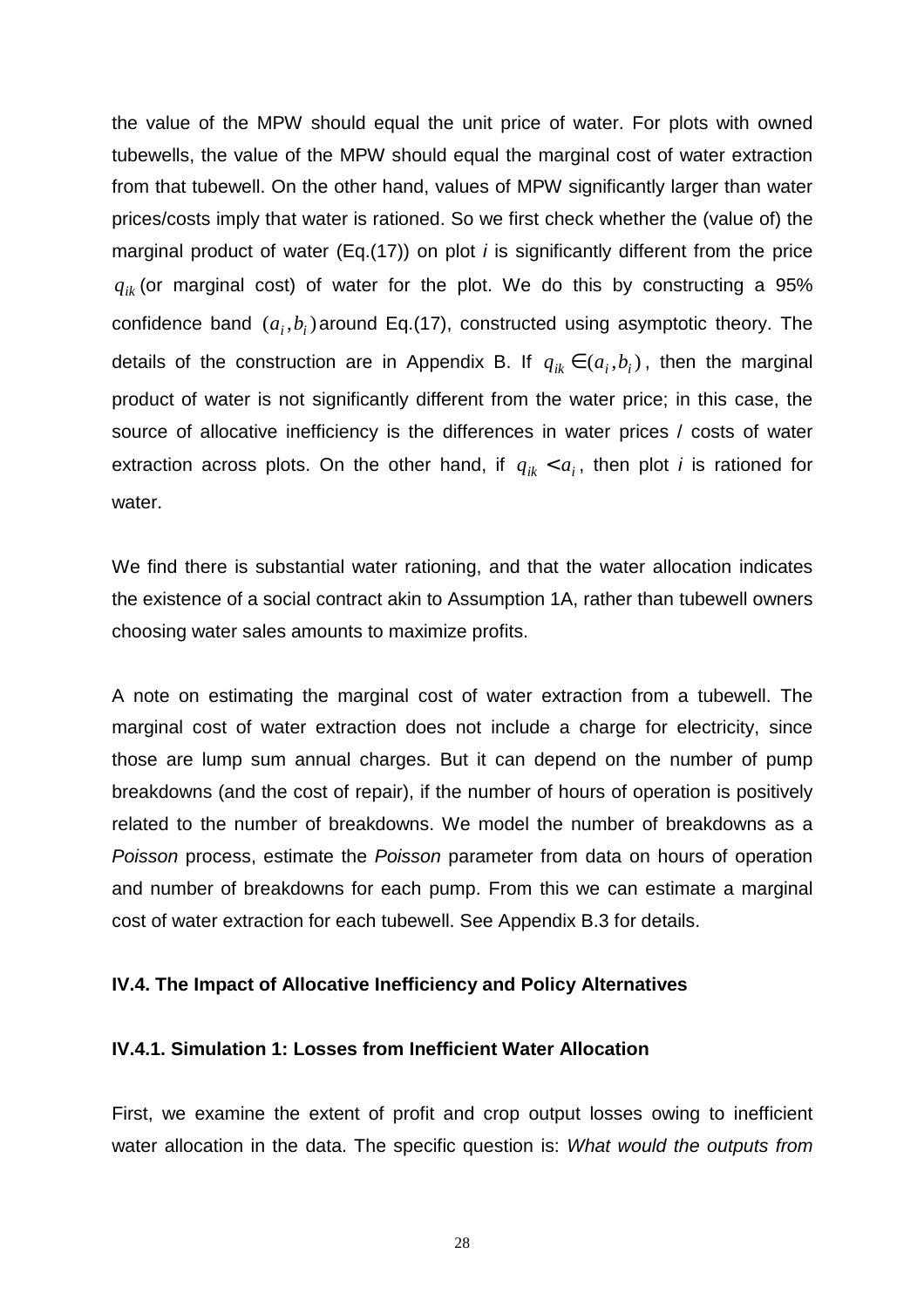*the sample plots be if the total observed water from each tubewell in the sample is allocated efficiently across the plots that are serviced by that tubewell?*

Suppose for every plot *i* in the data set, the choice  $(x_{ij})$  of inputs other than irrigation has been made as in the data. Suppose the constant marginal cost of water extraction from tubewell *t* is  $c_t$ , and let  $U(t)$  be the set of all plots in the sample that are serviced by tubewell  $t$ . Let  $w_t$  be the total volume of water discharged from tubewell *t* in the data. An efficient allocation  $(\hat{x}_{ik})_{i \in U(t)}$  of water would be a vector that maximizes

∑ ∈ −  $(t)$  $[ p f((x_{ii}), \hat{x}_{ik}, \beta) - c_t \hat{x}_{ik} ]$  $i \in U(t)$  $p f((x_{ij}), \hat{x}_{ik}, \boldsymbol{\beta})$  –  $c_t \hat{x}_{ik}$  ] , subject to the constraints

$$
\sum_{i \in U(t)} \hat{x}_{ik} \le w_t, \text{ and for all } i \in U(t), \hat{x}_{ik} \ge 0.
$$
\n(18)

We solve this problem, evaluated at the estimated parameter vector  $\hat{\beta}$ , for each tubewell in the data set. Then we compare the total simulated output with the total output in the sample.

In the above simulation, as well as in all others, we make the simplifying assumption that the mapping from tubewells to user plots stays the same. Given that water is transported through unlined water channels, this mapping is largely determined by proximity of plots to particular tubewells. This paper does not address questions of changes in water transport technology (such as a system of pipes); therefore, it is reasonable to retain the tubewell-user plot mapping as it is.

#### **IV.4.2. Simulation 2: The Value of the Social Contract**

As discussed earlier, the data indicate that even though tubewell owners' plots are short of water (with marginal value products of water exceeding the water price), they sell substantial amounts of water to other plots at those water prices. The degree of social cooperation required to do this is present perhaps due to the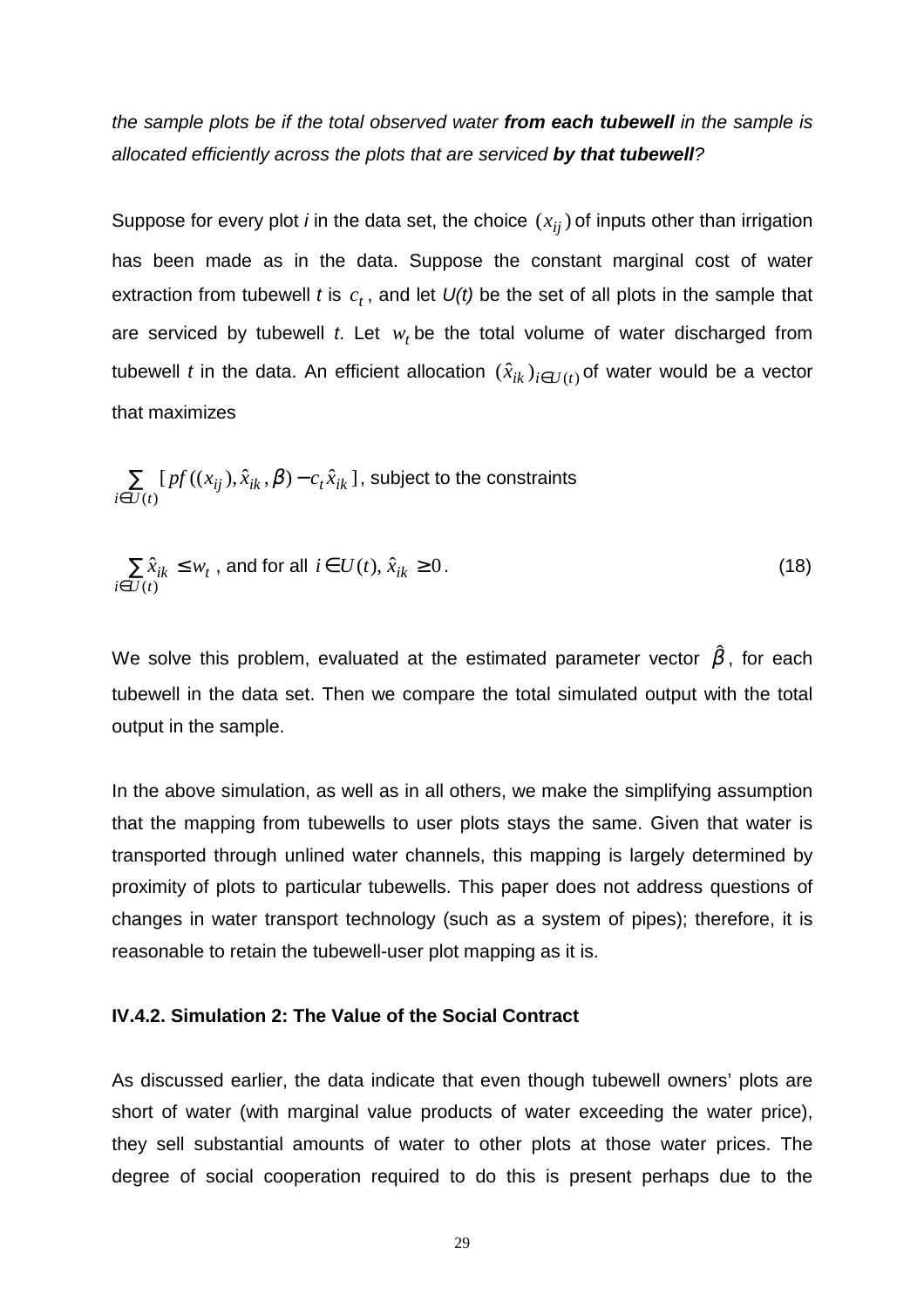relatively homogeneous social and economic composition<sup>30</sup> of the village. In the absence of this, one would expect outcomes closer to the allocation described in Proposition 1. Simulation 2 therefore answers the following question: *What would be the impact on yields if tubewell owners maximize profits and allocate water according to Proposition 1*?

We implement this simulation for each tubewell in the sample. We work out the total volume of water that each tubewell *t* discharged, and allocate it according to Proposition 1. As a practical matter, we find that for each tubewell, the total volume of water in the sample is either so insufficient that this allocation leaves some water buying plots with no water at all, or moderately insufficient, so that they get water left over after the MPWs on the owner's plots are equalized with the water price of the tubewell.

# **IV.4.3. Simulation 3: (Alternative Policy Simulations) Implications of reliable power supply and unit pricing**

A common feature of the sugarcane belt is the low marginal cost of extracting water, owing to the absence of groundwater pricing and a zero marginal cost of electricity use. By itself, this would encourage overuse of water. The observed absence of overuse is explained by the stringently constrained and erratic power supply. As poor power supply is said to adversely affect plant growth, we simulate yields in the presence of reliable supply of power.

However, the lump sum charges for electricity leaves the power supplier no incentive to provide reliable power. Therefore, *this simulation examines the potential impact of two major policy instruments that can be used: metered, unit pricing of electricity to provide incentives to the power provider, and reliable power supply to relax water rationing.* With unit pricing at remunerative levels, the power supplier has an incentive to supply power. The results in the next section show that there is a wide gap between the values of the marginal product of water on plots and the marginal

 $\overline{a}$  $^{\rm 30}$  Most farmers belong to the same caste, all farmers grow sugar cane, have fragmented holdings and depend on groundwater for irrigation.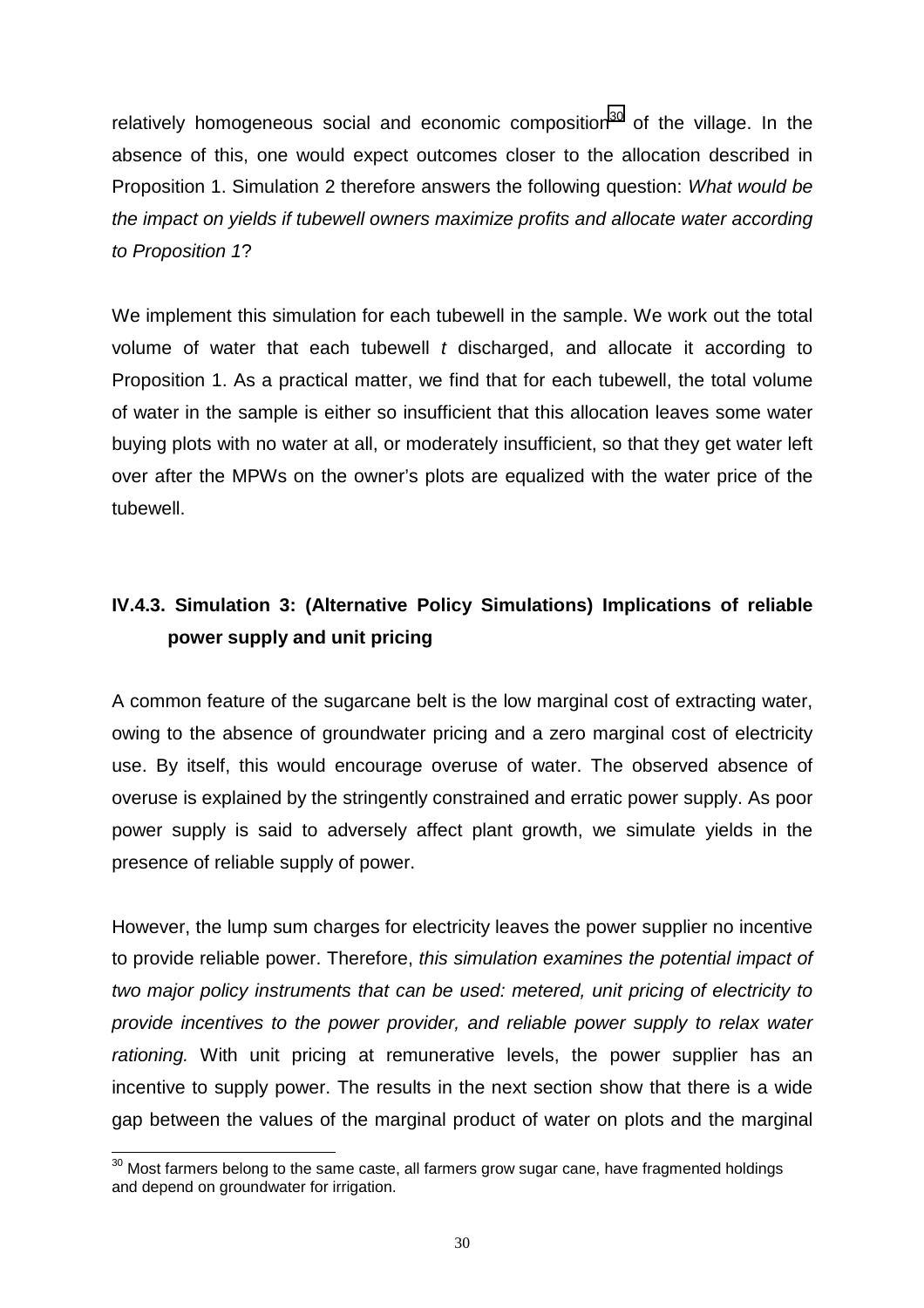cost of water extraction. This suggests that farmers could be willing to pay substantial unit prices for electricity while increasing profits as well, provided power is reliably supplied. However, if it is profitable to use water at a certain unit power price, the estimation results also suggest that farmers will use *more* water than they could in the water rationed context observed in the data. So, the simulation tracks the effect of different unit prices of power, and reliable power supply, on yields, profits, water use, and power revenue to the power provider.

#### **Modeling Simulation 3**

Consider the ramifications of reliable power supply and unit pricing on water allocation in our context. Suppose the power provider sets a unit price of  $c<sub>e</sub>$ , and for convenience suppose there is no lump sum charge for power use. For each tubewell, the unit electricity price translates to a unit cost of water extraction. This cost varies across tubewells as their discharges and vintages (hence repair costs) vary. At the village level, a central *per hour* price of tubewell use is set, based on the unit costs of water extraction, at which for each tubewell, it is profitable to supply water.

Now consider the problem of a farmer of plot *s*, that has tubewell *t*, and suppose that *B(t)* is the set of plots that buy water from this tubewell. With reliable power supply, the high density of tubewells implies there is no water constraint, i.e.  $w_{_t}\geq x_{_{sk}}^*+x_{_{ik}}^*$ . In the absence of water uncertainty, risk-averse farmers in effect maximize profits. Suppose that farmer *s*'s optimal input choices are  $((\hat{x}_{si}), \hat{x}_{sk})$ , and those for the water buyers are  $((\hat{x}_{ij}), \hat{x}_{ik})_{i \in B(t)}$ . If the water price  $q_{ik}$  per bigha-inch is greater than the unit cost of extraction  $c_t$  from the tubewell, farmer *s* would supply the entire demand for water from the plots *B(t)*. So, for him,

$$
((\hat{x}_{sj}), \hat{x}_{sk}) \in \arg \max [pf((x_{sj}), x_{sk}, \beta) - \sum_{j} q_{j} x_{sj} - c_{t} x_{sk}]
$$
\n(20)

And for all plots  $i \in B(t)$ ,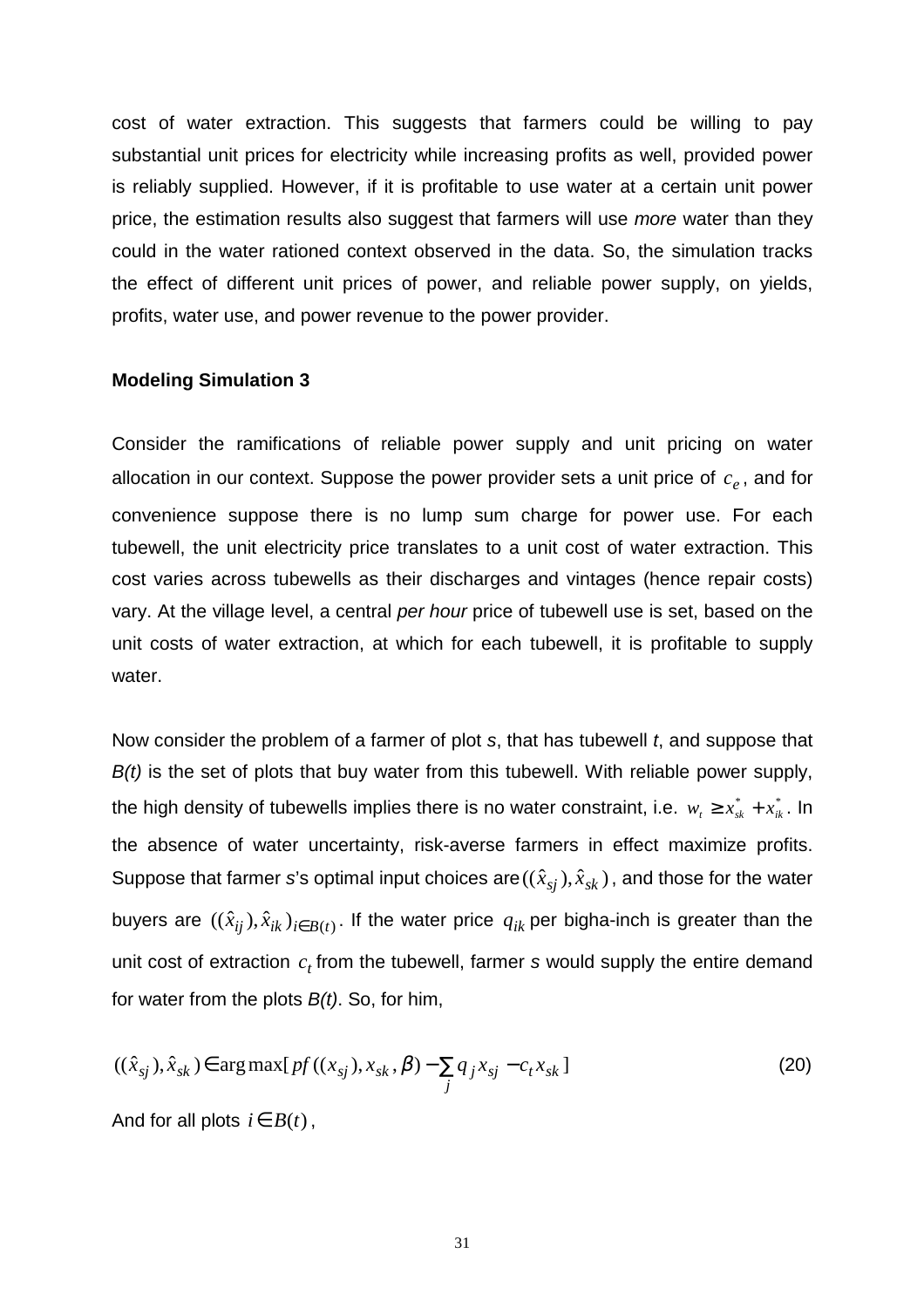$$
((\hat{x}_{ij}), \hat{x}_{ik}) \in \arg \max [pf((x_{ij}), x_{ik}, \beta) - \sum_{j} q_j x_{ij} - q_{ik} x_{ik}]
$$
\n(21)

That is, *the optimization problems of the different plots can be solved separately*, because there is no common water constraint. Similar reasoning applies to plots that share water, or buy water from, jointly owned tubewells. From the solutions to plot level optimization problems, we derive per bigha averages for ouput, profit, irrigation volume, and power revenue, and compare them with the baseline numbers observed in the data.

## **V. RESULTS AND DISCUSSION**

### **V.1. Evidence on rationing**

 $\overline{a}$ 

Table 3 presents the Cobb-Douglas production function estimates. All variables except fertilizers have the right sign and all but manure are significant. The largest of the elasticities are for plot size (0.742), oxen (0.1254), tractor (0.0905), labor (0.0762), and irrigation (0.0643). Fertilizers and manure have insignificant coefficients. As evidenced by the crop dummy, rattoon sugarcane in this region gives somewhat higher output than fresh sown sugarcane. Eight farmer dummies are significant and sizeable (absolute values between 0.2 and 0.4).<sup>31</sup>

Using these estimates, we follow Appendix B.2 to derive estimates of the marginal product of water (MPW) for each plot, and a 95% confidence interval around each of them. See Table 4. For the sample overall, the average *value of* MPW (the MPW times the sugarcane price of Rs. 102 per quintal) is about Rupees 16.6 per additional bigha-inch of water (1 bigha-inch of water equals about 20,558 litres). The 95% confidence intervals vary from about Rupees  $\pm 0.3$  to  $\pm 0.4$ . The mean marginal value

 $31$  We also experimented with alternative specifications; for example, a dummy for whether the plot is a purchaser of water. This turns out to be insignificant, and does not greatly affect the other estimated coefficients. This suggests that the estimates of MPWs are fairly robust.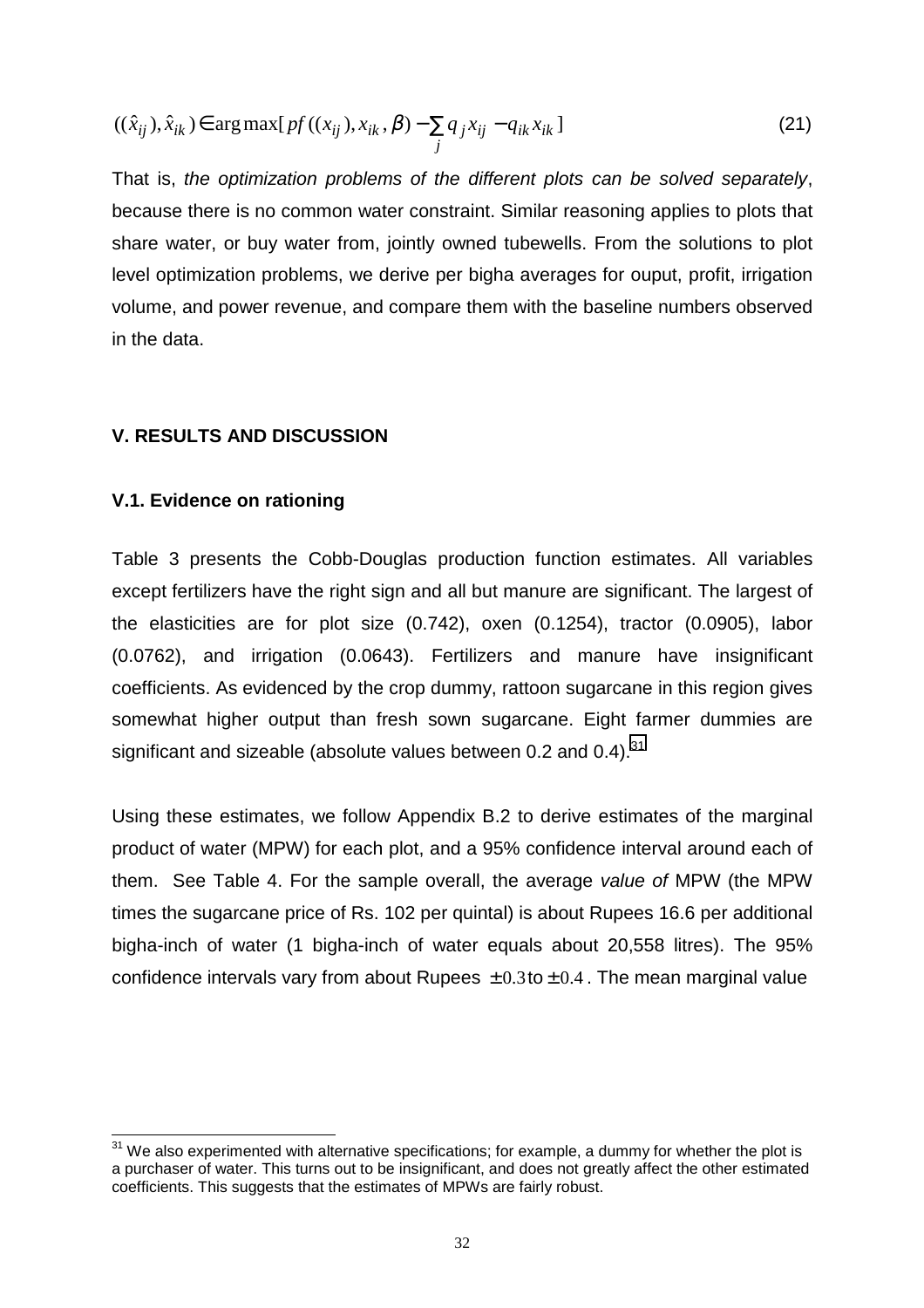product is about 2.5 times greater than the mean water price of Rs. 6.53 per bighainch. A closer investigation bears out the suggestion of widespread water rationing: the value of MPW is significantly larger than the water price for 308 of the 326 plots.

Since this is the case, a tubewell owner seeking to maximize profits on a plot of his own should choose irrigation volumes such that the value of the MPW on this plot equals or drops below the water price he charges for selling water; and sell water only *after* meeting this water requirement (as in Proposition 1 in Section IV). Instead, the data show that plots which buy water get appreciable amounts, given the rationing. So, a *social contract* operates to distribute water more equitably than profit maximization by water sellers would permit.

Plots with own tubewells are relatively less water-rationed. Table 4B shows that the mean marginal value product of water for plots with own tubewell is Rupees 11.87, that for plots irrigated from a jointly-owned tubewell is Rupees 19.92 (this is influenced significantly by a few large outliers), and for plots irrigated using purchased water, it is Rupees 18.43. An analysis of variance of the MPWs (marginal value products divided by Rs.102) shows that less than half the variation of the total sum of squares (9.6 of 20.6) is attributable to within-group variation (i.e. variation of MPWs across plots served by the same tubewell). In a setting of limited power supply and unlined water channels, tubewells serve only plots located close to them. As borne out also by the results of Simulation 1 below, it is remarkable how close the MPWs of plots serviced by the same tubewell are, suggesting that the gains from reallocating water locally would be relatively little.

#### **V.2. Policy Simulations**

**Simulation 1. What would be profits and output from the sample plots if the total observed water** *from each tubewell* **in the sample is allocated efficiently across the plots that are serviced** *by that tubewell***?**

This exercise simulates an environment in which the observed water volume from each tubewell is distributed to its recipient plots in order to maximize joint profits (gross of other input costs). Since all the recipient plots face the same output price and marginal cost of water extraction, and since there is water rationing (the water

33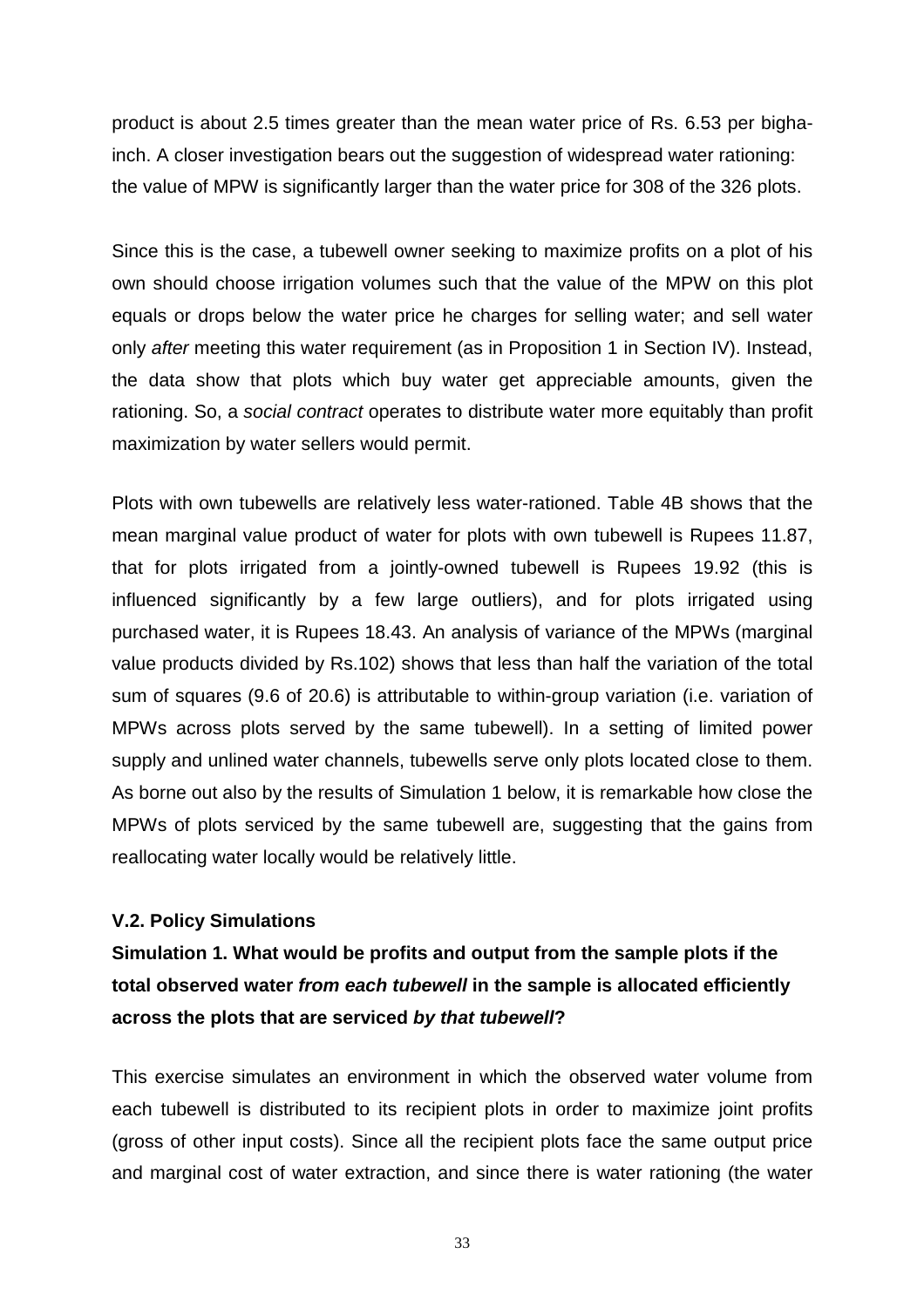constraint binds), this exercise is the same as that of maximizing joint output. As indicated in Table 5, redistributing water results in an average gain of less than 0.2 quintals per bigha, with the highest gain of 1 quintal per bigha (a gain of about 2%; in value, Rs.102 per bigha) on plots which purchase water.

From the results of Simulation 1, we infer that the social contract appears to work extremely well, to minimize losses in overall yields in the face of water rationing. Simulation 1 also shows that at the observed levels of inputs and given the estimated irrigation elasticity, *incremental water alone has limited positive effect on output.*

# **Simulation 2. What would outputs be if the total observed water** *from each tubewell* **is allocated to the plots it services so as to enable the tubewell owner to maximize profits?**

Table 6 displays the simulated plot outputs if water from each tubewell is allocated according to Proposition 1; i.e., if a profit maximizing tubewell owner sells water only after allocating enough to his own plots to equate the marginal value products on them to the water price. The reallocation of water that this entails towards *tubewell owners'* plots increases outputs on those by 0.7 quintals per bigha, but average yields on plots that buy water drop from 53.7 to 16.30 quintals per bigha! As a result, overall yield declines from 57.51 to 48.14 quintals per bigha. The numbers can be interpreted as follows. On average, tubewells that sell water service tubewell-owners' and water buyers' plots in the ratio 3:1 (in terms of area). A reallocation in accordance with Proposition 1 adds some water to each plot of the tubewell owner; due to the somewhat low irrigation elasticity, the positive effect on output is not too pronounced. On the other hand, given that the area under water buyers' plots is much smaller, their overall water use in the sample is also relatively small. The above reallocation therefore takes away a lot of this water, resulting in a sharp fall in output.

Simulation 2 demonstrates the value of the social contract. It adds about 9 quintals per bigha (19.5% larger than it would have been in the absence of a social contract), worth more than Rupees 900 per bigha of output, on average on village plots. For a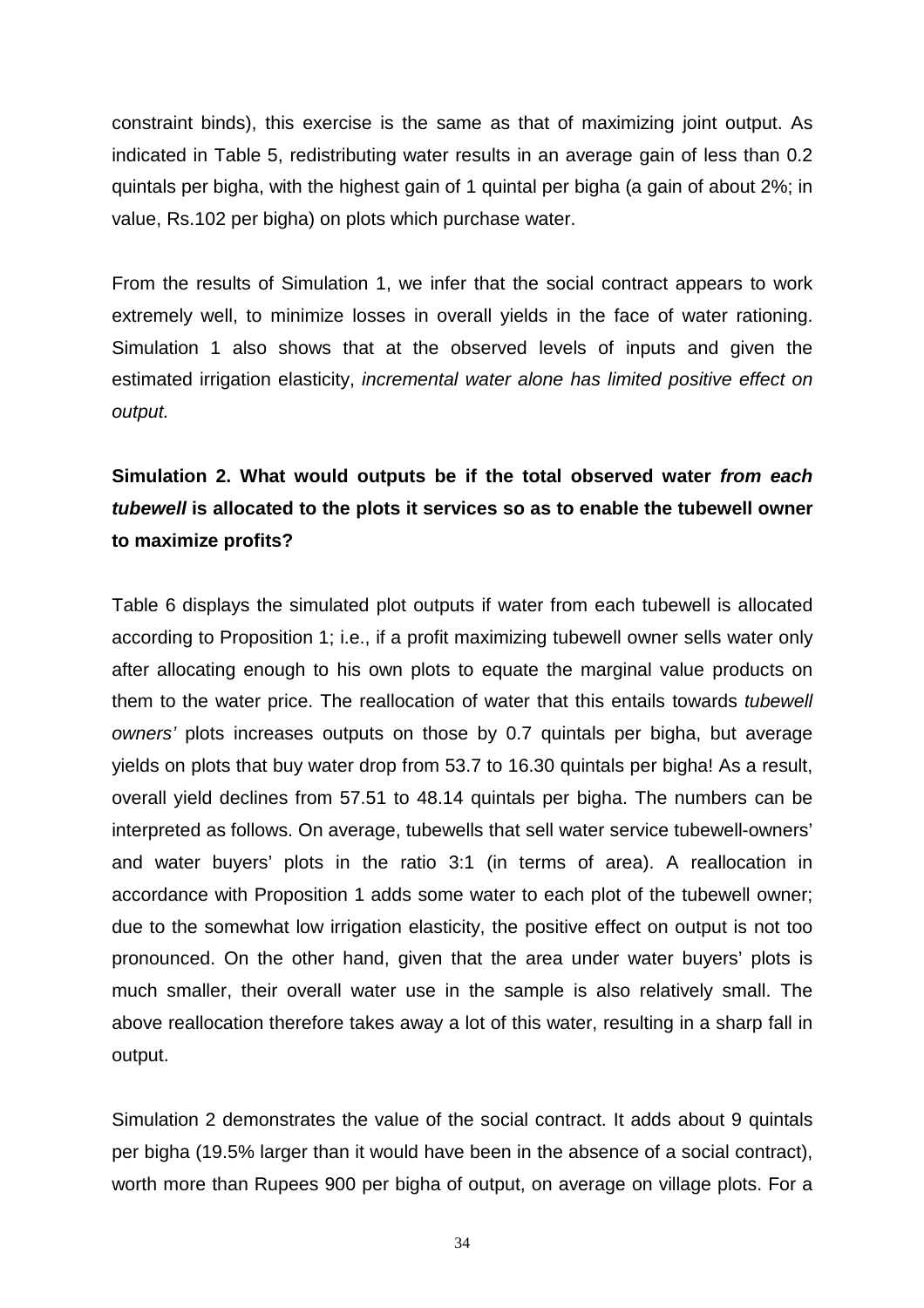tubewell owner who irrigates 75% of his plots with his own tubewell, and a 25% fragment elsewhere using bought water, this is also the value of the social contract: what he loses due to it on own tubewell irrigated plots, he makes up on plots that buy water, for an overall gain of 9 quintals per bigha.

# **Simulation 3. What would be the effect of unit pricing of power (at different levels), and reliable power supply, on yields, profits, irrigation volumes and power revenue?**

Basic Assumptions: In the data set, tubewell pump set owners are charged Rupees 70 per horsepower per month. Most farmers report pumps to have 10 horsepower, so annual charges are about Rupees 8700 (8400 + other minor charges). But in actual fact, almost all pumps run on 20 horsepower $32$ . We base our simulations on this fact. We assume for simplicity that the power provider does not charge any lump sum fee, so only a price per kw hour of power set. Thus a unit power price of rupees y per kw hour translates to approximately rupees 15y per hour, for a 20 horsepower pump<sup>33</sup>. Dividing this by the discharge from the tubewell, and adding to that the estimated marginal cost of water extraction from this tubewell<sup>34</sup>, we get a simulated unit cost of extracting 1 bigha-inch of water. The simulated village-level water price (per hour of use) is assumed to just cover the average cost of the highest cost tubewell. This is consistent with 2 implications from the data set; first, the village water price is roughly comparable to the mean average cost of water extraction per hour plus the average fixed cost. Second, it is higher than the marginal cost of water extraction of all tubewells, so that all tubewell owners will wish to sell surplus water. From the simulated village per hour water price, we derive the implied water price per bigha-inch, for each tubewell in the sample. Due to the village norm of setting water price close to extraction cost, the water prices paid by water buyers are not too

 $\overline{a}$ 

 $32$  This is not surprising. Given the shortage of electricity to pump water, farmers compensate by having more tubewells and horsepower than would otherwise be necessary, in order to pump up water as quickly as possible.

 $33$  Since 1 horsepower is approximately  $\frac{3}{4}$  of a kilowatt. Unless the pump is simply idling, a running 20 HP pump consumes close to that, if the depth of the water table is sufficiently low.

<sup>&</sup>lt;sup>34</sup> The estimate of the Poisson parameter is 0.002 for non-submersibles and 0.0005 for the submersibles. Correspondingly, on average the marginal costs of extraction for non-submersibles and submersibles are, respectively, Rs. 1.45 and Rs. 0.3 per bigha-inch of water.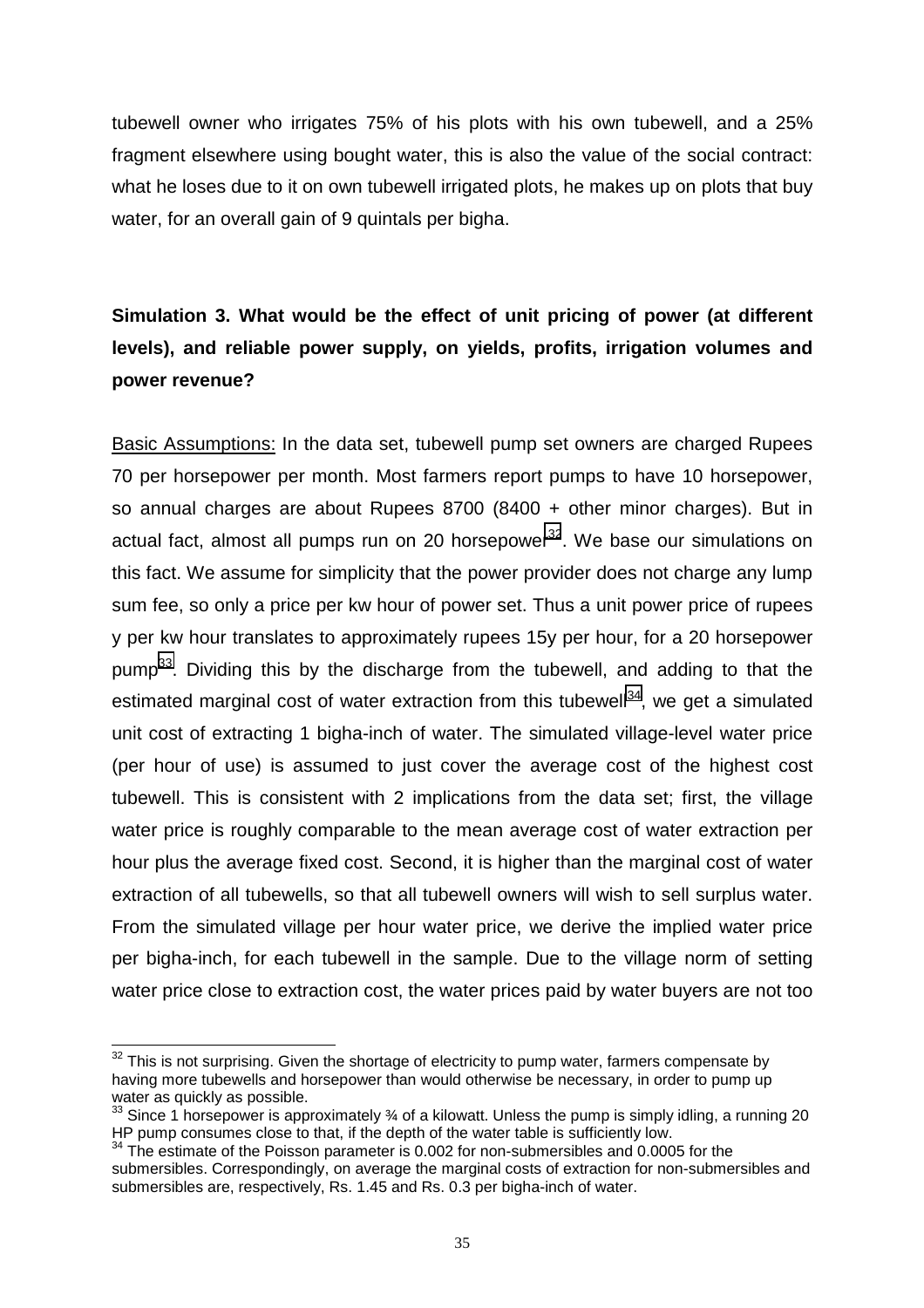much higher than the unit cost of extraction. This makes for a water allocation which is reasonably close to an efficient one.

With the water prices and extraction costs in place, and other input and output prices as given in the sample, we endow each plot with the estimated production technology, and allow each plot in the sample to choose labor, tractor and oxen hours, and irrigation volumes, in order to maximize profits as described by Eqs.(20) and  $(21)^{35}$ . Note that we hold fixed the mapping of tubewell to user plot; this determines specific water costs or prices for each plot.

The simulation. We vary the unit power price from Rs.1.80 (lower than estimates of average power generation costs of Rs.2 in India; power transmission and distribution costs are additional) to Rs.4.50 per kilowatt-hour (kWhr). The latter roughly corresponds to commercial (industrial) rates in several parts of the country; commercial rates also include a flat charge of about Rupees 50 per kWhr of load sanctioned.

The results are summarized in Table 7 and Figures 1 and 2. Sample values for yield, profit per bigha, irrigation volume per bigha and power revenue per bigha are respectively 58.22 quintals, Rs.2490, 30 bigha-inches and Rs.270 $^{36}$ . These are recorded in Table 7 as the "sample" scenario; for which the unit power price is zero (and there is a lump sum monthly charge of Rs.70 per reported horsepower). At a power price of Rs.4.50 per kw hour (close to rates charged to industry), irrigation volume is 30.20 bigha-inches, yield is about 60.85 quintals, profits are above Rs.2032, and revenue to the power provider is Rs.851. As the power price is lowered gradually to Rs.1.80, irrigation volume increases to about 34.51 bigha-inches (thus increasing on average 0.16 bigha-inch per 10 paise reduction in the power price), yield increases slowly, to reach about 63.43 quintals, power revenue per bigha decreases to Rs.384.62.

 $\overline{35}$  Acreage and the variables with insignificant estimates (Table 3) are not optimized over.

<sup>&</sup>lt;sup>36</sup> Profit is calculated as revenue minus wage cost, rental costs of tractors and oxen, fertilizer cost and water cost; and cost of power for tubewell owners. We do not subtract land rent. Incidentally, in this area, there is very little land given out on rent. The wage cost includes an imputed wage for family labor. Family labor can be quite important in several activities.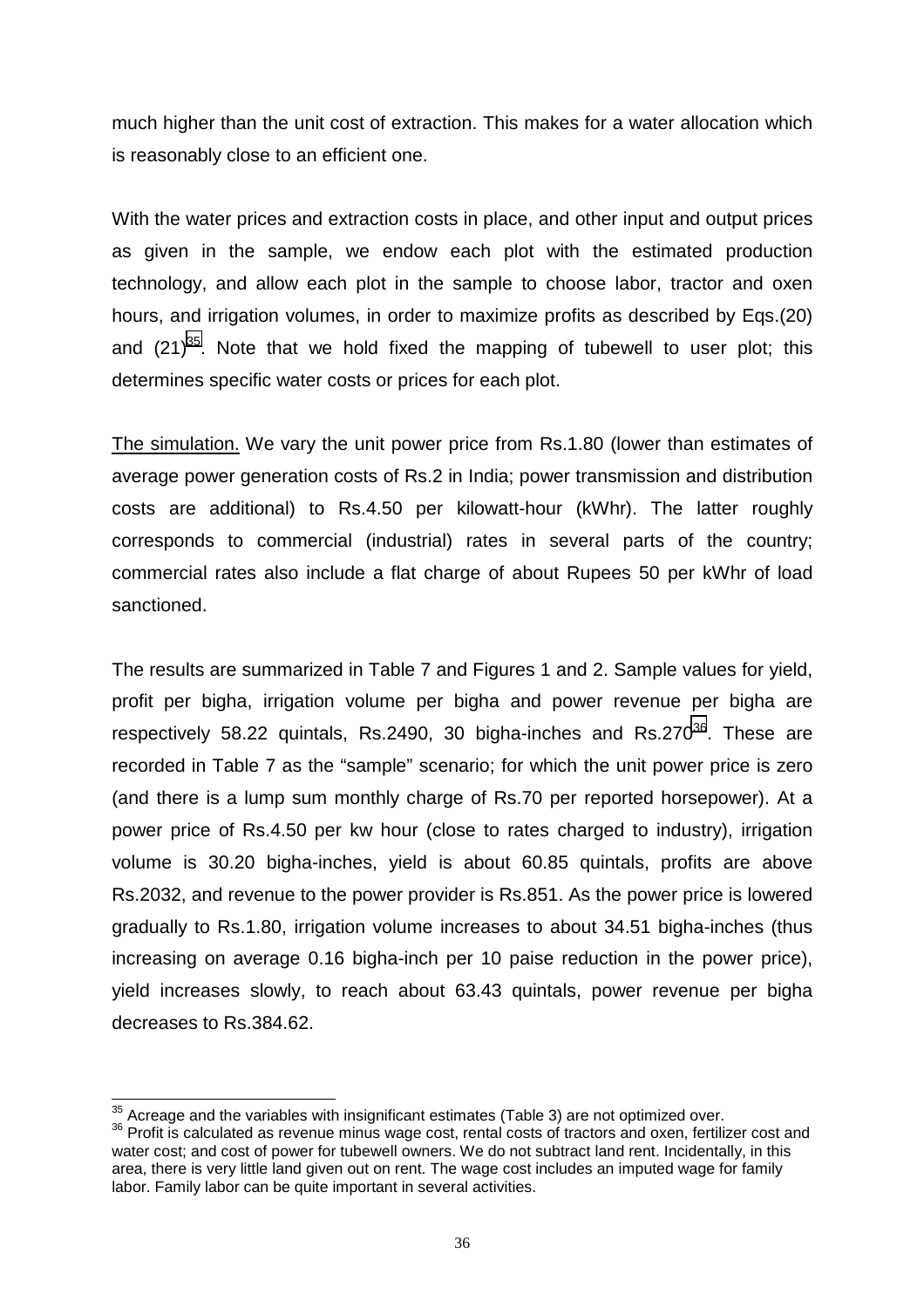Figure 1 provides a visual understanding of the relationship between irrigation volume and yield. Note first that at 30.21 bigha inches, the yield of 60.8 quintals is 2.6 quintals above the sample yield of 58.2 quintals, for which irrigation is a comparable 30.02 bigha-inches. From the knowledge of Simulation 1, we can attribute less than 0.2 quintals of this increase to better water allocation than in the sample. The rest of it is attributable to slightly higher input use in Simulation 3, relative to the sample; with positive cross-partial derivatives in the production function, this increases yield at the same level of water-use as in the sample $37$ . Yield increments thereafter are slow and diminish at higher irrigation levels.

Table 7 shows that for power prices up to Rs.2.50 per kWhr, farmers' profits and the power supplier's revenues are both greater than their sample values; the significantly higher simulated yields can therefore pay for electricity prices that cover the cost of power generation. We noted earlier that in the present setup of lumpsum power payments based on pump horsepower, there is widespread underreporting of horsepower. Accurate assessments of pump horsepower would decrease sample profits and increase sample power revenue by Rs.270 per bigha each. Under such an alternative baseline scenario, Table 7 suggests that power prices between Rs.2.70 and Rs.3.60 per kWhr are consistent with simulated profits and power revenue being larger than their baseline values.

Simulation 3 therefore implies that even in the presence of a social contract that results in a close-to efficient allocation of scarce water, a switch to remunerative power pricing is feasible, acceptable to both farmers and power providers, and will result in a substantial increase in yields.

However, water use is heavier than in the sample at power price levels that are politically acceptable<sup>38</sup>.

 $\overline{a}$ 

 $37$  The lower input use in the sample is due to the choices of risk-averse farmers to uncertainty in water supply. As shown by Eq.10' and 13', at the input levels chosen by risk-averse farmers, the marginal value product of an input exceeds the input price.

 $38$  The simulated yields are considerably higher (exceeding the average sample yield by at least 25% at the highest tariff level in the simulation) if they are evaluated after setting insignificant parameter estimates of the production function to zero. So the results for simulated yields (and therefore for profits) that we report ought to be viewed as a lower bound to the gains that are possible from a switch to reliable, adequate electricity to power the tubewell pumps.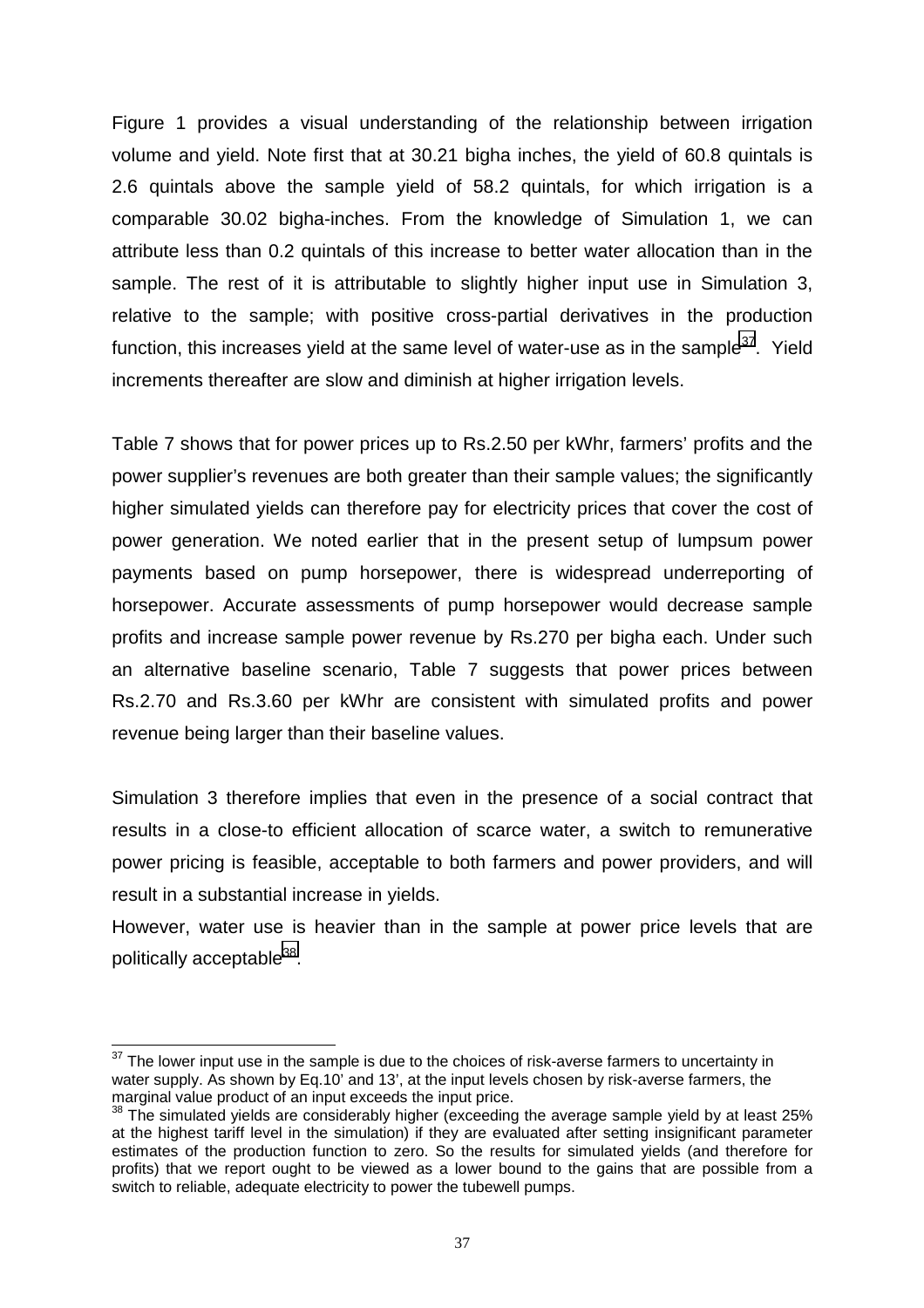# **Sustainability. What markup on the unit electricity price would make water use intertemporally efficient?**

Questions of sustainability of water use in the region are closely connected to intertemporally efficient water extraction from an aquifer with recharge. The problem of falling water tables, in this context, is one of overextraction of groundwater. An individual farmer may not take into account the negative externality of his water use on other farmers. In fact individual farmers are small enough that their individual water extraction has a negligible impact on aquifer depletion, so in each season, they may extract water until the single-period marginal revenue from it equals the marginal extraction cost. This is clearly inoptimally large. We provide in this section estimates of a markup on the unit social cost of power supply that can align an individual farmer's water extraction rate with what is socially optimal. An in-depth study of intertemporal issues is beyond the scope of this paper, as this requires knowledge of the groundwater hydrology of the region, data on water depletion over time, and on characteristics and profitability of competing crops. So the estimates here are indicative rather than definitive, and designed as a starting point for careful future studies.

Suppose that aquifer recharge and the real price of sugarcane are constant, and the sugarcane production function holds fixed levels of inputs other than irrigation at the average sample values. We abstract also from possibilities of changes in technology, number of tubewells, and availability of other crop cultivation opportunities. Normalize by looking at a "representative" plot whose area A is the average sample plot size (in bighas). Let  $F(x_k) = f((\bar{x}_i), x_k, \beta)$  be the production function of sugarcane as a function of irrigation on the plot, where inputs  $j \neq k$  are fixed and input *k*, irrigation water, is the only variable input. Let *H* be the depth (in inches) of the underlying, flat-bottomed aquifer with vertical walls along the boundaries of the representative plot (so that sugarcane is the only activity that affects groundwater stock), *d* the depth (in inches) at which the water surface is at present, and *S* the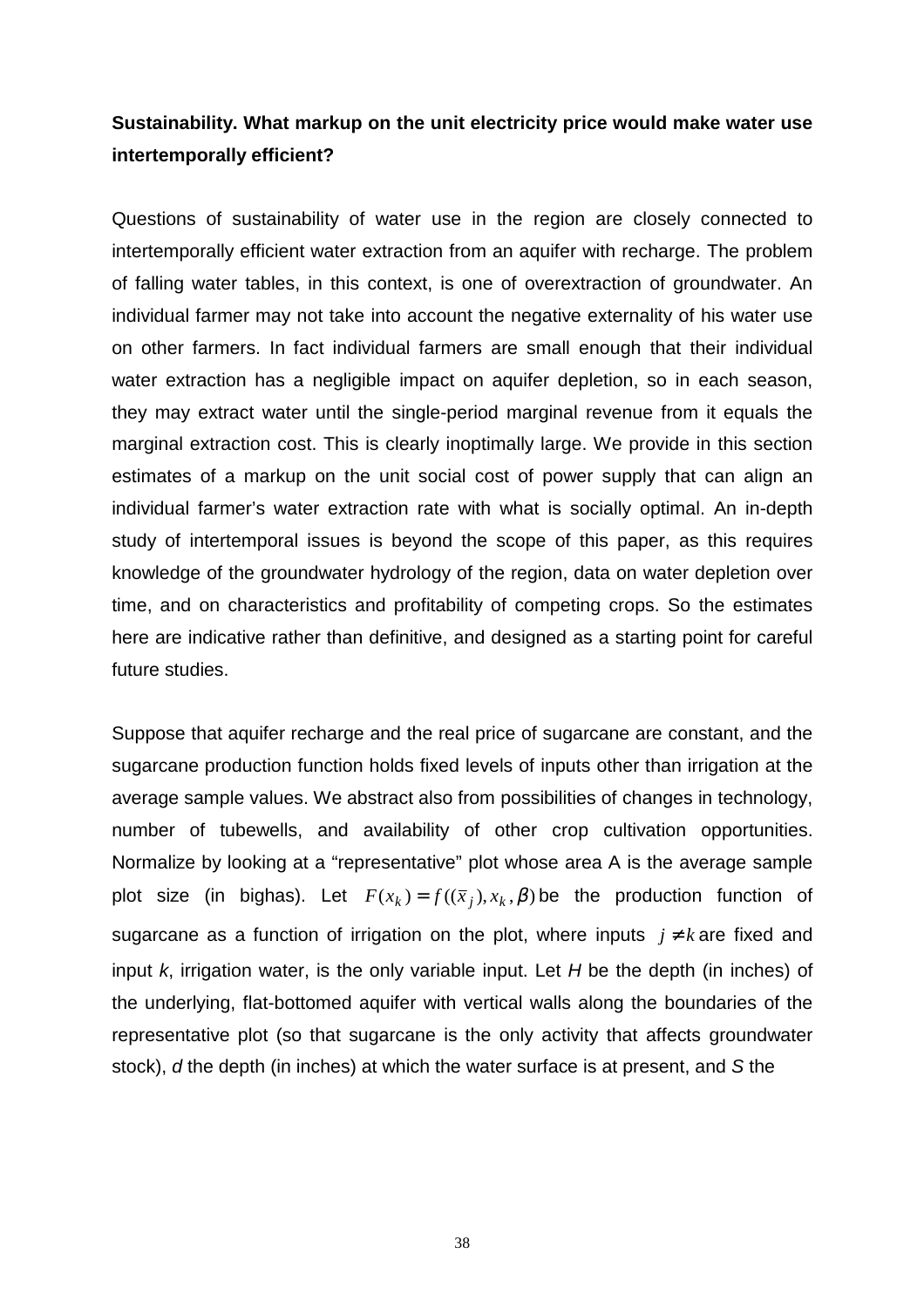groundwater stock (in bigha-inches). Therefore,

$$
S = (H - d)A\tag{22}
$$

Let  $R_v$  be the constant, annual natural recharge (in bigha-inches) and  $R$  the corresponding increment (in inches) of the water table. Let  $\alpha$  be the proportion of irrigation water that recharges the aquifer. The average irrigation volumes in the sample and Simulation 3 (30-34.5 bigha-inches per bigha), along with approximate numbers  $\alpha = 0.15$ ,  $R = 9$  inches,<sup>39</sup> suggests that the water table will decrease at an annual rate of 1 ½ or more feet.

However, individual farmers' landholdings are very small relative to the size of the sugarcane belt and the underlying aquifer; an individual farmer's water use has negligible effect on groundwater stock, so that the farmer is expected, in period *t*, to maximize period *t* profit:

$$
\pi_t = pF(x_{kt}) - c(S_t, y)x_{kt} \tag{23}
$$

where p is sugarcane price, and  $c(S, y)$  is the cost of extracting 1 bigha-inch of water as a function of the groundwater stock  $S_t$ , with unit electricity price y as a parameter. However a social planner would take into account the increase in pumping cost as the water table falls due to water extraction in period *t*. The unit social cost of extracting 1 bigha-inch at period *t* equals

$$
c(S_t, y) + \delta(1 - \alpha) \left| c'(S_t, y) \right| x_{kt+1} \tag{24}
$$

the second term being the negative effect on pumping cost in period  $t+1$  ( $\delta$  is the time-discount factor, and *c*' is the derivative of the unit cost of extraction with respect to groundwater stock). *The question we ask is: Suppose y is the economic cost of generating, transmitting and providing 1 kwhr of electricity. What is the unit electricity*

l

 $39$  See for example, R.S. Chaturvedi (1997).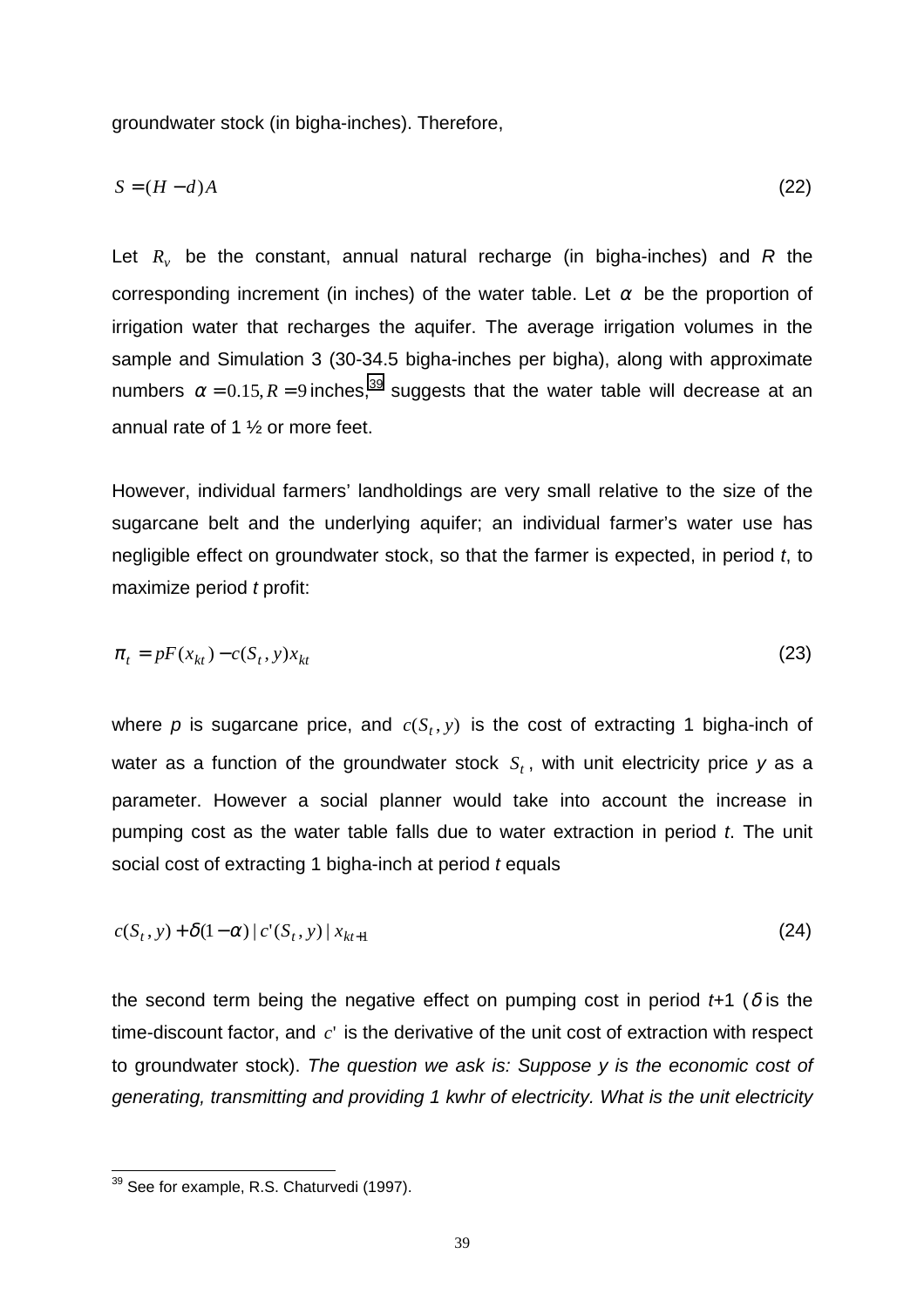*price*  $\tilde{y}$  *, marked up on y, such that an individual farmer's unit*  $cost\ c(S_t, \tilde{y})$  *at this price equals the Eq.(24) unit social cost of water extraction*?

Ignoring pumping cost arising out of repair costs, the unit electricity price affects the pumping cost as follows. To extract 1 bigha-inch (or 20,558 kg) of water at a water depth of  $d_m$  metres requires work of approximately 205580 $d_m$  joules. An ideal 1 kw (kilowatt) machine would perform this task in  $(205,580d_m/3,600,000)$  hours. A 1 kw pump with efficiency *E* (between 0.55 to 0.75 for electrical motors) would require (205,580 $d_m z/3$ ,600,000) hours, where  $z=(1/E)$ . So if *y* is the price of 1 kwhr (kilowatthour) of electricity, using Eq.(22) and  $d_m = (d/39.37)$ , we have

$$
c(S, y) = \overline{c}zy(H - (S/A)), \ c'(S, y) = (-\overline{c}zy)/A
$$
 (25)

where  $\bar{c} = 205,580/(3,600,000 \times 39.37)$ . Using Eqs.(22), (24) and (25), we get

$$
\widetilde{y} = y[1 + \{(\delta(1-\alpha)x_{kt+1})/Ad_t\}]
$$
\n(26)

where  $d_t$  is the water table depth (in inches) in period  $t$ . The economic cost of generating and transmitting 1 unit of electricity is arguably between Rupees 2.50 and 3 at present. At corresponding levels of extraction (available from Simulation 3), current water table depth of about 960 inches (80 feet), and a discount factor of 0.95, we get  $\tilde{y} = 1.027y$ . For instance, for an economic unit cost of power of Rupees 3, the markup is about Rupees 0.08.

The low, 2.7% markup in fact understates the effect of the negative externality from pumping. The simplest way to see this is to set up a social planner's problem of maximizing the discounted present value of profits from sugarcane, taking into account the costs of groundwater depletion. In the simplest model, we maximize the

objective function  $\,\Sigma$ ∞ = − 0  $(pF(x_{kt}) - c(S_t, y)x_{kt})$ *t*  $\delta^t$  ( $pF(x_{kt}) - c(S_t, y)x_{kt}$ ) subject to an initial groundwater stock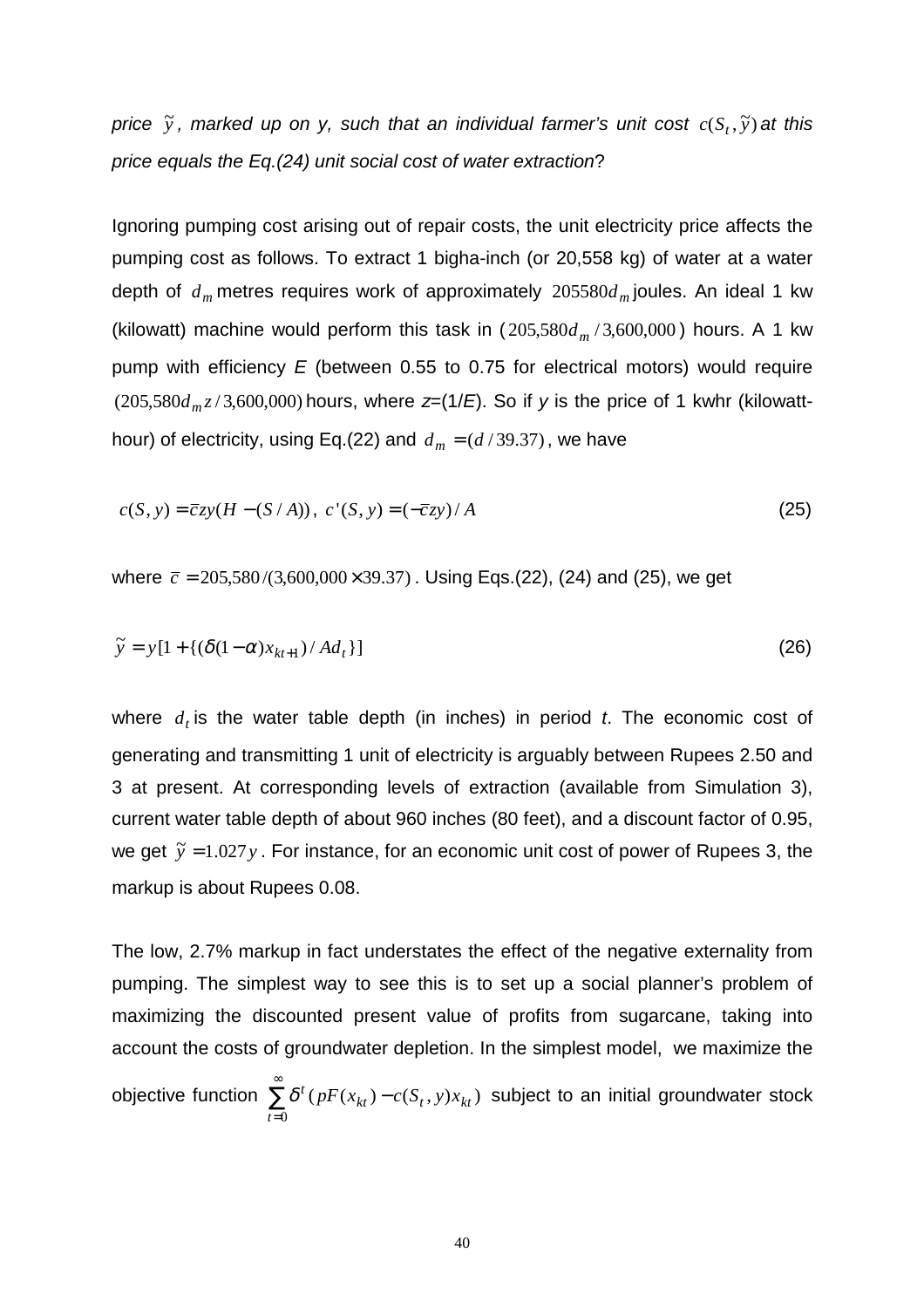$S_0$ , and its evolution  $S_{t+1} = S_t + R_v - (1 - \alpha)x_{kt}$ . Let  $V(S_t)$  be the maximum value of discounted future profits evaluated in period *t*. Then the social planner will solve

$$
V(S_t) = Max_{x_{kt}}[pF(x_{kt}) - c(S_t, y)x_{kt} + \delta V(S_{t+1})]
$$
\n(27)

subject to  $S_{t+1} = S_t + R_v - (1-\alpha)x_{kt}$ , where  $\delta$  is the discount factor. Solving this, we get that along the optimal path,

$$
pF'(x_{kt}) = c(S_t, y) + \delta[ pF'(x_{kt+1}) - c(S_{t+1}, y) - (1 - \alpha)c'(S_{t+1}, y)x_{kt+1}]
$$
\n(28)

Comparing Eq.(24) with the right hand of Eq.(28), we see that the latter has an additional term,  $\delta ( pF' ( x_{kt+1} ) - c ( S_{t+1}, y ) )$ , corresponding to foregone future profits as a consequence of incremental water extraction today. While this term evaluates to zero for a farmer who undertakes period-by-period profit maximization, it is positive along the socially optimal path. We are interested in whether this results in  $\,\widetilde{y}\,$  being a substantially higher markup on *y* than the 2.7% obtained on evaluating Eq.(26).

The markup depends on where the sugarcane economy is on the optimal path. Since the model is too simplistic, we do not undertake the full-blown exercise of solving for the optimal path. Since the optimal path in this model converges to an equilibrium or steady state  $(\bar{S}, \bar{x}_k)$  in which rates of water extraction and recharge (natural and backflow from irrigation) are equal; (i.e., where water extraction is sustainable), we calculate the markup in the steady state. Substituting steady state values for groundwater stock and water extraction in Eq.(28) and rearranging using Eqs.(22) and (25), we get

$$
\tilde{y} = y [1 + {\left(\delta(1-\alpha)\bar{x}_k\right)}/(A\bar{d}(1-\delta))}]
$$
\n(29)

where  $\bar{d}$  is the steady state depth of the water table. A principal shortcoming of this simple model is that the steady-state rate of water extraction corresponds to about 11 bigha-inches per bigha, which is less than half of what is agronomically sensible for sugarcane. A better model would therefore incorporate the possibility of crop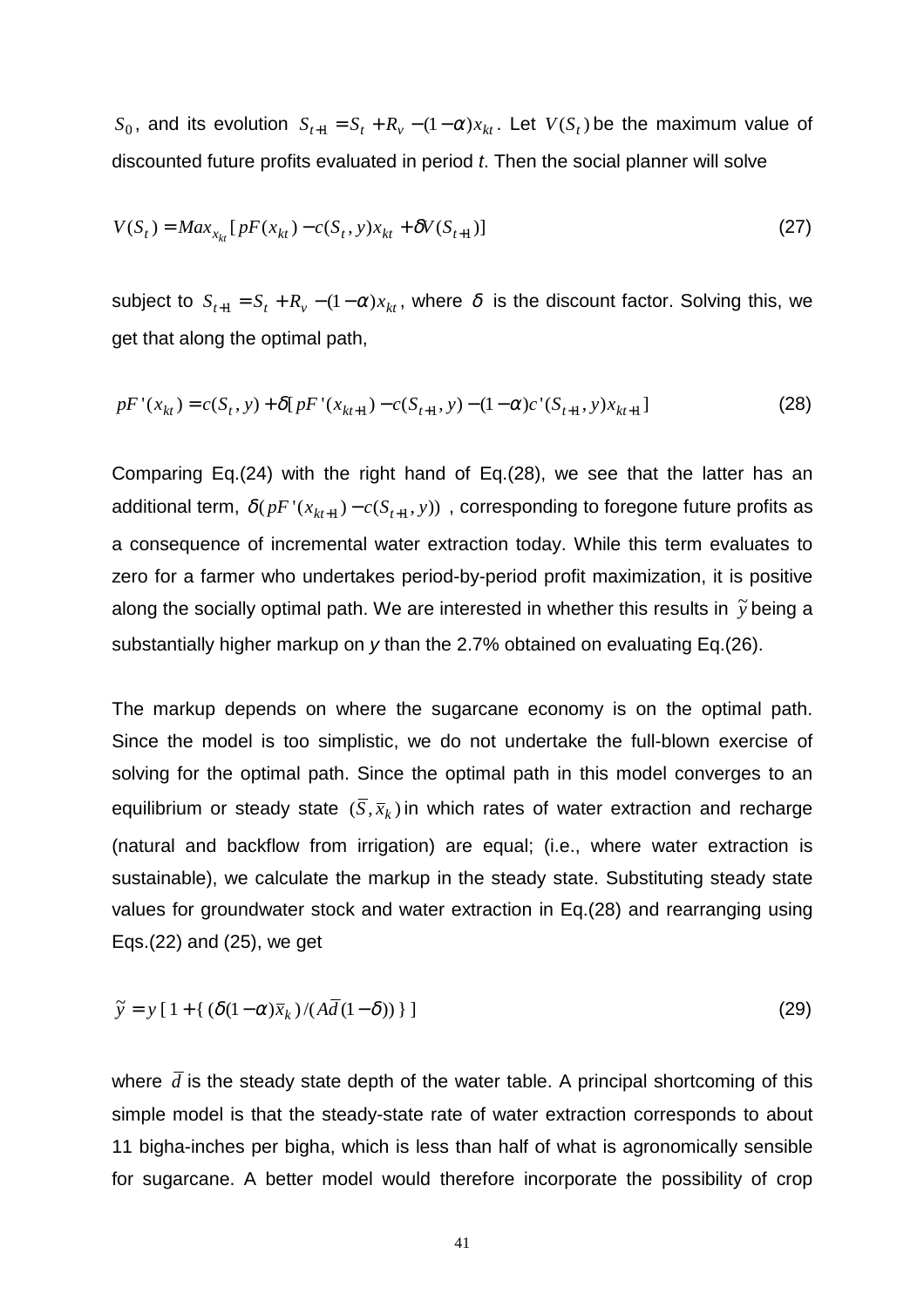switching. Since such a switch would necessarily be to a less irrigation intensive activity, the steady state groundwater stock for the present model is an upper bound for what would be optimal in a more sophisticated model.

We find that the minimum, steady state water table depth (under conservative assumptions about aquifer depth, pump efficiency etc.) is about 107 feet. Evaluating Eq.(29) under this assumption, we get  $\tilde{y} = 1.148y$ . Thus the required markup of 14.8% is substantially larger than that suggested by evaluating Eq.(26); if *y*=Rupees 3, the markup is Rupees 0.44.

We conclude that power supply reform should incorporate a markup of about 15% on the economic cost of providing electricity. Finally, note that a steady state water table depth of 107 feet suggests that the "surplus" 27 feet be mined sensibly while converging to a sustainable policy.

## **VI. CONCLUSIONS AND POLICY RECOMMENDATIONS**

The principal crops of North India include two water intensive crops – sugarcane and paddy. This paper attempts to understand the institutions that govern the water economy in sugarcane production in this region. In the context of low and decreasing water tables, policy should focus on two objectives: first, the water used in agriculture should maximize yields; for this it is necessary that water be allocated efficiently across the sugarcane producing region. Second, that water usage should be at levels that are sustainable.

Our sample shows that irrigation volumes show considerable variation across plots. By estimating a production function, we discover that the marginal product of water is significantly higher than the water prices on the plots, evidence of widespread water rationing. The MPWs are also significantly different across plots. But Simulation 1 confirms that the negative effect on yield from this is very small; the close-to-efficient water allocation is in sharp contrast to much of the literature which most often finds in favor of inefficiency. We infer the existence of village level social norms of water sharing that result in efficient water allocation. Simulation 2 shows that water

42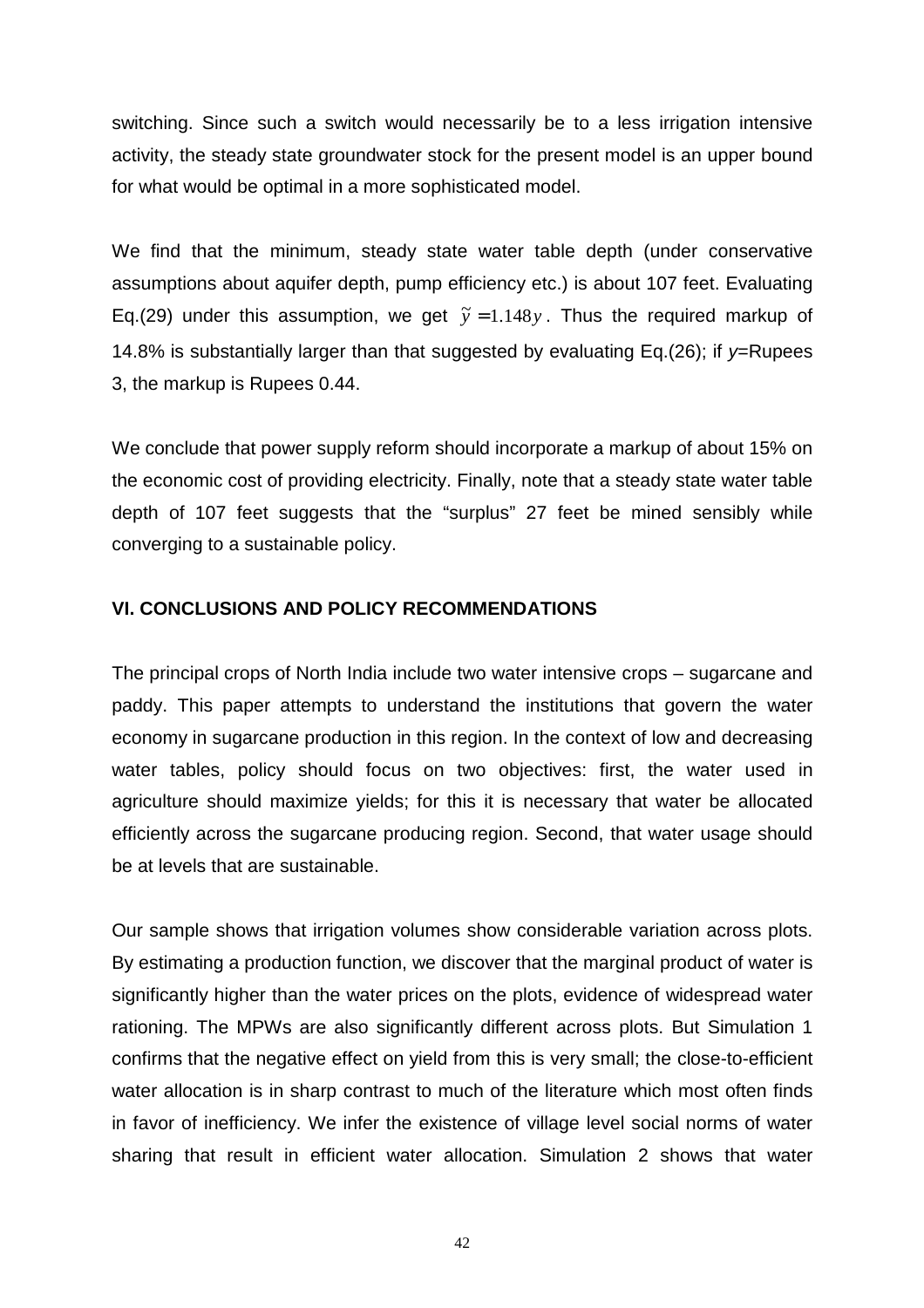allocation in the absence of such a social contract would result in an 18% decrease in average yield. While the social contract successfully avoids water misallocation arising from water rationing, the rationing has other negative effects: limited power availability leads to overinvestment is tubewells and pump horsepower to enable pumping up water as quickly as possible.

In addition to restricting water supply below demand, the *erratic* nature of the power supply introduces considerable uncertainty in the water availability and irrigation timing. This paper does not address the effect of erratic timing of irrigations on yields. Even so, Simulation 3 shows that in a setting of *reliable* power supply, yields increase by 4% at irrigation levels comparable to those in the sample, and by up to 9% if the entire water demand can be met with the help of *adequate* power supply. Yield increases come at the cost of heavier water use, even at fairly high electricity prices. The higher yields are sufficient to pay for the power tariffs necessary to incentivize the power provider to supply reliable and adequate power.

While a rationalized power policy can be of great help in maximizing "crop per drop", it cannot by itself address the problem of sustainability, at least at reasonable power prices<sup>40</sup>. At such prices, irrigation volumes are between 8.5 and 12.5 percent higher than in the sample. This is not hard to understand, given that water consumption itself is not priced. We must also bear in mind the way in which agricultural belts develop in sugarcane, paddy and other crops. This reflects great economies of agglomeration, and well-oiled supply chains from farmer to factory to retail markets. So for a water intensive crop, a relentless thirst for water is not unexpected. In the backdrop of rapid growth, traditional rights of water use may prove inadequate to the task of governing water use in a sustainable fashion, as individual farmers ignore the negative externality of their water extraction on others. None of the standard suggestions such as pricing of water, Pigovian taxes etc. have been implemented anywhere; more research is required to understand what institutions will be attentive to the shadow price of water use<sup>41</sup>. We suggest that a markup of about 15% on the

 $\overline{a}$ 

 $^{40}$  Prices somewhere between Rupees 2 and Rupees 3 per kw-hour should cover the economic cost of providing power. While Simulation 3 shows that sugarcane cultivation is quite profitable even at substantially higher rates in the study area, this may not be true for all parts of the sugarcane belt.  $41$  See Shah, Zilberman and Chakravorty (1993) for a discussion of first and second-best solutions to the externality problem related to groundwater use.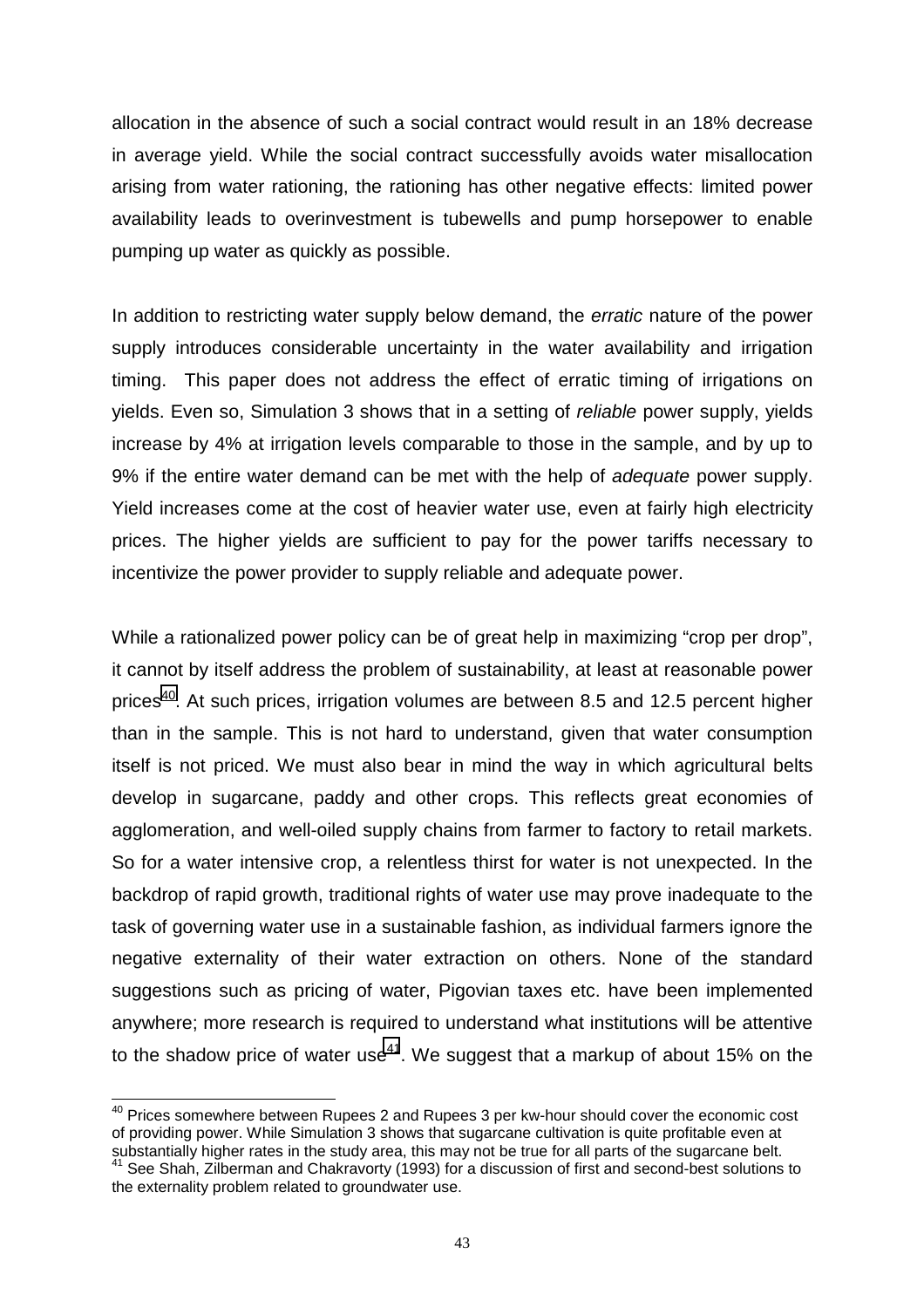economic cost of providing electricity may result in farmers' water extraction activity to be in line with what is socially optimal. The resulting decrease in farmers' incomes can in principle be compensated through lump sum transfers.

Implementability is a serious concern for changing the power regime. The financial condition and rules of operation of traditional power providers (SEBs) are such that these providers lack credibility. If they were to announce a radically different power pricing scheme in return for reliable power supply, announcements on reliability would, likewise, probably lack credibility. For one thing, North India faces power shortage at present. The electricity charges for industry and for households are far higher than estimates of the economic cost of producing and delivering power efficiently. It is debatable whether the power provider will sell adequate and reliable electricity to farmers at unit prices below what it can charge power-constrained industries and households. Deeper structural changes, such as allowing competition between multiple power providers may work but this requires a huge regime change. Nevertheless, our paper demonstrates that the "fundamentals" of the sugarcane belt, on questions of yields, yield responses to water allocation, and profitability are at levels that can respond favorably to such regime changes.

The present paper represents only a first step at addressing the objectives herein, as its focus is on a single village. A larger study would be better able to control confounding factors, and result in better estimates of a sugarcane production function and simulations that are more finely varied. Nevertheless, the narrow focus on a single village brings out elements and institutions common to the sugarcane belt as a whole; these insights can be used in a larger study.

44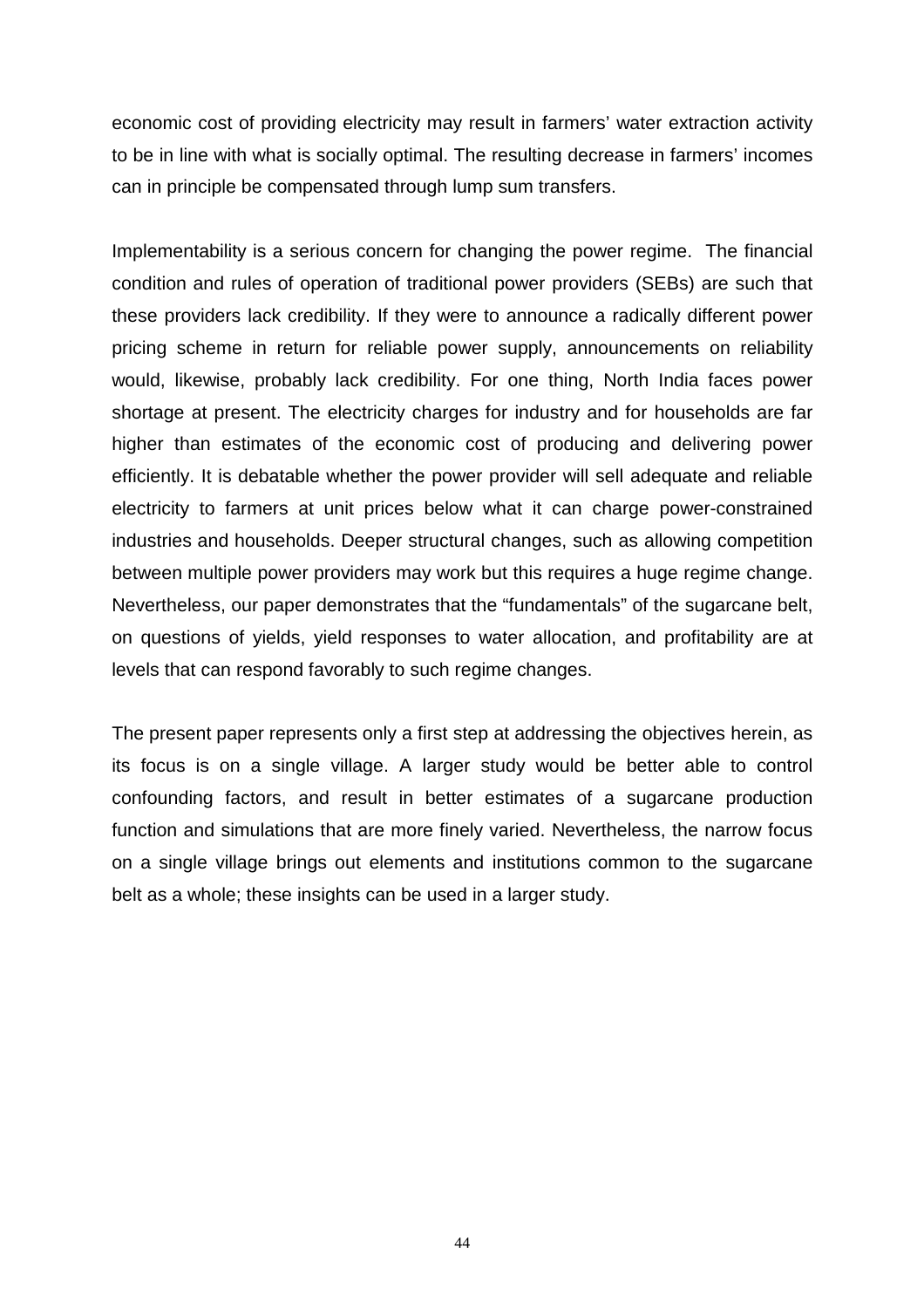### **ACKNOWLEDGEMENTS**

Field work for this project was made possible by a generous grant from the South Asian Network for Development and Environmental Economics (SANDEE), and was implemented by the sustained efforts of Ajay Kumar and Rajpal Singh. Thanks to Ajay also for excellent research assistance. We are grateful for comments from participants and discussants at SANDEE workshops, especially Partha Dasgupta, E. Somanathan, Enamul Haque, Nirmal Sengupta and Priya Shyamsundar. Comments from Tushaar Shah and Rohini Somanathan, and suggestions from Mausumi Das, Hemanshu Kumar, L. Kumawat and Navdeep Sahni are gratefully acknowledged. We thank R.P. Singh and D.R. Singh for crucial help with logistics, Ch. Ranjit Singh's family for great hospitality in village Tabelagarhi, the National Bureau of Soil Surveys and Land Use Planning and the Water Technology Centre at the Indian Agricultural Research Institute for help with soil analysis and discharge measurement respectively.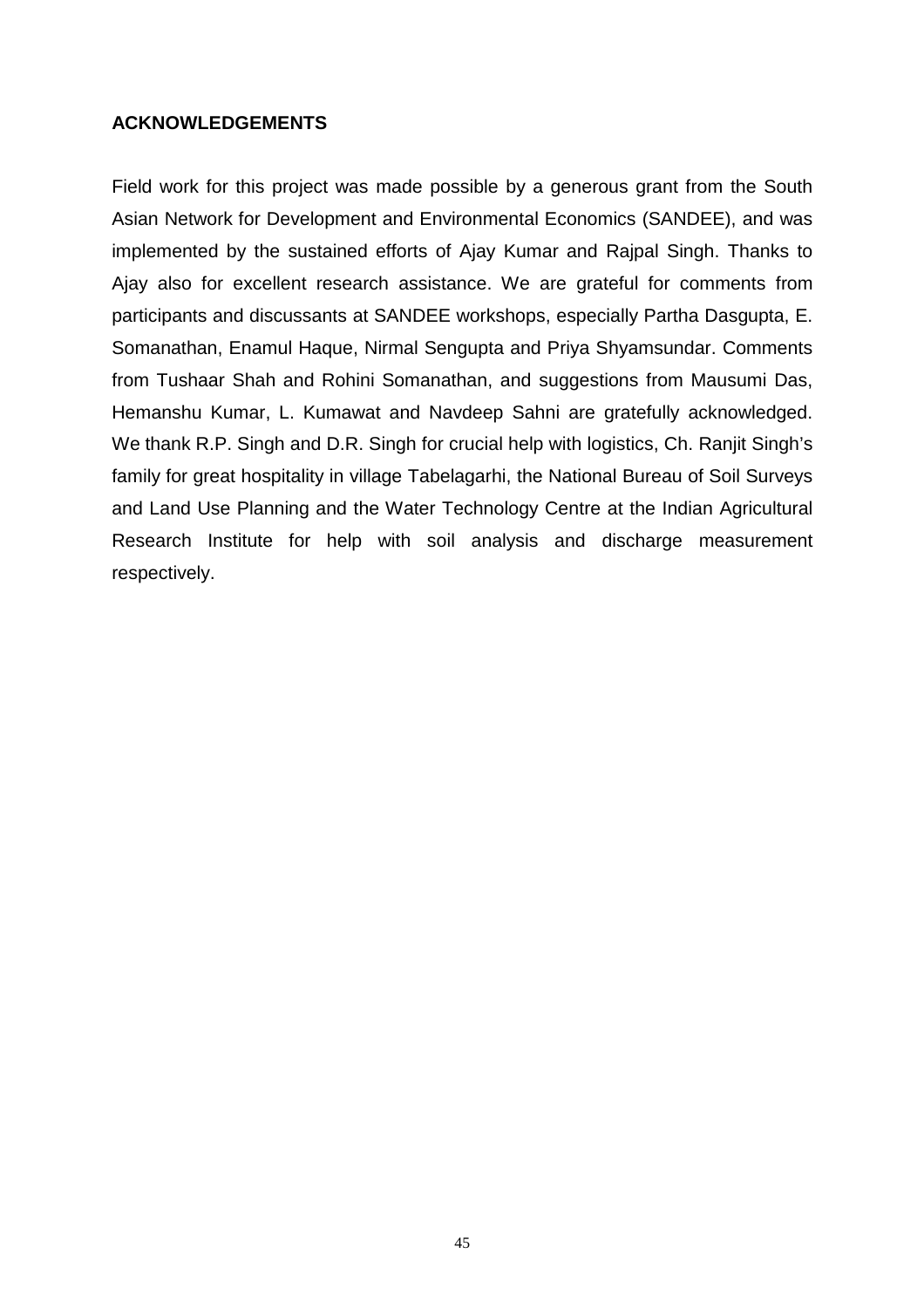#### **REFERENCES**

R.S. Chaturvedi (1997): "Groundwater resource estimation methodology", Report of the Ministry of Water Resources, Govt. of India.

Dhawan, B.D. (1995): "*Groundwater Depletion, Land Degradation and Irrigated Agriculture in Indi*a", Commonwealth Publishers.

Dubash, Navroz K. (2002): "*Tubewell Capitalism: Groundwater Development and Agrarian Change in Gujara*t", Oxford University Press, New Delhi.

Evenson, R., C. Pray and M. Rosegrant (1999): "Agricultural Research and Productivity Growth in India", IFPRI Research Report # 109, Washington, D.C.

Griliches, Z. and J. Mairesse (1998): "Production Functions: The Search for Identification", in Econometrica and Economic Theory in the Twentieth Century: The Ragnar Frisch Centennial Symposium, pp169-203. Cambridge University Press.

Jacoby, Hanan G., Rinku Murgai and Saeed Ur Rehman (2004): "Monopoly Power and Distribution in Fragmented Markets: The Case of Groundwater", The Review of Economic Studies, vol.71, 783-808.

Levinsohn, J. and A. Petrin (2003): "Estimating Production Functions using Inputs to Control for Unobservables", Review of Economic Studies, vol.70, 317-342.

Marschak, J. and W. Andrews (1944): "Random Simultaneous Equations and the Theory of Production." Econometrica, vol.12, 143-205.

Meinzen-Dick, R (1996): "Groundwater Markets in Pakistan: Participation and Productivity", International Food Policy Research Institute Research Report, 105.

Meinzen-Dick, R. (2000): "Public, Private and Shared Water: Groundwater Markets and Access in Pakistan", in Negotiating Water Rights (ed) Bryan Randolph Bruns and Ruth Meinzen-Dick. Intermediate Technology Publications, UK.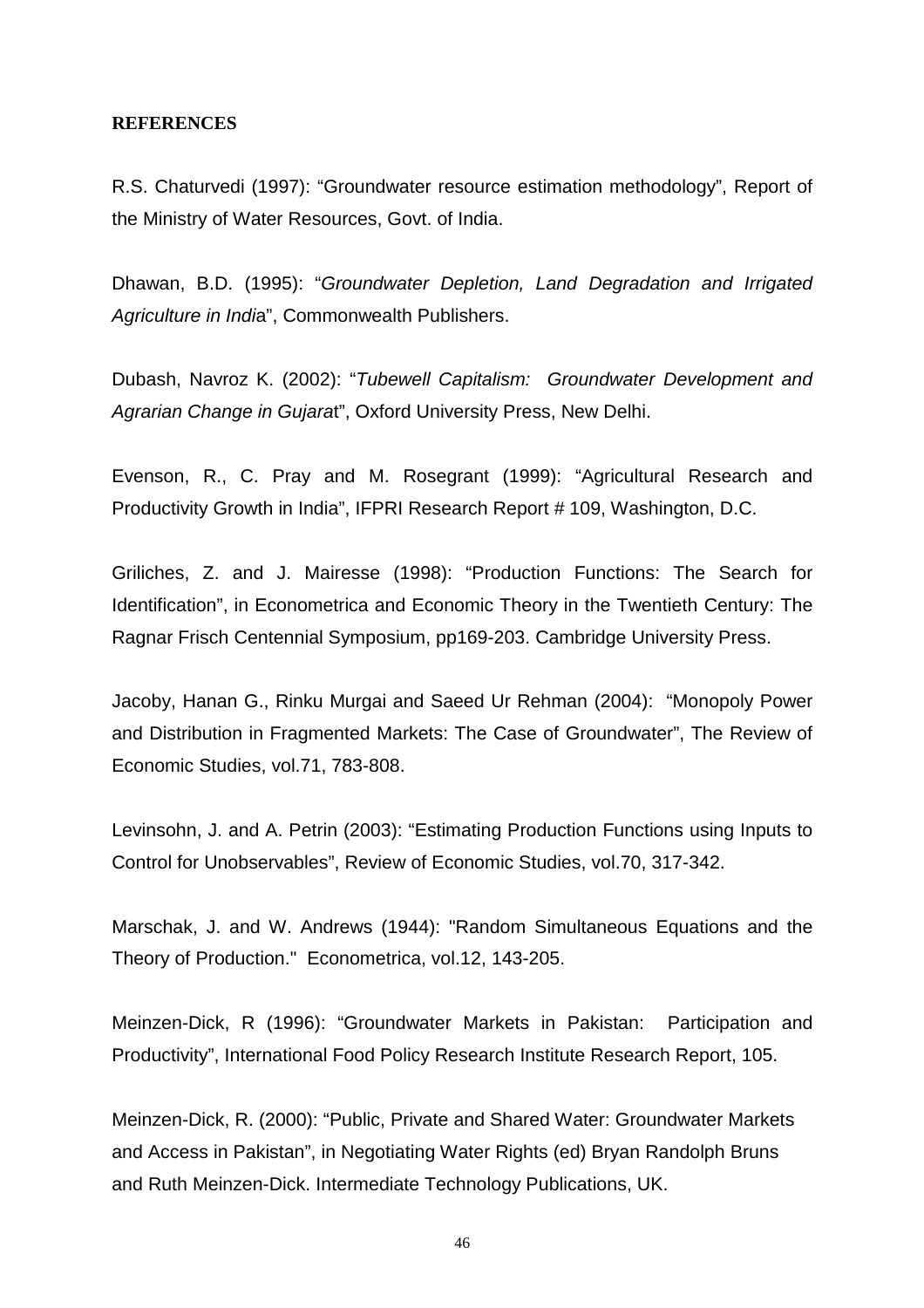Olley, S. and A. Pakes (1996): "The Dynamics of Productivity in the Telecommunications Industry", Econometrica, vol. 64, pp169-203.

Palmer-Jones, R. (1994): "Groundwater Markets in South Asia: A Discussion of Theory and Evidence", in Selling Water: Conceptual and Policy Debates over Groundwater Markets in India*.* VIKSAT, Ahmedabad, India.

Pant, N. (2004): "Trends in Groundwater Irrigation in Eastern and Western UP", Economic and Political Weekly, July 31.

Ross, S. (1997): "Introduction to Probability Models", Chapter 5, Academic Press.

Schoengold, K., and D. Zilberman (2005): "The Economics of Water, Irrigation and Development", forthcoming in R. Evenson (ed.), Handbook of Agricultural Economics, Vol.3 (Elsevier).

Sengupta, Nirmal: "Negotiation with an Under-informed Bureaucracy: Water Rights on System tanks in Bihar" in Bryan Randolph Bruns and Ruth S. Meinzen-Dick, editors, *Negotiating Water Rights* (Intermediate Technology Publications, 2000).

Shah, Tushaar (1993): "*Groundwater Markets and Irrigation Development: Political Economy and Practical Policy*", Oxford University Press, New Delhi.

Shah, F., D. Zilberman and U. Chakravorty (1993): "Water Rights Doctrines and Technology Adoption", in K. Hoff, A. Braverman and J. Stiglitz (eds.), *The Economics of Rural Organization: Theory, Practice and Policy*. Oxford University Press.

Somanathan, E., and R. Ravindranath (2006): "Measuring the Marginal Value of Water and Elasticity of Demand for Water in Agriculture", Economic and Political Weekly, June 30.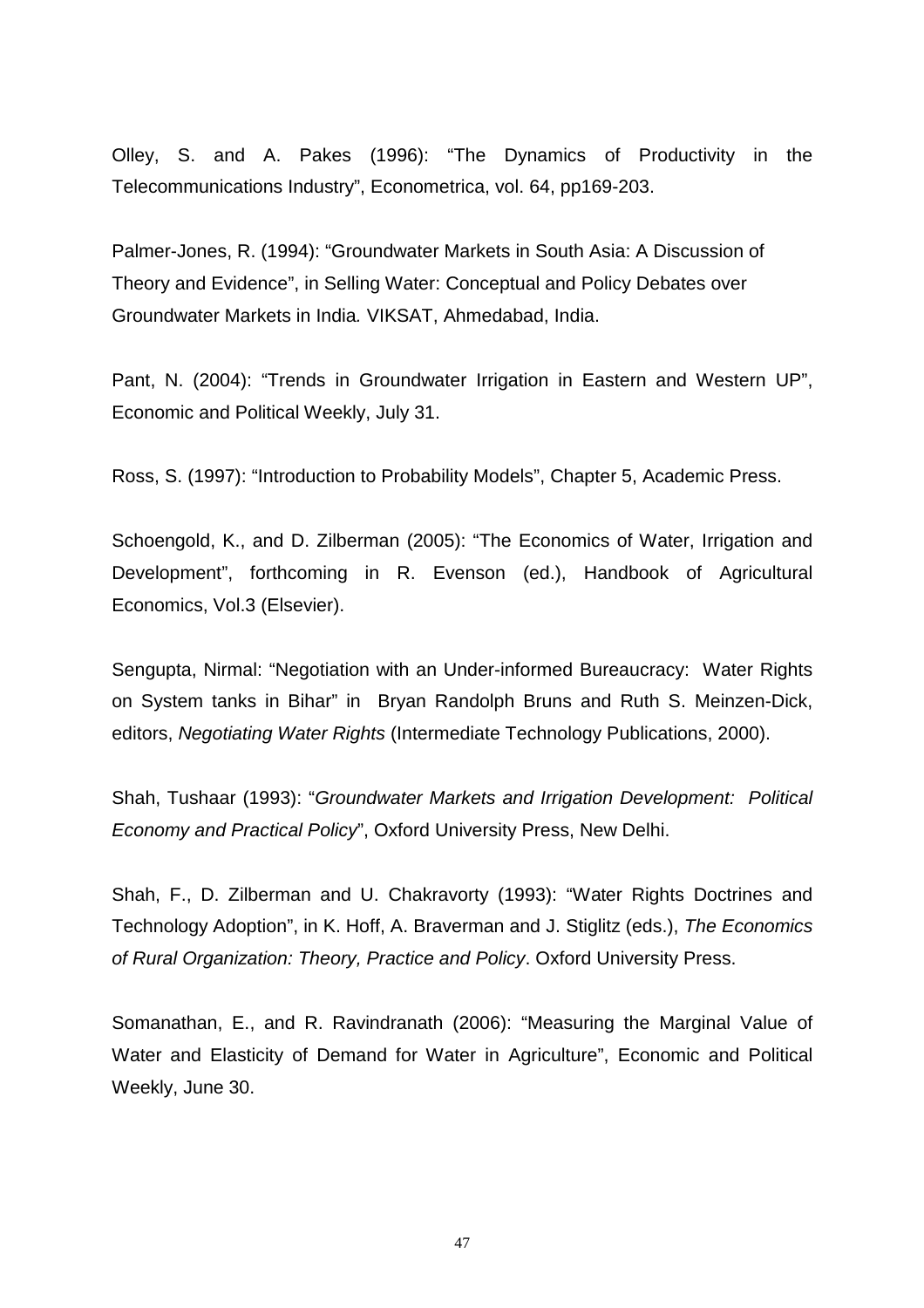# **APPENDIX A: LIST OF VARIABLES COLLECTED**

# **A.1**. **Plot-Specific**

# **A.1.1. Irrigation:**

Date of Irrigation 'i', where i=1,2,... Desired date of for providing i<sup>th</sup> irrigation Reason for being unable to irrigate on desired date Source of irrigation (own tubewell, shared tubewell or purchased water) Whether the field was flooded on  $i<sup>th</sup>$  irrigation (yes or no) The depth of water in inches on the i<sup>th</sup> irrigation Number of hours on i<sup>th</sup> irrigation taken to flood the field to reported number of inches Terms of irrigation when source is a shared tubewell Terms of purchase where source is purchased water Distance of plot from tubewell

## **A.1.2. Soils**

pH Electrical conductivity Organic carbonate (%) **Texture** Iron (parts per million) Copper (parts per million) Zinc (parts per million) Potassium (parts per million)

# **A.1.3. Seed, Fertilizer, Manure, Insecticides and Pesticides**

Seed (for fresh-sown) quantity Number of applications of fertilizer Amount applied (by type of fertilizer—urea, DAP, superphosphate etc) on 1<sup>st</sup> application Cost of input on 1<sup>st</sup> application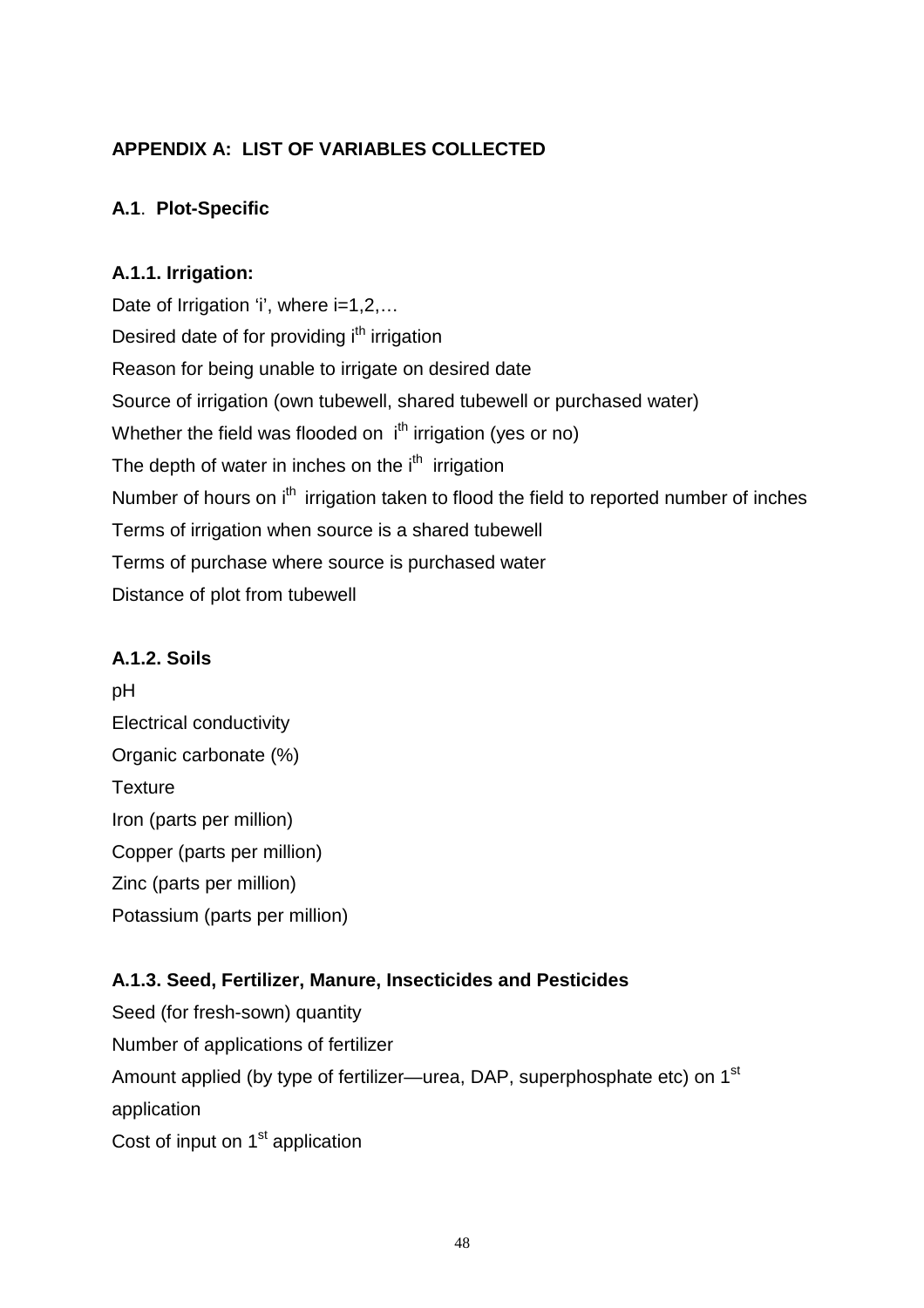Amount applied (by type of fertilizer—urea, DAP, superphosphate etc) on 2<sup>st</sup> application Cost of input on  $2^{nd}$  application etc. Similarly, Number of applications of pesticide/weedicide etc Amount applied (by type of pesticide/weedicide etc) on each application Cost of input at each application

# **A.1.4. Labor**

By activity: (which include sowing, weeding, digging, irrigating, fertilizer application,

providing support to sugarcane stalks, harvesting)

Number of persons engaged

broken down by: hired (casual), hired (permanent), family, exchange labor, piece rate

Number of hours of labor

broken down by: hired (casual), hired (permanent), family, exchange labor,

piece rate

Payment for hired labor

broken down by cash and kind components

## **A.1.5. Tractor and oxen hours:**

By activity:

Number of hours of tractor used on plot

broken down by own, hired, exchange, piece-rate

Payment for hired tractor use

broken down by cash and kind components

Number of oxen hours used on plot broken down by own, hired, exchange, piecerate

## **A.1.6. Area**

Area under sugarcane by variety and type Terms of lease (farmer-cultivated, leased-in, leased-out) Area under other crops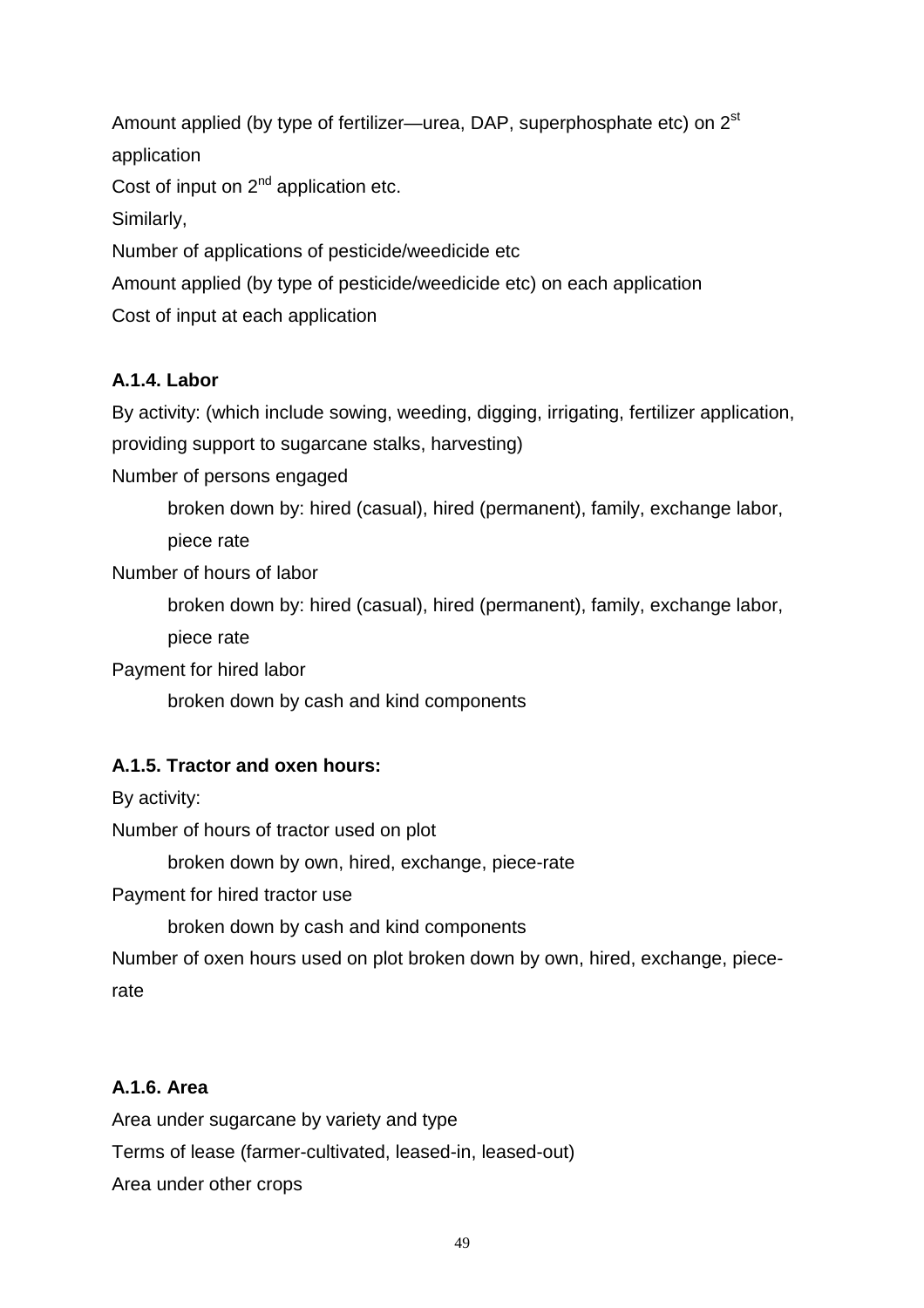## **A.1.7. Output:**

By variety and plot (rattoon versus fresh sown, early variety and general variety) Date of harvest Quantity harvested Quantity sold to mill Quantity sold to other private purchasers Price obtained from private buyer

# **A.2. Tubewell-Specific**

Type of tubewell installed (submersible versus nonsubmersible) Name of owners (both own and joint) Year of installation Depth of boring, filter and pump Depth of water level Horsepower of pump Cost of installation Number of times in previous year repairs were effected Major reasons repair was necessitated Amount spent on repair each time Amount spent on electricity over 12 months Tubewell history (particulars of why deepening, tubewell/pump replacement was necessitated)

# Discharge (amount taken to fill 150-litre tanks, average of two measurement)

## **A.3. Farm household-specific**

Demographic composition of farm household Education level of adult members of the household Farm assets Other assets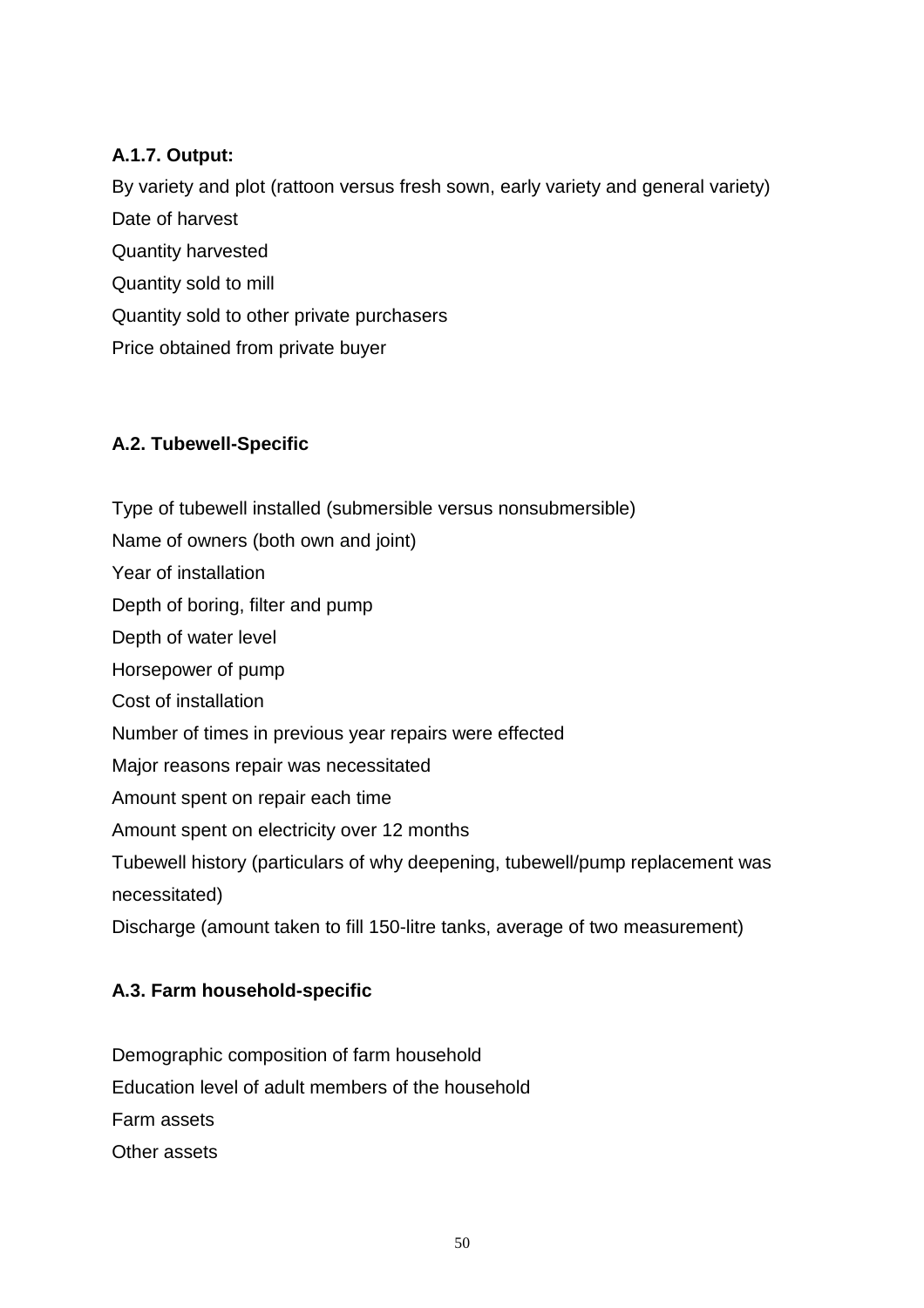#### **APPENDIX B. TECHNICAL DETAILS**

#### **B.1. Proofs of Propositions**

### **Proof (sketch) of Proposition 1.**

Farmer *i*'s water demand comes out of the optimization problem: Choose nonnegative  $x_{ik}$  to

Maximize  $u ( p f ((x_{ij}), x_{ik}, \beta) - q_{ik} x_{ik})$ . Since  $u > 0$ , we may apply  $u^{-1}$ to the maximand. The first-order condition for an interior max is solved by the amount  $x_{ik}^*$  , defined in Eq.(2) of the text.

So, once the choices of inputs other than water,  $(x_{si})$ ,  $(x_{ii})$  have been made, and a water volume  $w_t$  is realized, the optimization problem for farmer  $s$  is:

Choose nonnegative amounts  $x_{sk}$ ,  $x_{ik}$  to maximize

 $u(pt((x_{sj}), x_{sk}, \beta) - c_t x_{sk} + (q_{ik} - c_t)x_{ik})$ , subject to  $x_{sk} + x_{ik} \leq w_t$  and  $x_{ik} \leq x_{ik}^*$ . Applying u<sup>-1</sup> to the maximand, form the Lagrangean function L =

$$
pf((x_{sj}),x_{sk},\beta)+q_{ik}x_{ik}-c_{t}(x_{sk}+x_{ik})+\lambda_{s}x_{sk}+\lambda_{i}x_{ik}+\lambda(x_{ik}^{*}-x_{ik})+\mu(w_{t}-x_{sk}-x_{ik}),
$$

we get the Kuhn-Tucker necessary conditions for an optimum:

$$
pf_k((x_{sj}), x_{sk}, \beta) - c_t + \lambda_s - \mu = 0
$$
 (B.1.1)

$$
q_{ik} - c_t + \lambda_i - \mu - \lambda = 0 \tag{B.1.2}
$$

 $\lambda_s x_{sk} = 0$  (B.1.3)

 $\lambda_i x_{ik} = 0$  (B.1.4)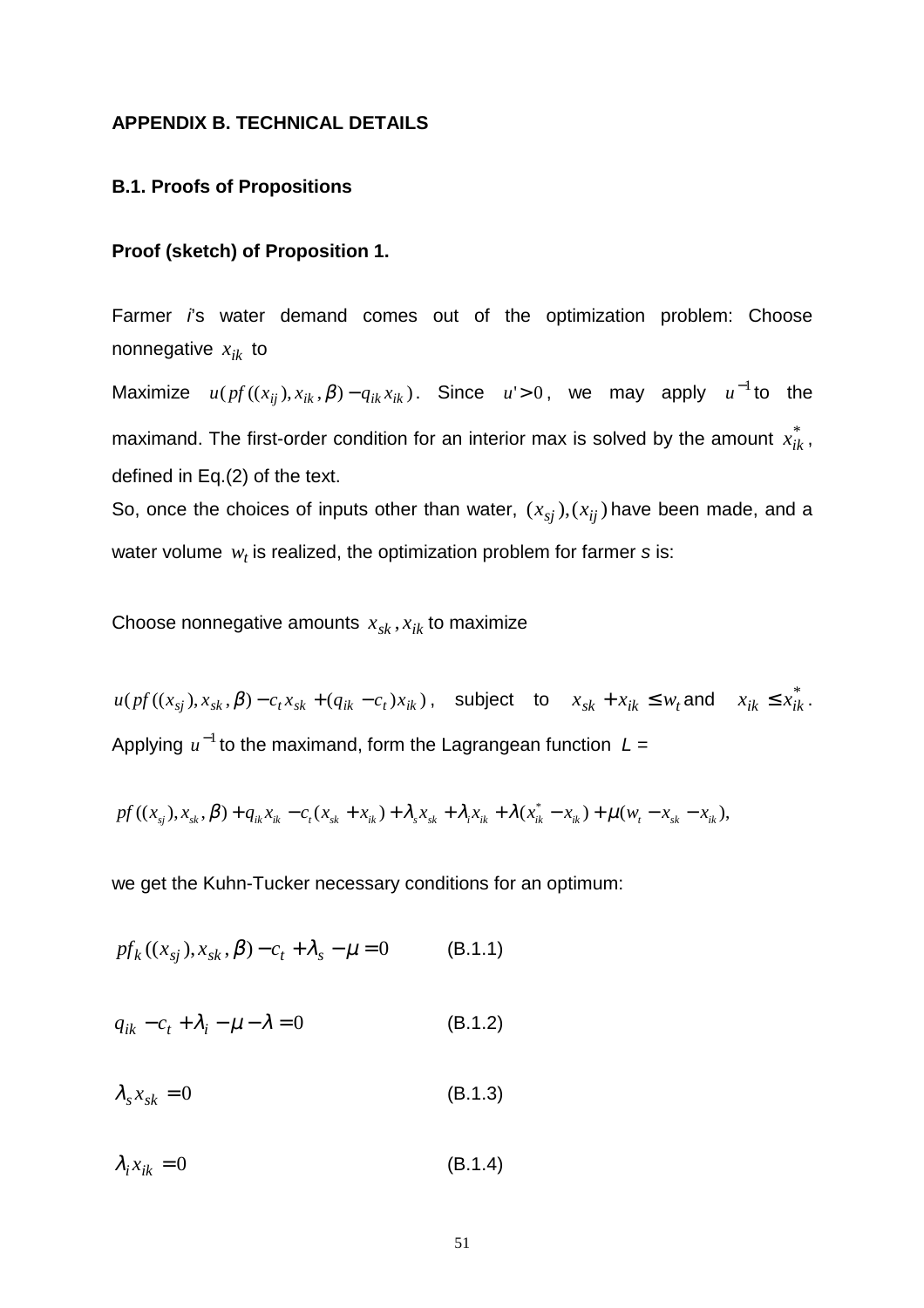$$
\lambda(x_{ik}^* - x_{ik}) = 0
$$
 (B.1.5)

$$
\mu(w_t - x_{sk} - x_{ik}) = 0 \tag{B.1.6}
$$

(B.1.3) to (B.1.6) hold with complementary slackness. Suppose  $x_{ik} = 0$ , so  $\lambda = 0$ ,  $\lambda_i \ge 0$ . Substituting (B.1.2) in (B.1.1) we get  $pf_k((x_{sj}), x_{sk}, \beta) - \lambda_i = q_{ik}$ . So, the solution to this,  $\,x_{sk}$  , is less than or equal to  $\,x^{*}_{sk}$  (as defined in Eq.(1) of the text). Moreover, it must be that  $w_t = x_{sk}$ , for if instead we have  $w_t > x_{sk}$ , then by (B.1.6),  $\mu = 0$ . Plugging this in (B.1.2), that equation becomes  $q_{ik} - c_t + \lambda_i = 0$ . But since *q*<sub>ik</sub> − *c*<sub>t</sub> > 0,  $\lambda$ <sub>i</sub> ≥ 0, we have a contradiction. Thus we have that  $w$ <sub>t</sub> ≤  $x$ <sub>sk</sub> implies that the water allocation is  $(x_{sk}, x_{ik}) = (w_t, 0)$ . The rest of the specification in Proposition 1 is proved with similar arguments.

#### **Proof of Proposition 2.**

Consider the function  $F:[0, \overline{w}_t] \times [0, \overline{w}_t] \rightarrow [0, \overline{w}_t] \times [0, \overline{w}_t]$  defined by:

 $F(x_{sk}, x_{ik})$  =  $(x_{sk}^*((x_{sj})(x_{ik})), x_{ik}^*((x_{ij})(x_{sk})))$ . That is, suppose the social contract described under Assumption 1A (Section IV) governs water allocation using the parameters  $x_{sk}$ ,  $x_{ik}$ .  $(x_{sj})(x_{ik})$  is the vector of inputs *j*,  $j \neq k$ , that solves Eq.(10) when *i*'s water parameter is  $x_{ik}$ .  $x_{sk}^*$  (( $x_{sj}$ )( $x_{ik}$ )) is the irrigation volume that solves Eq.(1) if the vector of other inputs equals  $(x_{sj})$ . The function  $(x_{sj})(x_{ik})$  is continuous by the Theorem of the Maximum. The function  $x_{sk}^*(x_{sj})$  is continuous by an application of the Implicit Function Theorem on Eq.(1). So, their composition,  $x_{sk}^{*}\left((x_{sj})(x_{ik})\right)$ , is continuous. The second component of  $F$ ,  $x_{ik}^{*}\left((x_{ij})(x_{sk})\right)$  is similarly defined, for farmer *i*, using Eq.(13) in place of Eq.(10) and Eq.(2) in place of Eq.(1). This component is continuous by the same argument as for the first component. Therefore, *F* is a continuous function on a compact set. By Brouwer's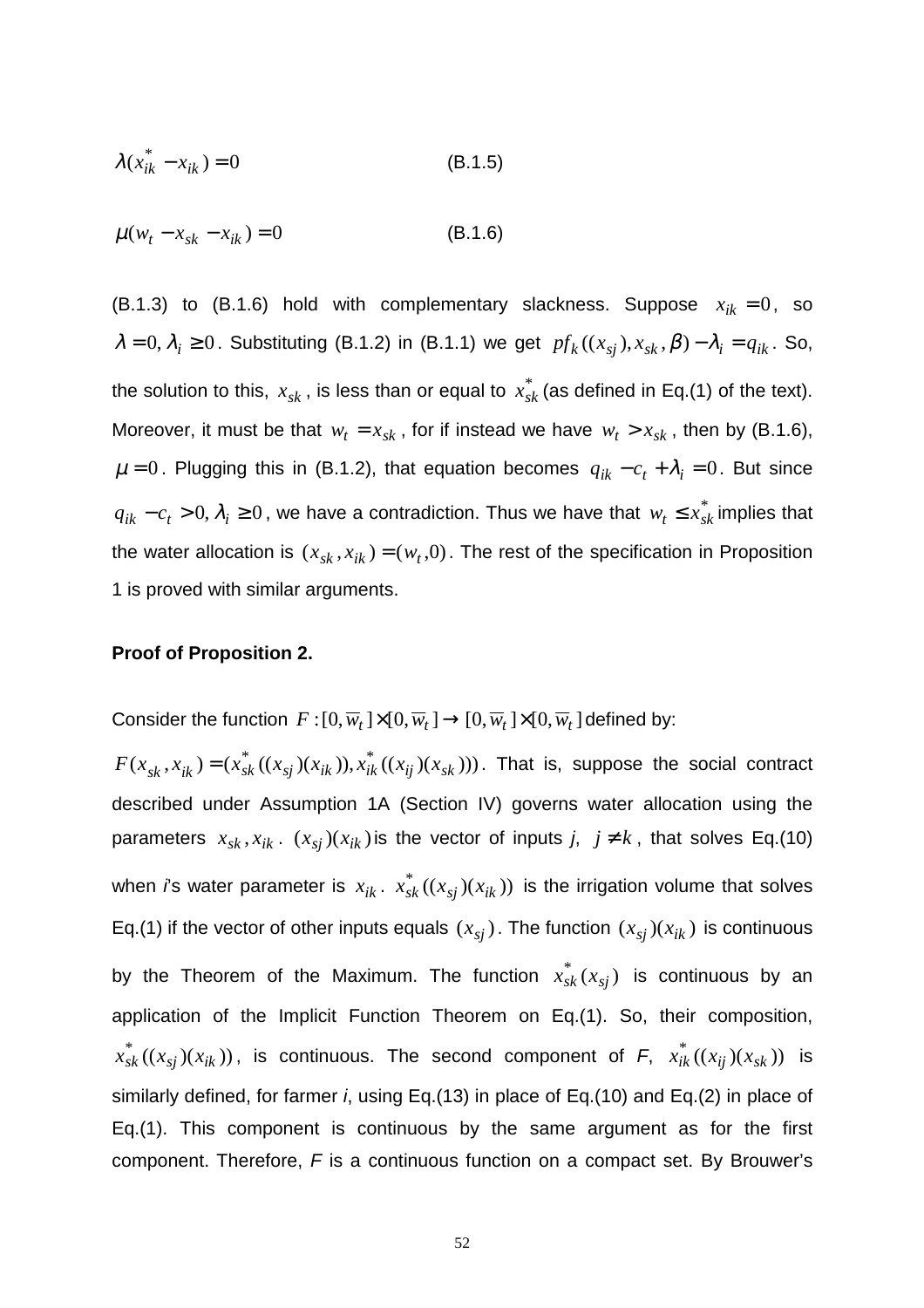Fixed Point Theorem, there exists a fixed point  $(x_{sk}^*,x_{ik}^*)$ . Using this  $x_{sk}^*$  and  $x_{ik}^*$  to define the water sharing in the social contract, solutions  $(x_{si})$  to Eq.(10) and  $(x_{ii})$  to Eq.(13) will also solve Eq.(10) and Eq.(13) simultaneously. These solutions, along with water allocations  $\,X_{\:sk}, X_{ik}$  defined using  $\,x^{*}_{sk}$  and  $\,x^{*}_{ik}$ , therefore constitute an equilibrium.

#### **B.2. Confidence Intervals for Marginal Product of Water**

Let the estimated marginal product of water on plot *i* be  $f_k(x_i, \hat{\beta})$  (see Section IV). Since  $\hat{\beta}$  is consistent, for a large enough sample we can take a first-order Taylor approximation of the marginal product:

$$
f_k(x_i, \hat{\beta}) - f_k(x_i, \beta) \approx D_{\beta} f_k(x_i, \beta)^T (\hat{\beta} - \beta)
$$
 (B.2.1)

where  $\; D_{\beta} f_k\left(x_i, \beta\right)^T\;$  is the transpose of the gradient of the function  $\; f_k\left(\text{with respect}\right)\;$ to the parameter vector  $\beta$ ), evaluated at  $(x_i, \beta)$ . Let  $V = Cov(\hat{\beta})/n$ , or a consistent estimator of it. If  $\hat{\beta}$  is asymptotically normal, we have

$$
\sqrt{n}(\hat{\beta} - \beta) \xrightarrow{d} N(0, V) \tag{B.2.2}
$$

From Eq.(C.1) and (C.2) we get

$$
\sqrt{n}(f_k(x_i,\hat{\beta}) - f_k(x_i,\beta)) \xrightarrow{d} N(0,D_\beta f_k(x_i,\beta)^T V D_\beta f_k(x_i,\beta)) \quad (B.2.3)
$$

Or, in simpler notation,

$$
\sqrt{n}(\hat{m}_{w_i} - m_{w_i}) \xrightarrow{d} N(0, \sigma_{w_i}^2)
$$
\n(B.2.4)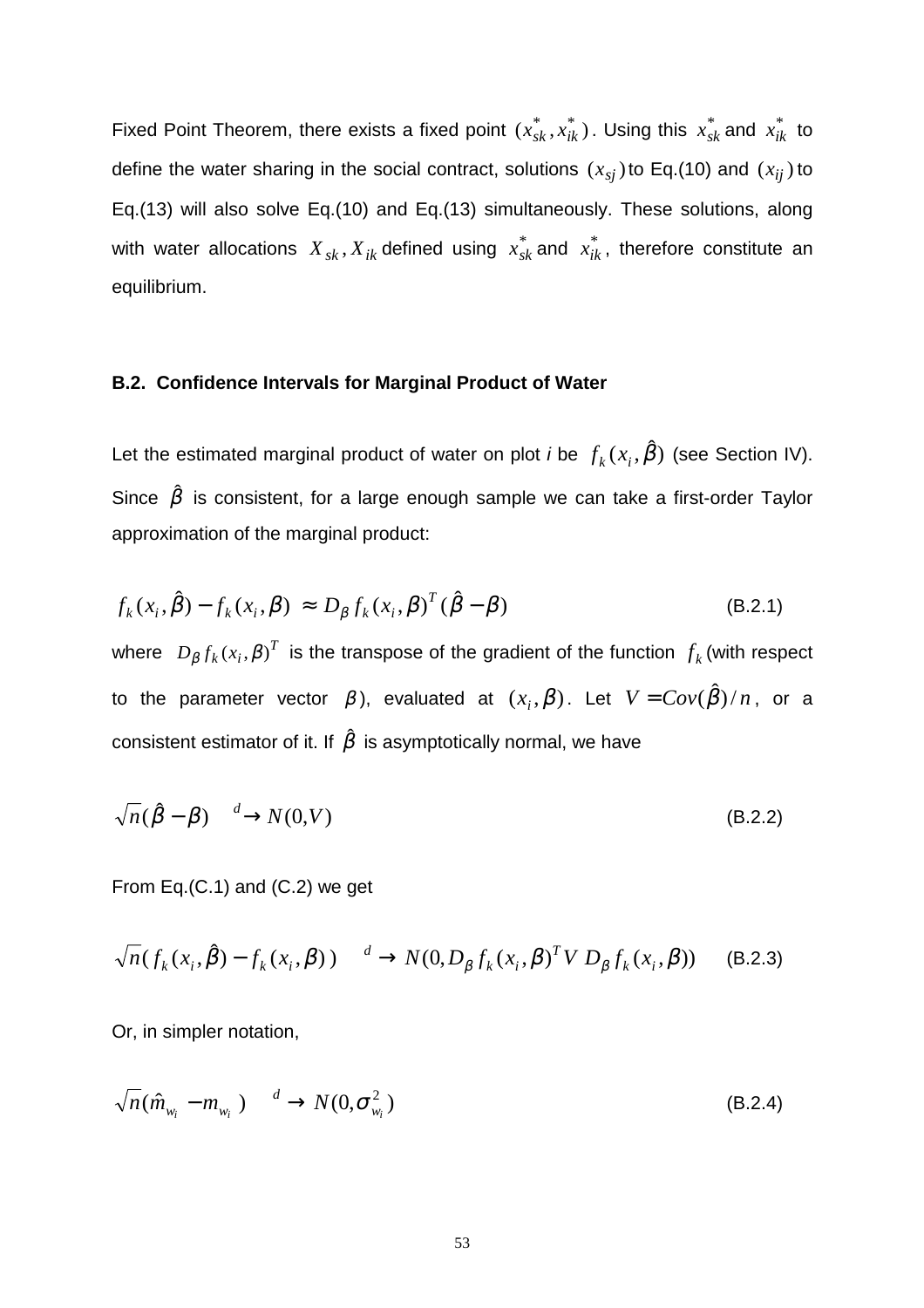Replace  $\,\beta\,$  with  $\,\hat{\beta}\,$  on the RHS in Eq.(B.2.3), and call the resulting variance  $\,\hat{\sigma}_{_{\psi_{_{i}}}}^{2}$ . Using this and Eq.(B.2.4), we have

$$
\frac{(\hat{m}_{w_i} - m_{w_i})}{\hat{\sigma}_{w_i}/\sqrt{n}} \xrightarrow{d} N(0,1)
$$
\n(B.2.5)

From this we get the 95% confidence interval

$$
Pr(m_{w_i} \in (\hat{m}_{w_i} - \frac{1.96\hat{\sigma}_{w_i}}{\sqrt{n}}, \hat{m}_{w_i} + \frac{1.96\hat{\sigma}_{w_i}}{\sqrt{n}})) = 0.95
$$
 (B.2.6)

#### **B.3. Estimating Marginal Cost of Water Extraction from a Tubewell**

Farmers pay a lump sum annual electricity charge for running a tubewell. So the marginal cost of water extraction includes only those maintenance costs that depend on water output. Maintenance costs are essentially costs of repairing the pump set in the event of a breakdown. While the frequency of breakdowns is high due to power surges, what is germane here is that the number of breakdowns may depend on the number of hours that the tubewell operates. It also depends on whether the machine is a submersible (fewer breakdowns) or a nonsubmersible. We assume that the number of breakdowns follows a *Poisson Process* (see Ross (1997)) with parameters  $\mu_1, \mu_2$  for submersibles and non-submersibles respectively. Let  $J_1, J_2$  be the sets of submersibles and nonsubmersibles respectively. So, for *submersible* tubewell *j*, the probability that the number of breakdowns *N* equals *n <sup>j</sup>* if it runs for time  $h_j$ ,

$$
Pr(N(h_j) - N(0) = n_j) = e^{-\mu_1 h_j} \frac{(\mu_1 h_j)^{n_j}}{n_j!}
$$
 (B.3.1)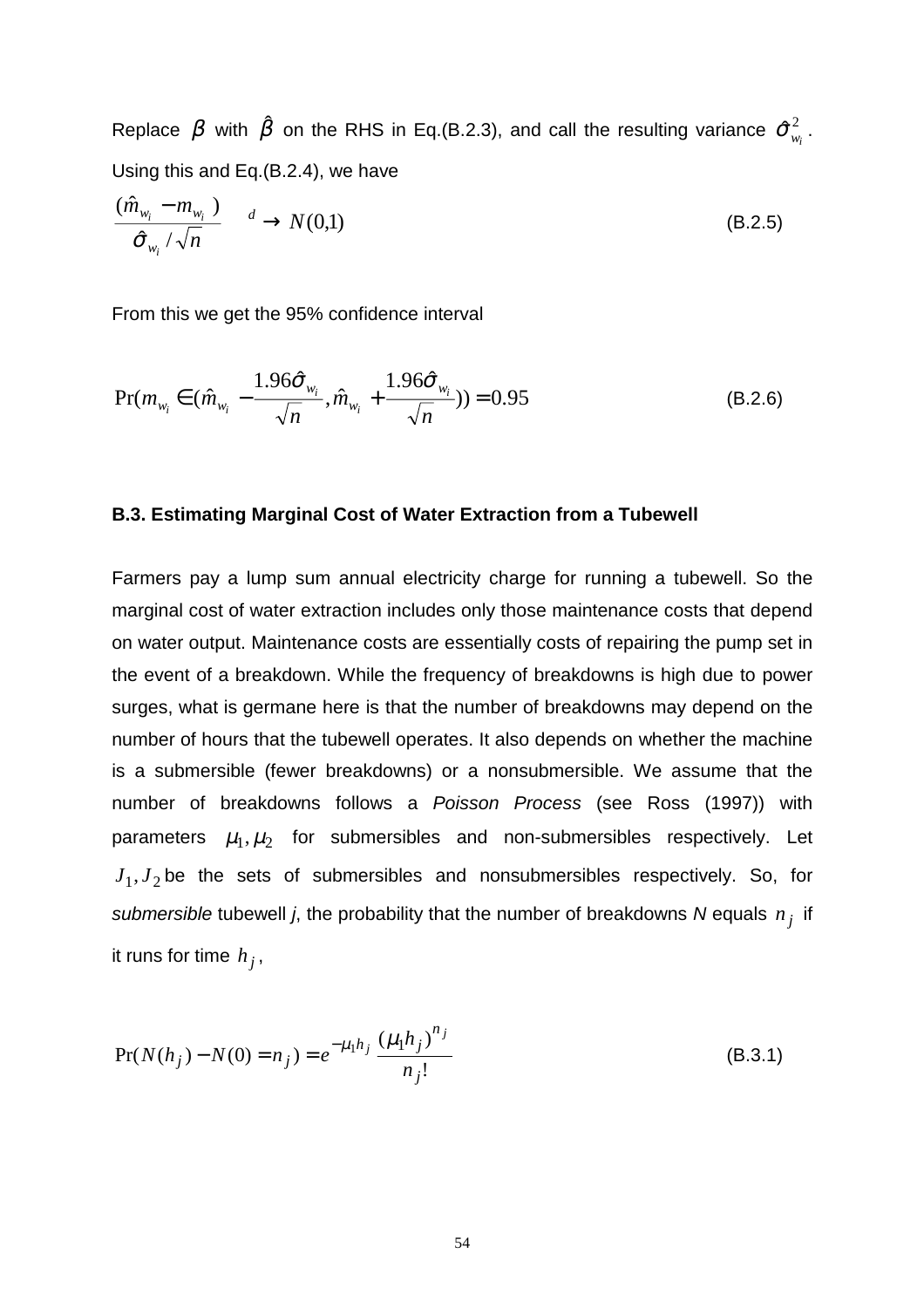Using Eq.(B.3.1) and data on total number of breakdowns and number of running hours for each submersible tubewell, we set up a likelihood function and get an estimate  $\hat{\mu}_1$  for the Poisson parameter.

Since the likelihood of the submersible sample  $(h_j, n_j)_{i \in J_j}$  is

$$
e^{-\mu_1 \sum_{j \in J_1} h_j} \cdot \mu_1 \prod_{j \in J_1}^{\sum n_j} \prod_{j \in J_1} \left( \frac{h_j^{n_j}}{n_j!} \right)
$$
 (B.3.2)

the first order condition yields the maximum likelihood estimate

$$
\hat{\mu}_1 = \frac{\sum_{j \in J_1} n_j}{\sum_{j \in J_1} h_j} \tag{B.3.3}
$$

which is just the total (or average) number of submersible breakdowns in the data divided by the total (or average) number of hours that submersibles in the data ran for. A similar exercise yields the Poisson parameter estimate for nonsubmersibles.

Suppose that it takes time  $t_j$  to extract 1 unit (bigha-inch) of water using submersible tubewell *j*.

Then, the expected number of breakdowns in this time,

$$
E(N(t_j)) = \hat{\mu}_1 t_j \tag{B.3.4}
$$

Our estimated marginal cost of water extraction from this tubewell is the above number times the average cost of repair.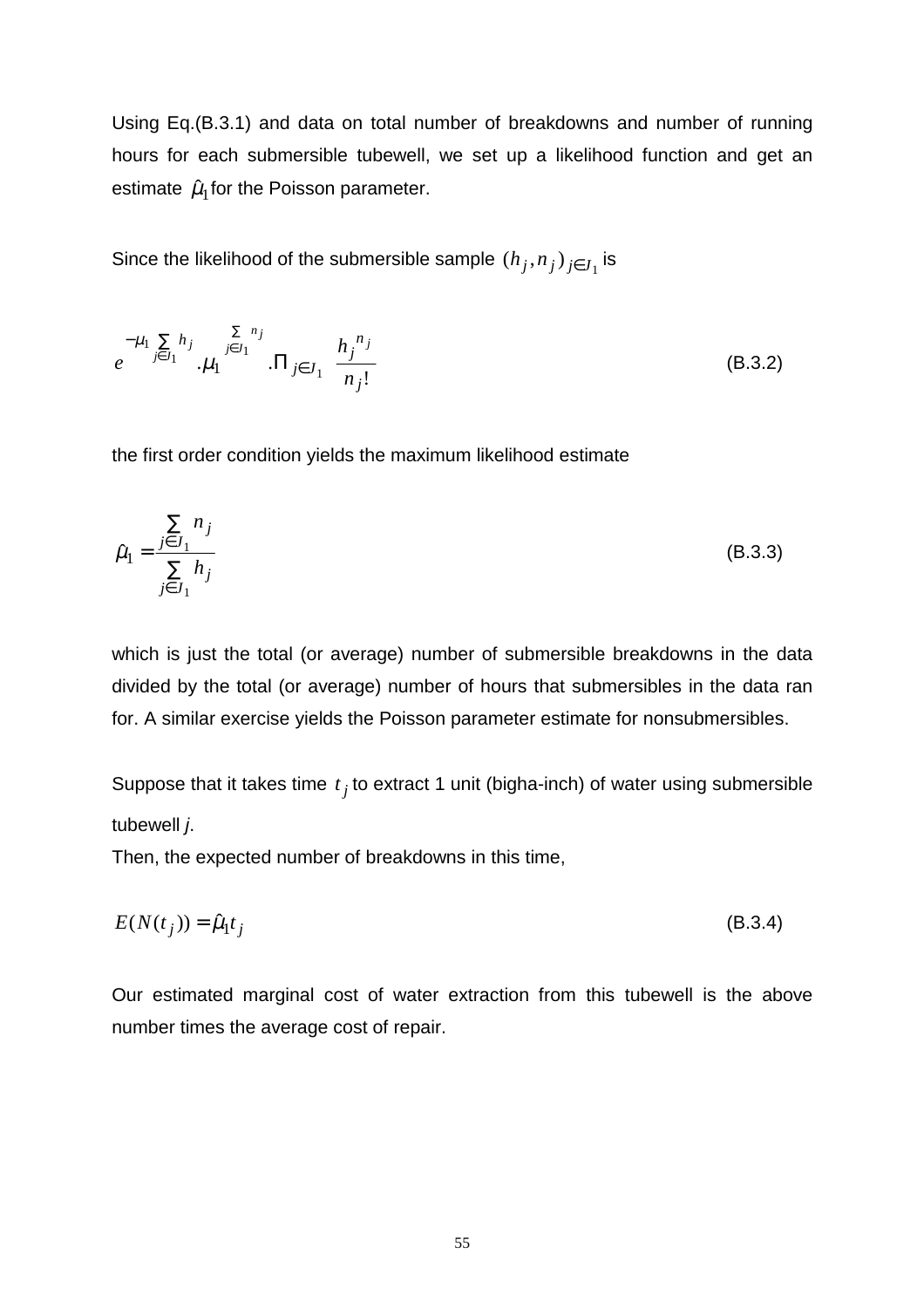#### **B.4. Aggregating General and Early Variety Yields**

Plots in the data set are either all covered with a rattoon crop, or fresh sown sugarcane. Rattoon crops can differ by year of rattoon with the oldest crop being three years. In the surveyed village, two varieties of sugarcane are grown. These are early and general variety and they differ slightly by sugar content and therefore by price. The early variety with a higher sugar content commands a 5% higher price than the general variety. Some plots have sown on them two varieties of sugarcane while others have only one variety. Out of a total of 326 plots, 33 plots grow early variety and 203 plots grow general variety of sugarcane. On the remaining 91 plots, both varieties are grown.

For plots with one variety of sugarcane the average yield was calculated by using the plot area. For plots with both varieties or mixed plots, area allotted to each type had to be constructed. A ratio "a" of the average yields across the early and general variety was computed .

For a "mixed plot"  $t$ , let  $E_t$ ,  $G_t$ ,  $A_t$ ,  $X_t$  be respectively, output of early and general varieties, total plot area, and area under early variety. This last variable was unobserved. We assumed that the early and general yields were in the proportion *a* computed above. Using this ratio, we applied the following :

 $(E_t / X_t) = a(G_t / (A_t - X_t))$ , from which we obtained

 $X_t = A_t E_t / (aG_t + E_t)$ . Having calculated  $X_t$ , we then computed the two yields from this plot as,  $(E_t / X_t), (G_t / (A_t - X_t))$ .

Yields for each plot were then calculated using an average across the two varieties for mixed plots, while for mono variety plots, the average computed before was considered.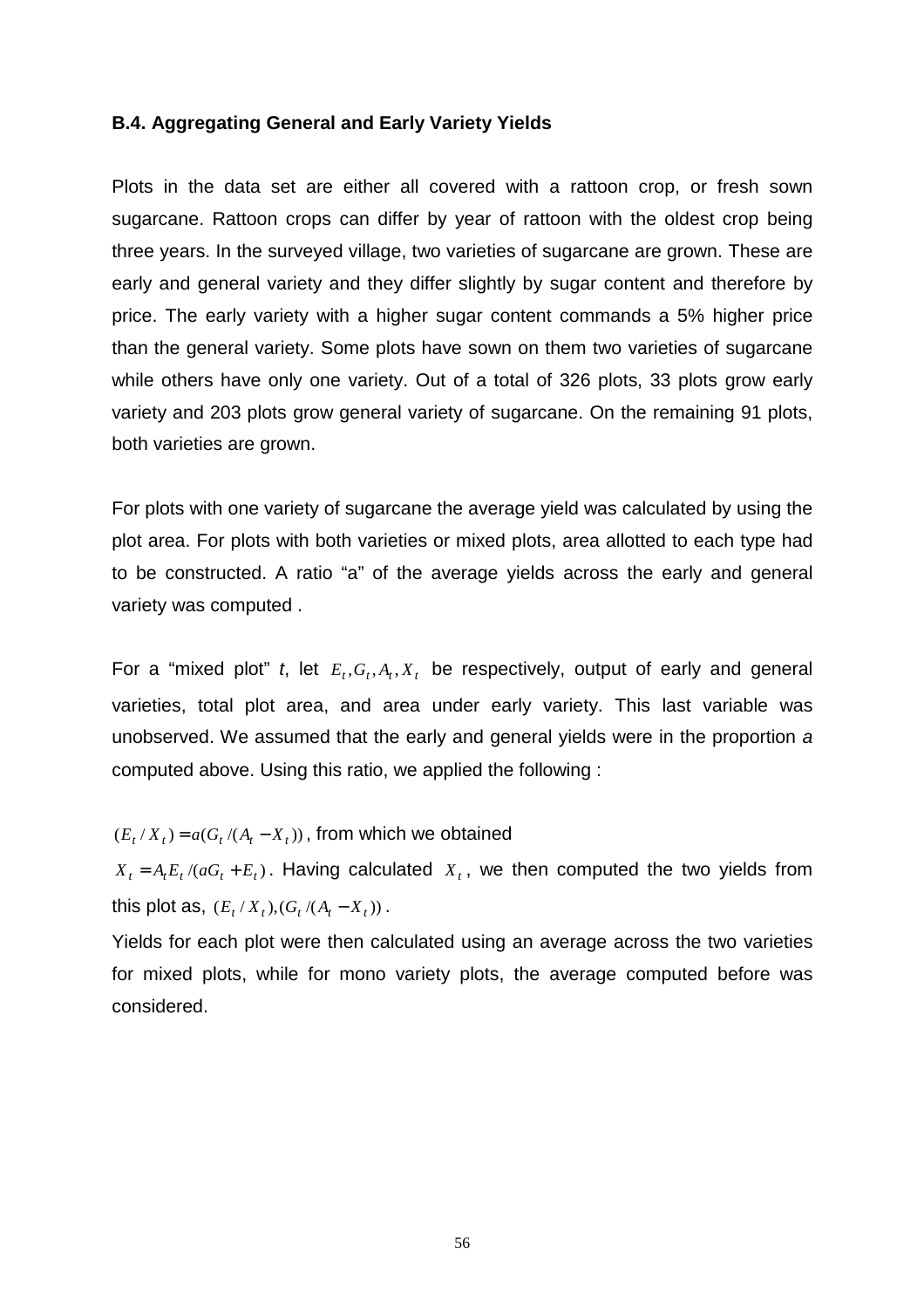# **TABLES**

# **Table 1. Summary statistics on water use and yields**

# **1.1. Water transactions on single-owner and joint-owner tubewells**

|                                                | Single-owner | Joint-owner |
|------------------------------------------------|--------------|-------------|
|                                                | tubewells    | tubewells   |
| Average number of plots irrigated              | 4.0          | 6.8         |
| Average number of plots to which water is sold | 17           | 0.8         |
| % of tubewells reporting no water sales        |              | 67          |

# **1.2. Characteristics of submersible and non-submersible tubewells.**

|                                               | Submersible | Non-submersible |
|-----------------------------------------------|-------------|-----------------|
|                                               | tubewells   | tubewells       |
| Average electricity costs (Rs.) per year      | 9665        | 9012            |
| Average number of times repairs were effected | 1.5         | 3.2             |
| Average maintenance costs (Rs.) per year      | 3356        | 6151            |
| Average time taken to irrigate one bigha      | 90          | 120             |

# **1.3. Irrigation details, by category of plot**

|                                        | Plots with      | Plots with      | Plots using |
|----------------------------------------|-----------------|-----------------|-------------|
|                                        | Own             | Jointly-owned   | purchased   |
|                                        | <b>Tubewell</b> | <b>Tubewell</b> | water       |
| Number of plots                        | 117             | 123             | 87          |
| Average area per plot (bighas)         | 11.7            | 5.7             | 4.7         |
| Mean number of irrigations             | 10.7            | 9.6             | 8.0         |
| % plots receiving 5 irrigations before | 73              | 61              | 37          |
| 31 July (start of monsoon)             |                 |                 |             |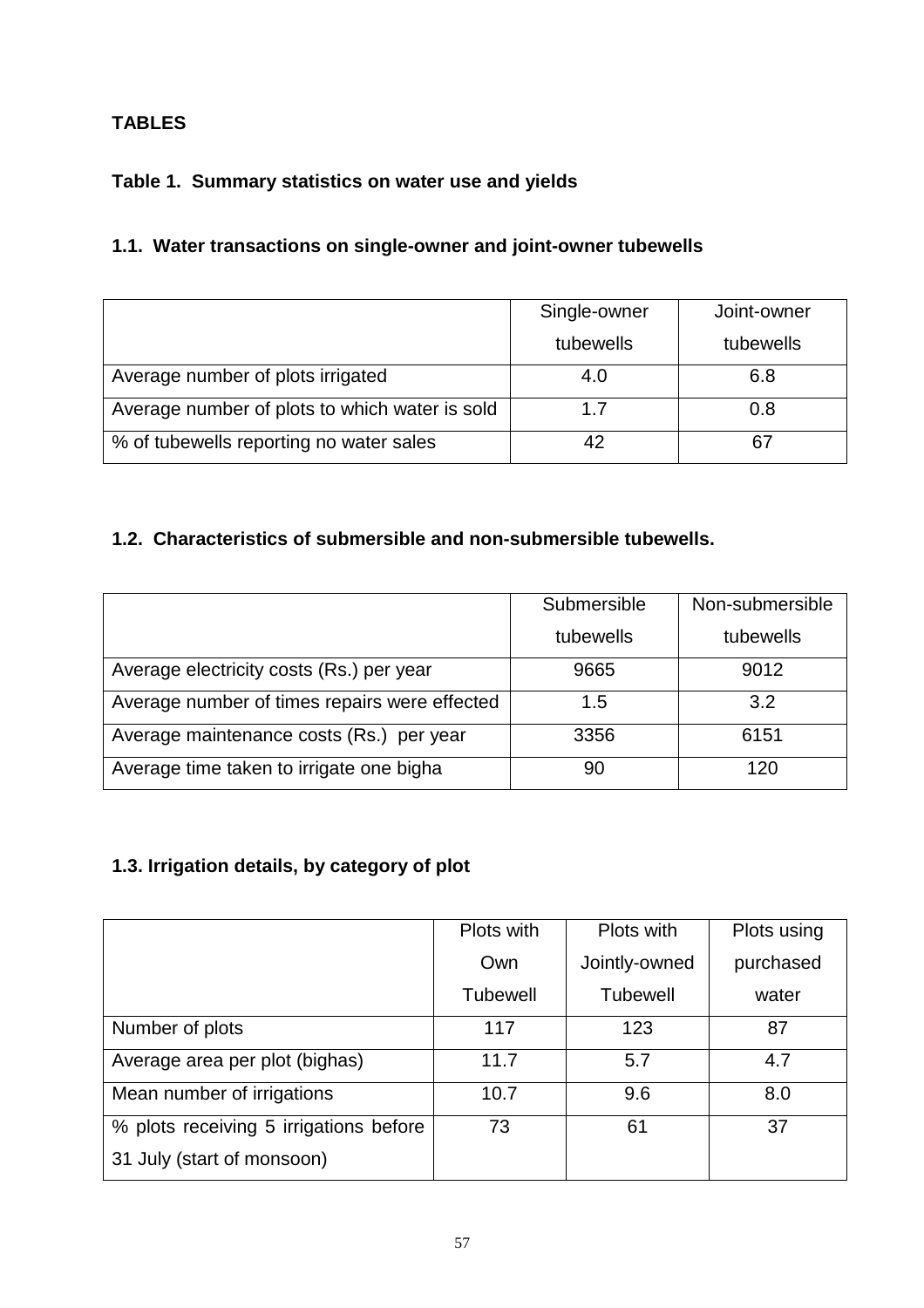# **1.4. Yields of sugarcane, by category of plot (quintals per bigha)**

|                   | Plots with own | Plots with jointly- | Plots with      |
|-------------------|----------------|---------------------|-----------------|
|                   | tubewell       | owned tubewell      | purchased water |
| Overall           | 60.4           | 59.8                | 53.4            |
| Rattoon yields    | 68             | 69                  | 60              |
| Fresh-sown yields | 48             | 47                  | 45              |

# **1.5. Yields, by soil type and source of irrigation (quintals per bigha)**

|              | Sandy loam soils | Loam soils |
|--------------|------------------|------------|
| Category I   | 57               | 57         |
| Category II  | 60               | 57         |
| Category III |                  | 58         |

# **Table 2: Summary Statistics of Other Inputs and Output Variables (326 observations)**

| Variable            | Mean    | Standard  | Min | Max   |
|---------------------|---------|-----------|-----|-------|
|                     |         | Deviation |     |       |
| Output (quintals)   | 443.22  | 430.1632  | 30  | 4000  |
| Plot Area           | 7.49    | 6.207829  | 1   | 50    |
| (bighas)            |         |           |     |       |
| Labor (hours)       | 1302.23 | 1189.119  | 178 | 9190  |
| Manure              | 116.19  | 228.4198  | Neg | 2520  |
| (quintals)          |         |           |     |       |
| Fertilizers (value) | 1704.15 | 1686.361  | 81  | 10915 |
| Tractor(hours)      | 7.91    | 22.15217  | Neg | 200   |
| Oxen(hours)         | 86.37   | 99.61757  | Neg | 568   |
| Irrigation (bigha-  | 222.52  | 208.5923  | 5.2 | 1330  |
| inches)             |         |           |     |       |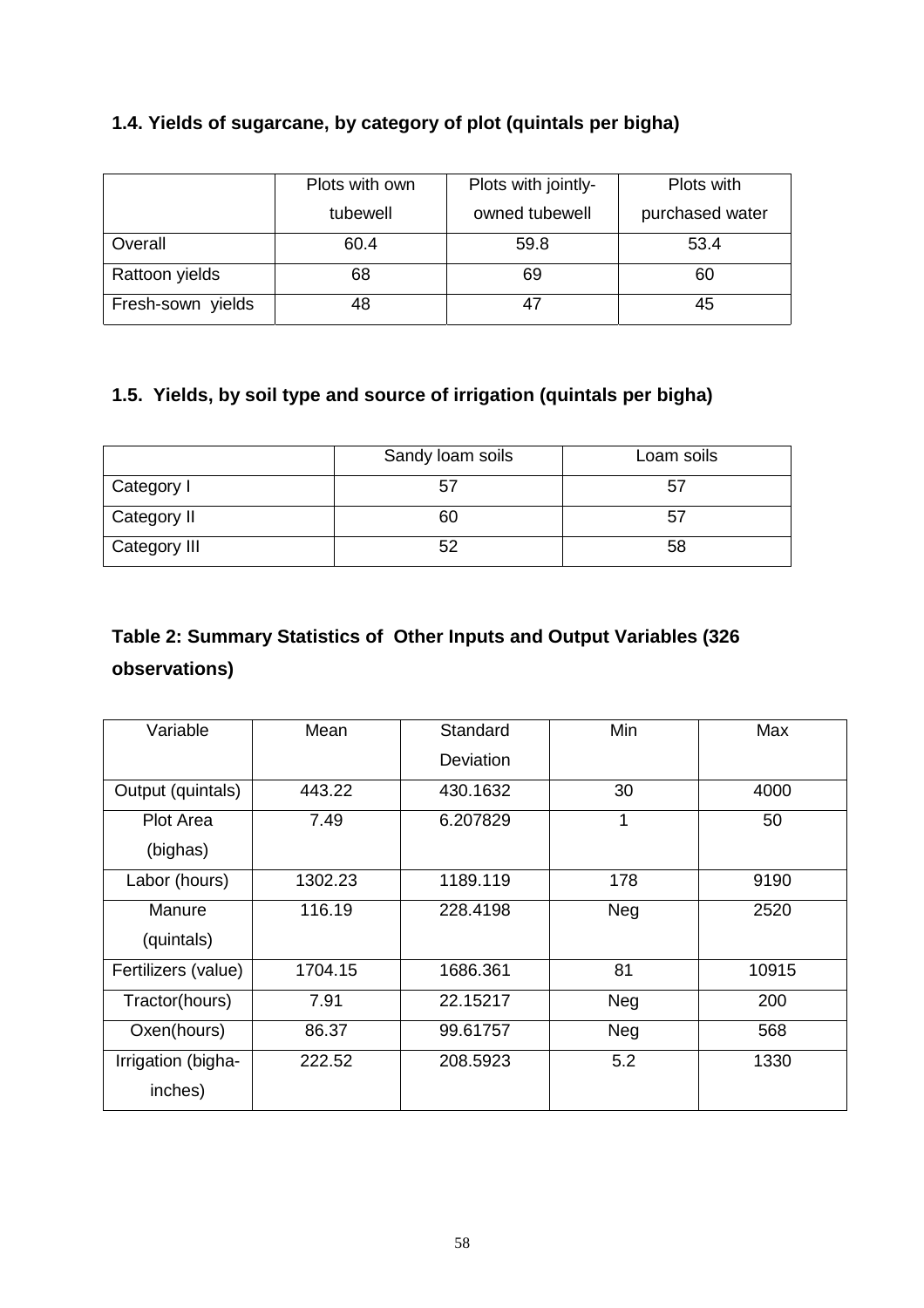| Output                               | Coefficient | <b>Standard Error</b> | t-ratio |
|--------------------------------------|-------------|-----------------------|---------|
| <b>Plot Area</b>                     | $0.7422***$ | 0.0444                | 16.71   |
| Labor                                | $0.0762***$ | 0.0287                | 2.65    |
| Manure                               | 0.0014      | 0.0060                | 0.23    |
| <b>Fertilizers</b>                   | $-0.0280$   | 0.0177                | $-1.58$ |
| Tractor                              | $0.0905***$ | 0.0176                | 5.14    |
| Oxen                                 | $0.1254***$ | 0.0177                | 7.07    |
| Irrigation                           | $0.0643***$ | 0.0246                | 2.61    |
| Crop Dummy<br>$(1 = \text{ratioon})$ | $0.4863***$ | 0.0416                | 11.70   |
| <b>Farmer Dummies</b>                | ** and ***  |                       |         |
| Constant                             | 2.9962***   | 0.1749                | 17.13   |

**Table 3. Cobb-Douglas Production Function Estimates (Variables in logs)**

Other information on the Cobb-Douglas Estimation:

Number of Observations: 326; F(16,309) = 396.47; Prob > F = 0.0000; R-squared=0.9536; Adjusted R-squared=0.9511

# **Table 4A. Estimates for Value of Marginal Product of Water (MPW) (incremental rupees per incremental bigha-inch), with 95% Confidence Intervals; Water Price (rupees per bigha-inch)**

| Variable   | Plot Type (irrigated by | <b>Observations</b> | Mean   | Std.   | Min   | Max    |
|------------|-------------------------|---------------------|--------|--------|-------|--------|
|            | own /joint TW/bought    |                     |        | Dev.   |       |        |
|            | water)                  |                     |        |        |       |        |
| <b>MPW</b> | All                     | 326                 | 16.63* | 25.753 | 4.455 | 91.902 |
| Upper      | All                     | 326                 | 16.67  | 25.800 | 4.466 | 92.086 |
| Conf       |                         |                     |        |        |       |        |
| Lower      | All                     | 326                 | 16.60  | 25.705 | 4.444 | 91.729 |
| Conf       |                         |                     |        |        |       |        |
| Water      | All                     | 326                 | 6.53   | 2.12   | 2.77  | 13.64  |
| Price      |                         |                     |        |        |       |        |

**\****We dropped two outliers which reduced the mean value of marginal product of water to Rs.14.9 per bigha-inch increase in irrigation volume. There was a substantial decline in standard deviation to 9.26, thus re-enforcing the fact that the marginal products were fairly closely distributed.*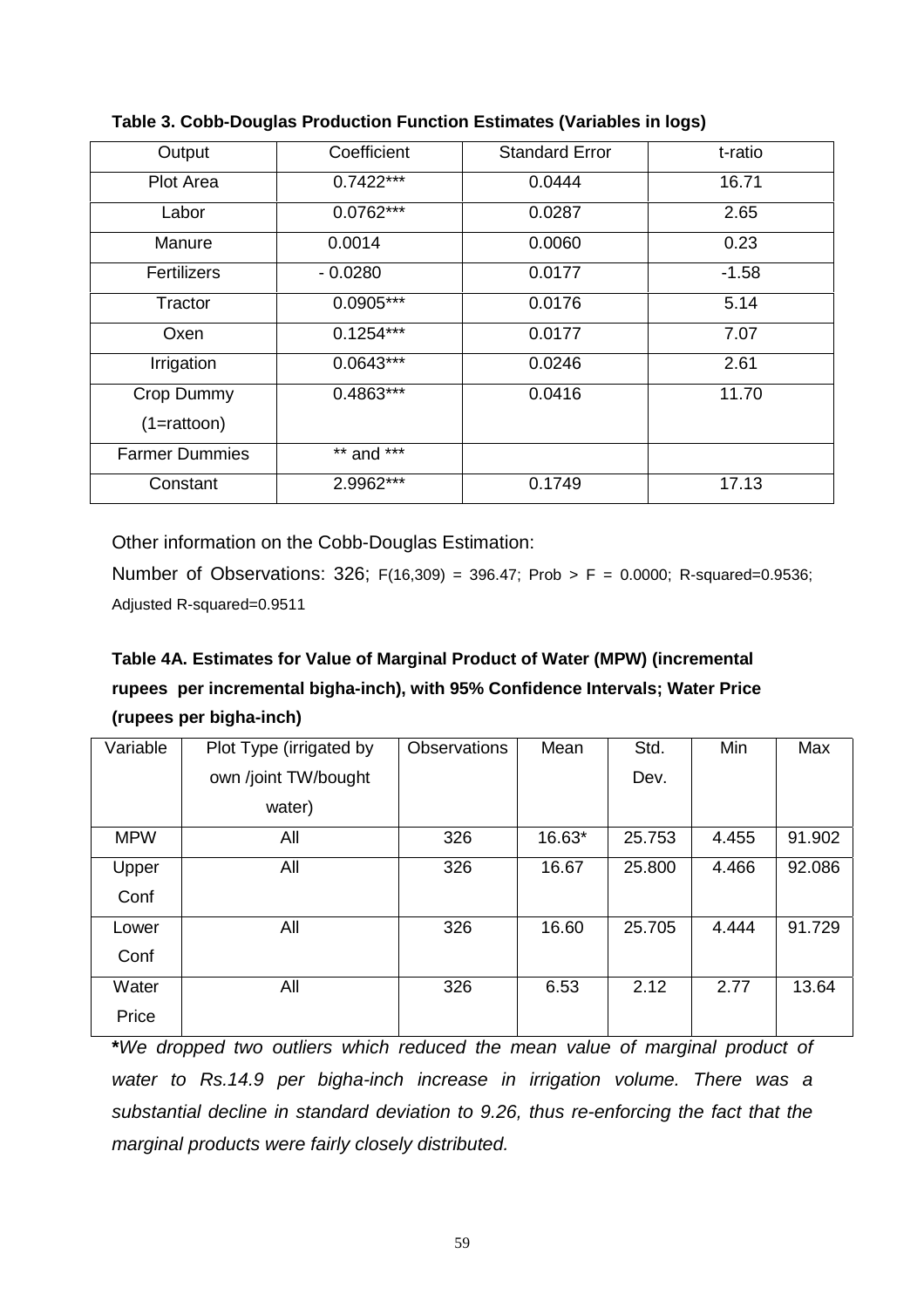| Variable         | Plot Type     | # of plots | Mean   |
|------------------|---------------|------------|--------|
| <b>MPW</b>       | Own TW        | 117        | 11.872 |
| <b>Uppr Conf</b> | Own TW        | 117        | 11.899 |
| Lowr Conf        | Own TW        | 117        | 11.844 |
| <b>MPW</b>       | Joint TW      | 122        | 19.916 |
| <b>Uppr Conf</b> | Joint TW      | 122        | 19.960 |
| Lowr Conf        | Joint TW      | 122        | 19.873 |
| <b>MPW</b>       | <b>Bought</b> | 86         | 18.434 |
| <b>Uppr Conf</b> | <b>Bought</b> | 86         | 18.476 |
| Lowr Conf        | <b>Bought</b> | 86         | 18.392 |

**Table 4B. Mean Marginal Value Product of Water by Plot Type`**

**Table 5. Simulation 1: What would be profits and output from the sample plots if the total observed water** *from each tubewell* **in the sample is allocation efficiently across the plots that are serviced** *by that tubewell***?**

| <b>Plot Category</b>                | Sample Yield | Simulated | Simulated |
|-------------------------------------|--------------|-----------|-----------|
|                                     | (Average)    | Change    | Change    |
|                                     |              | (yield)   | (value)   |
| <b>All Plots</b>                    | 58.22        | $+0.18$   | $+18.36$  |
| Single-Owner<br>Plots with          | 59.17        | $-0.04$   | $-4.08$   |
| <b>TW</b>                           |              |           |           |
| Joint-Owner<br><b>Plots</b><br>with | 58.43        | $+0.24$   | $+24.48$  |
| TW                                  |              |           |           |
| Plots that bought water             | 53.58        | $+1.0$    | $+102.0$  |

Yield = quintals of sugarcane per bigha; Value = rupees per bigha; Sample Area=2350 bighas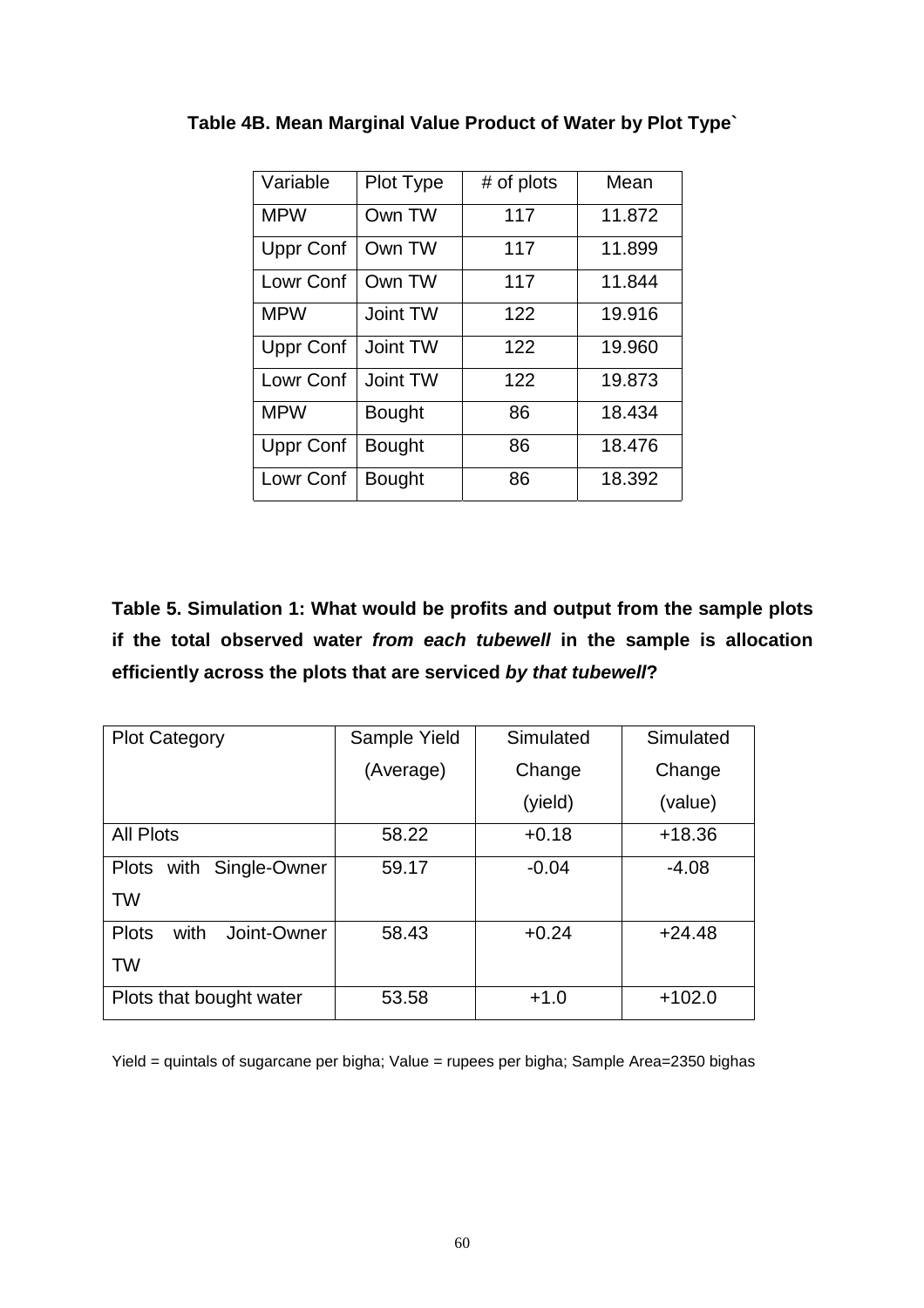**Table 6. Simulation 2: What would outputs be if the total observed water** *from each tubewell* **is allocated to the plots it services so as to enable the tubewell owner to maximize profits?**

| <b>Plot Category</b> | Sample Yield (per | Simulated Yield (per |
|----------------------|-------------------|----------------------|
|                      | bigha)            | bigha)               |
| All Plots*           | 57.51             | 48.14                |
| Plots with Single-   | 58.41             | 59.12                |
| <b>Owner TW</b>      |                   |                      |
| Plots with<br>Joint- | 60.07             | 60.95                |
| <b>Owner TW</b>      |                   |                      |
| Plots that bought    | 53.74             | 16.33                |
| water                |                   |                      |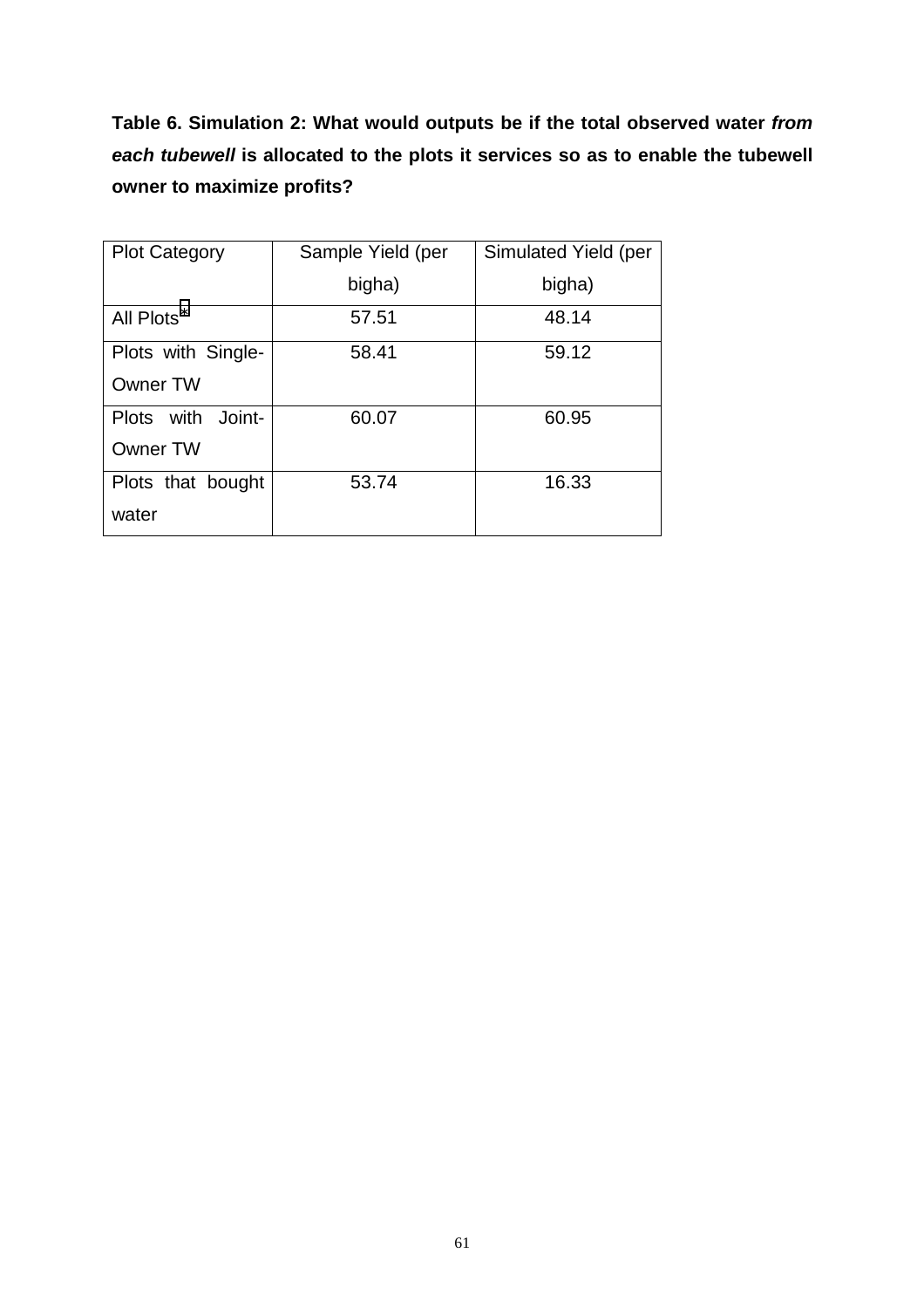| <b>Power Price</b> | Yield   | Profits   | <b>Irrigation Volume</b> | Power Revenue |
|--------------------|---------|-----------|--------------------------|---------------|
| (sample: zero unit | 58.22   | 2490.56*  | 30.02                    | 270.31*       |
| price)             |         | (2220.56) |                          | (540.31)      |
| 1.8                | 63.4338 | 2636.1804 | 34.5176                  | 384.6204      |
| 1.9                | 63.3836 | 2616.2357 | 34.1385                  | 401.7316      |
| $\overline{2}$     | 63.3360 | 2596.4366 | 33.7963                  | 418.8289      |
| 2.1                | 63.2907 | 2576.7693 | 33.4861                  | 435.9144      |
| 2.2                | 63.2476 | 2557.2219 | 33.2035                  | 452.9903      |
| 2.3                | 63.1195 | 2533.6659 | 32.9956                  | 471.0904      |
| 2.4                | 63.0813 | 2514.2502 | 32.7635                  | 488.3062      |
| 2.5                | 62.9887 | 2491.9996 | 32.6012                  | 506.6464      |
| 2.6                | 62.9545 | 2472.6854 | 32.4072                  | 523.9775      |
| 2.7                | 62.9216 | 2453.4454 | 32.2274                  | 541.3042      |
| 2.8                | 62.8899 | 2434.2745 | 32.0603                  | 558.6274      |
| 2.9                | 62.8594 | 2415.1678 | 31.9047                  | 575.9475      |
| 3                  | 62.8299 | 2396.1209 | 31.7593                  | 593.2650      |
| 3.1                | 62.8014 | 2377.1302 | 31.6232                  | 610.5804      |
| 3.2                | 62.7738 | 2358.1919 | 31.4957                  | 627.8941      |
| 3.3                | 62.4314 | 2322.9822 | 31.1251                  | 642.1855      |
| 3.4                | 62.4080 | 2304.1724 | 31.0277                  | 659.6200      |
| 3.5                | 62.3852 | 2285.4019 | 30.9359                  | 677.0532      |
| 3.6                | 61.6417 | 2231.5214 | 30.5945                  | 690.0775      |
| 3.7                | 61.6243 | 2212.8377 | 30.5327                  | 707.7468      |
| 3.8                | 60.9425 | 2162.8572 | 30.4896                  | 725.9292      |
| 3.9                | 60.9292 | 2144.1180 | 30.4425                  | 743.9014      |
| 4                  | 60.9163 | 2125.3980 | 30.3977                  | 761.8723      |
| 4.1                | 60.9036 | 2106.6964 | 30.3551                  | 779.8420      |
| 4.2                | 60.8913 | 2088.0123 | 30.3145                  | 797.8106      |
| 4.3                | 60.8793 | 2069.3449 | 30.2757                  | 815.7783      |
| 4.4                | 60.8676 | 2050.6933 | 30.2386                  | 833.7451      |
| 4.5                | 60.8562 | 2032.0570 | 30.2032                  | 851.7112      |

**Table 7. Simulation 3: Effect of Unit Power Price on Yields, Irrigation Volumes, Profits**

**Units**: Power Price: Rupees per kilowatt hour; Yield: Quintals per bigha; Profits: Rupees per bigha Irrigation Volume: Bigha Inches (per bigha); Power Revenue: Rupees per bigha

<sup>∗</sup> *This simulation was conducted over 163 plots to account for only those tubewells which served*

 $\overline{a}$